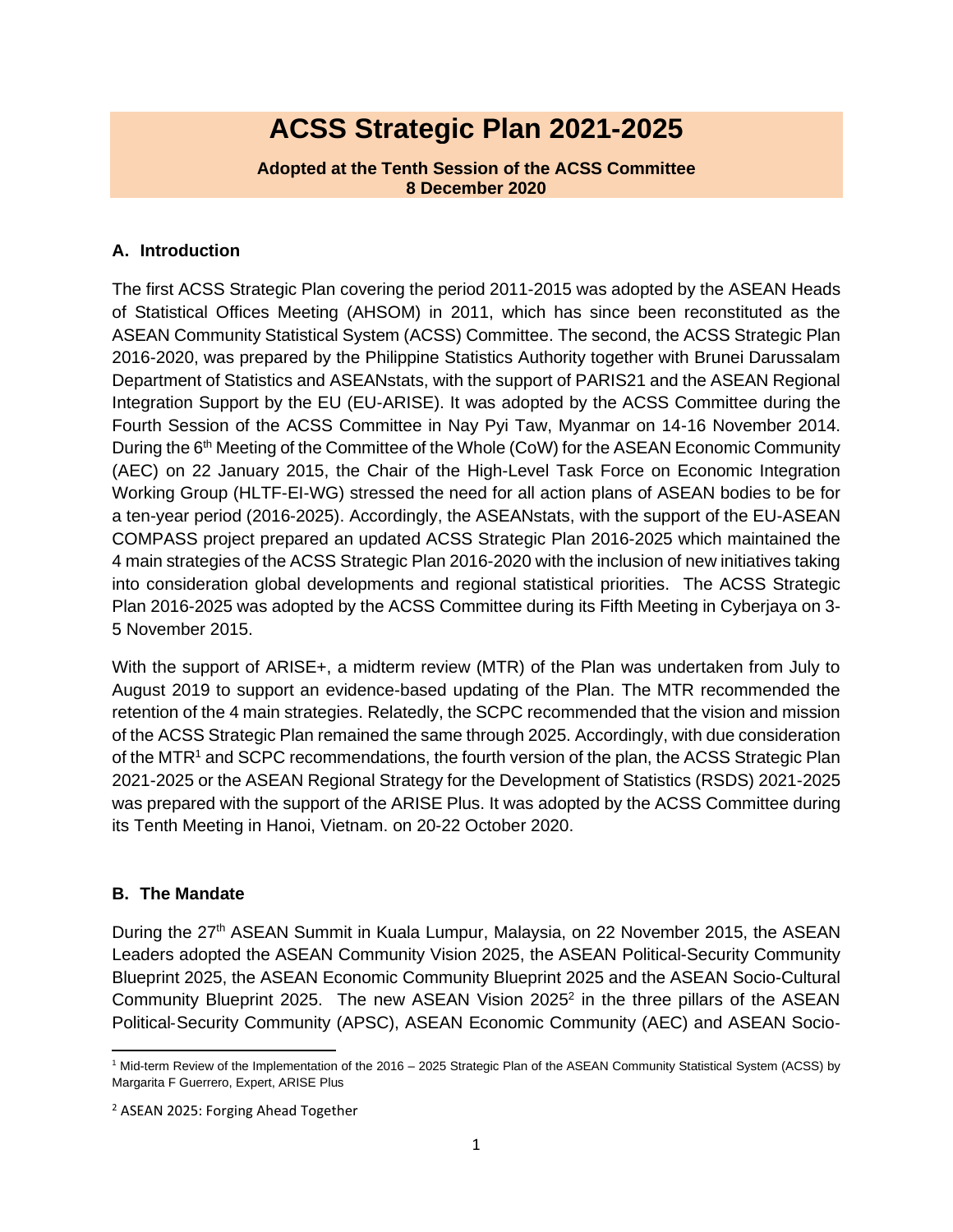Cultural Community (ASCC), was the major reference in the drafting of the ACSS Strategic Plan 2016-2025. The characteristics of the AEC, ASCC, and APSC, as outlined in the ASEAN Community Blueprints<sup>3</sup>, therefore, continue to serve as guidance in setting the overall prioritization for the ACSS Strategic Plan 2021-2025.

The ASEAN Community Vision 2025 seeks to realise a community with enhanced institutional capacity through improved ASEAN work processes and coordination, increased effectiveness and efficiency in the work of ASEAN Organs and Bodies, including a strengthened ASEAN Secretariat and with increased ASEAN institutional presence at the national, regional and international levels. It resolves to realise a rules-based, people-oriented, people-centred ASEAN of "One Vision, One Identity, and One Community".

The overall vision articulated in the AEC Blueprint 2015 remains relevant. The goal of the AEC is to create a stable, prosperous and highly competitive ASEAN Economic Region in which there is a free flow of goods, services and investments, a freer flow of capital, equitable economic development and reduced poverty and socio‐economic disparities. The AEC Blueprint 2025 builds on the AEC Blueprint 2015 consisting of five interrelated and mutually reinforcing characteristics, namely: (a) a highly integrated and cohesive economy; (b) a competitive, innovative, and dynamic ASEAN; (c) enhanced connectivity and sectoral cooperation; (d) a resilient, inclusive, people-oriented, and people-centered ASEAN; and (e) a global ASEAN. The impact and outcomes of the AEC Blueprint 2025 will be monitored, with the support of the ASEAN Community Statistical System (ACSS).

Under the ASCC, the 2025 Vision is for an ASEAN Community that engages and benefits all ASEAN peoples, and is inclusive, sustainable, resilient, and dynamic. It aims to realize a committed, participative, and socially-responsible community; an inclusive community that promotes high quality of life, equitable access to opportunities for all and promotes and protects human rights of women, children, youths, the elderly/older persons, persons with disabilities, migrant workers, and vulnerable and marginalized groups; a sustainable community that promotes social development and environmental protection; a resilient community with enhanced capacity and capability to adapt and respond to social and economic vulnerabilities, disasters, climate change as well as emerging threats, and challenges; and a dynamic and harmonious community that is aware and proud of the identity, culture, and heritage with the strengthened ability to innovate and proactively contribute to the global community.

Meanwhile, under the APSC Blueprint 2025, relevant programmes and activities under the APSC Blueprint 2009-2015 shall continue to be implemented, accompanied with a bold and forwardlooking approach to ensure that the APSC Blueprint 2025 is relevant, contemporary and responsive to the challenges of the times. The APSC Blueprint 2025 has the following key characteristics: (a) rules-based, people-oriented, people-centred community; (b) peaceful, secure and stable region; (c) ASEAN centrality in a dynamic and outward-looking region and (d) strengthened ASEAN institutional capacity and presence.

<sup>&</sup>lt;sup>3</sup> ASEAN Economic Community Blueprint 2025, ASEAN Socio-Cultural Community Blueprint 2025, and the ASEAN Political-Security Community Blueprint 2025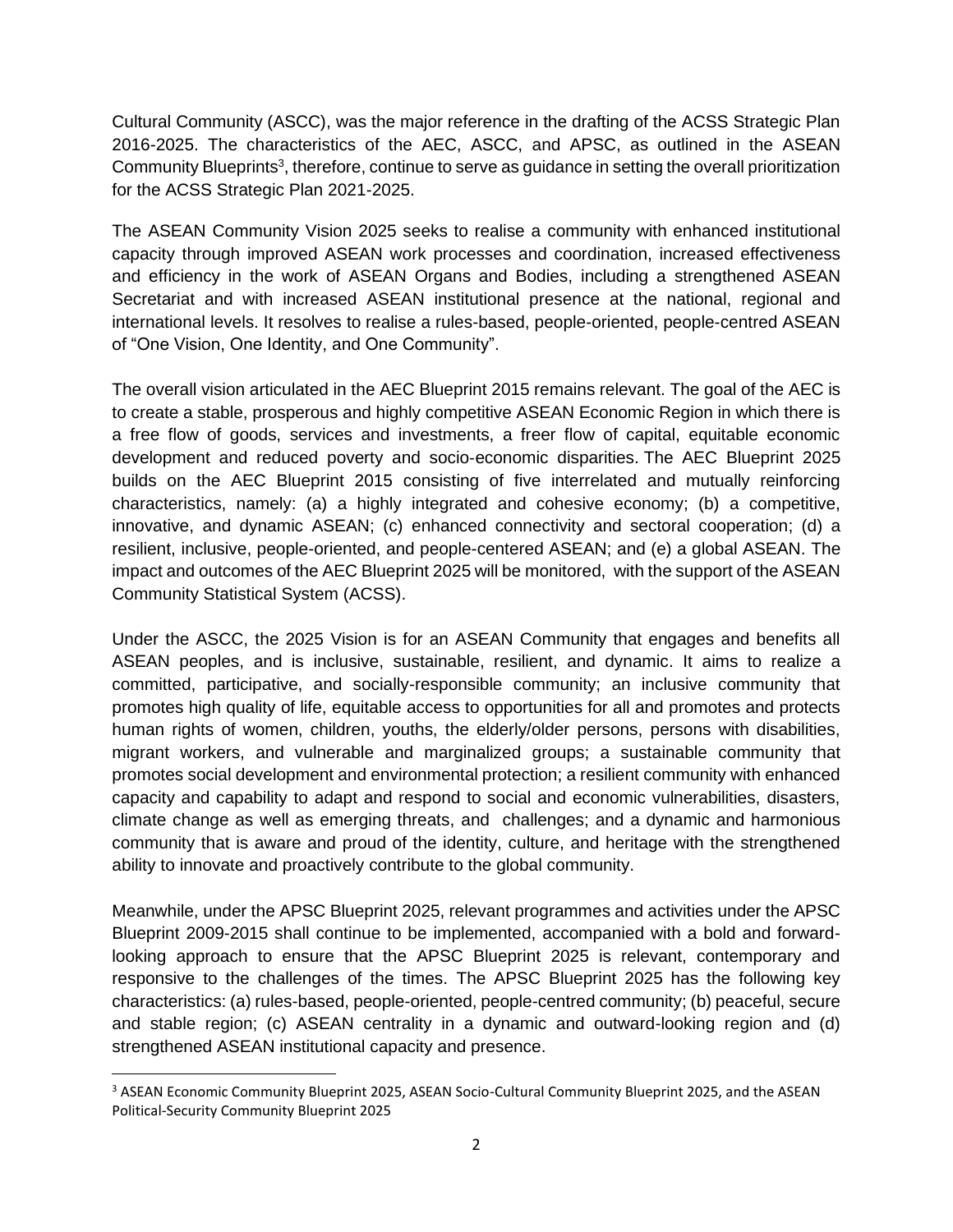On the other hand, the Fifth Session of the ACSS Committee noted the SDG statistical framework approved by the UN Statistical Commission in March 2016 with its 17 goals, 169 targets, and 230 indicators, and other important initiatives in statistical development at the international fora. These include the Regional Programme for improving Economic Statistics, the Regional strategic plan for the improvement of civil registration and vital statistics, the Global Strategy in Improving Data on Agriculture and Rural Sectors, and the Core Set of population and social statistics.

As stipulated in the ASEAN Framework of Cooperation in Statistics, ASEAN statistics shall cover statistics produced by the national statistical systems, which include those produced by the national statistical offices and by the mandated line ministries/departments or competent national authorities. It shall comprise broad statistical domains, priority indicators and statistics corresponding to key, relevant policy concerns in the APSC, AEC and ASCC blueprints.

The ACSS Committee has agreed to frame those ASEAN data requirements into the *Broad Framework for the Sustainable Development of ASEAN Statistics* (The Broad Framework or BFSDAS), which is detailed in the ASEAN Statistical Indicators (ASI), covering all broad statistical domains which the ACSS Committee members are committed to produce. The BFSDAS has since been revised and the BFSDAS Rev.2 was endorsed by ACSSC6 in November 2016. The BFSDAS Rev 2 added statistical domains under the AEC and ASCC pillars as well as connectivity and infrastructure and the SDGs but it still does not cover statistics for APSC monitoring. Recognizing the urgency of the Agenda 2030 on the SDGs and the continuing concern to improve SNA statistics particularly in hastening migration of the AMS to the 2008 SNA, two new Working Groups (WGs) have been created in the ACSS - the WG on the System of National Accounts (WGSNA) and the WG on SDG Indicators (WGSDGI). With the activation of these two WGs and the implementation of the Data Request Protocol for ASEAN bodies, the Broad Framework, which is a living document, is expected to be continuously amended as necessary.

## **C. The Challenges<sup>4</sup>**

The Midterm Report (MTR) of the ACSS Strategic Plan 2016-2025 identified the following five main challenges that the ACSS continues to face as well as new ones that emerged after the strategic planning period 2016 – 2025 started:

## **1- Developments and concomitant demands on national statistical systems of AMS**

Major forces now sweeping and changing the landscape of official statistics everywhere have been brought on to a large extent by Agenda 2030 and its Sustainable Development Goals and the "data revolution" needed to provide data for monitoring their achievement. A global strategic plan that provides a framework for discussion on and planning and implementation of statistical capacity building necessary to achieve the scope and intent of the 2030 Agenda

<sup>&</sup>lt;sup>4</sup> This section quotes liberally from the MTR.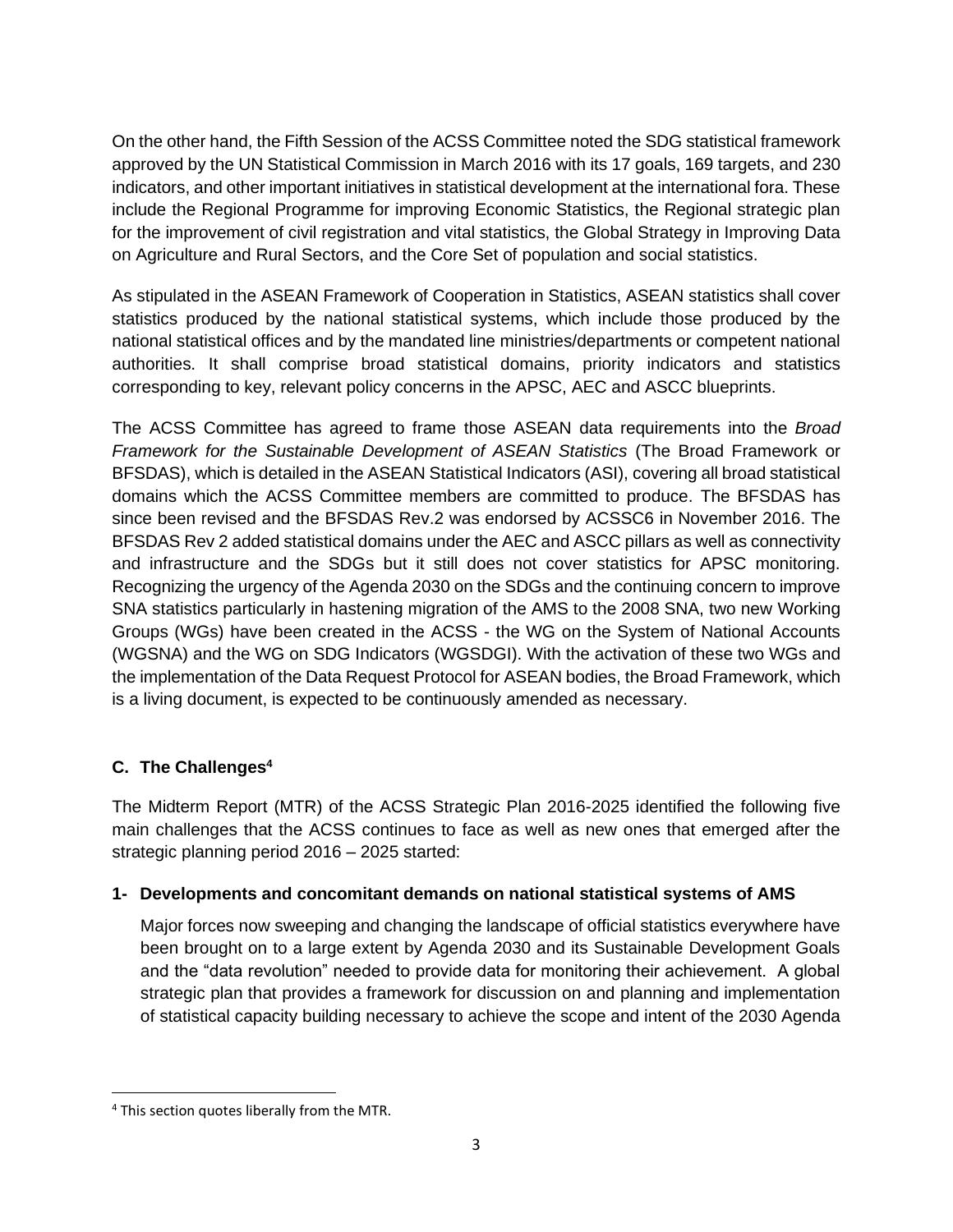at national and regional levels is the Cape Town Global Action Plan for Sustainable Development Data (CTGAP)<sup>5</sup>.

In the Asia-Pacific statistical community, where the national statistical systems (NSS) comprising the ACSS are also members, the response to the data challenges has been captured in a collective vision and framework for action by the Asia-Pacific statistical community that illustrates how a statistical community of member states and development partners can collectively work together. It has a strong parallelism to what the ACSS Strategic Plan intends to do.

These developments in the statistical landscape bring concomitant expectations and demands on the NSS of AMS and the ACSS, in particular, data for sustainable development. These will require the ACSS to continue with its efforts in supporting the review, development and dissemination of SDG indicators.

Moreover, the accelerated pace for attaining the ASEAN Community Vision 2025 and its monitoring needs as reflected in the Broad Framework for the Sustainable Development of ASEAN Statistics (BFSDAS Rev. 2) continues to put new demands on regional statistics that are relevant, timely and harmonised.

## **2- Expanded data and statistics needs**

The expanded data and statistics demands require improved timeliness and quality and stricter compliance with international standards to be able to effectively respond to user needs. Universally, priorities are producing national accounts statistics following the SNA 2008 standards and recommendations and the SDG indicators. Regionally, the priorities are the monitoring needs of the ASEAN Communities.

With the creation of the WGSDGI and the WGSNA, the ACSS has prioritized the compilation of SDGs indicators and national accounts statistics using the SNA 2008 framework for inclusion in the ASEANstats database and the concomitant capacity building in these fields on data production, adoption of standards and dissemination and communication. These are two key areas of work that would require even greater focus in the next half of the implementation of the Plan.

# **3- New data sources and providers**

Meeting the new and emerging demands is a highly intricate balancing act for maintaining relevance of main data producers in the NSS in light of a "new" data ecosystem and new players. NSS need new capacities to work with big data, administrative data and produce multi-source statistics through data integration techniques.

Realizing the need to address existing data gaps and reduce reliance on direct survey data collections which can be costly, the ACSS has started work on conceptualisation on approaches big data. While reference to better use of administrative data sources is a specific strategy in the RSDS 2016-2025, there are no well-defined outputs and supporting activities. It is now necessary to prioritise the task of translating the concepts to operational mechanisms

<sup>5</sup> https://unstats.un.org/sdgs/hlg/Cape-Town-Global-Action-Plan/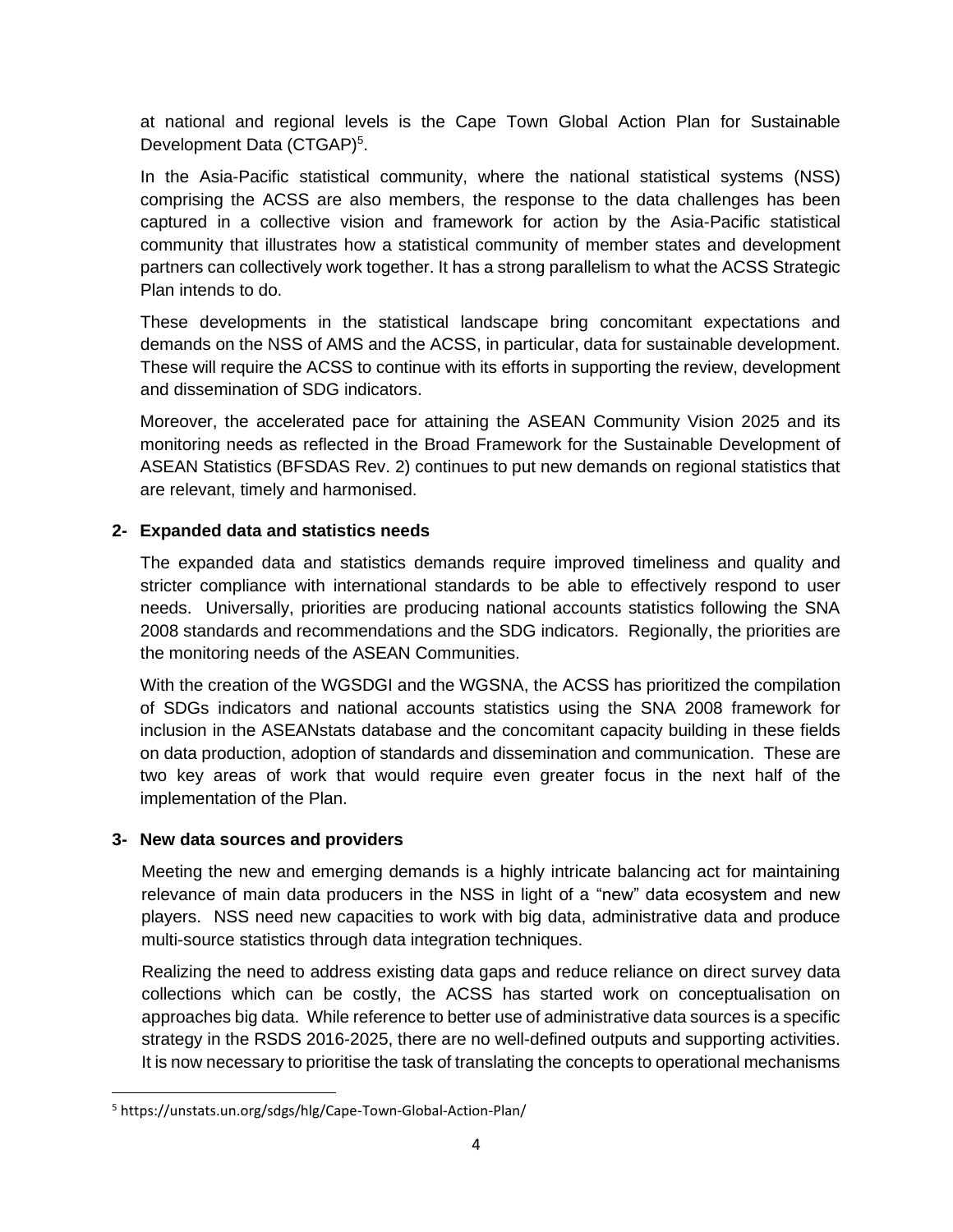in the next half of the Plan period. These initiatives are a move towards the strong global movement of modernising official statistics, which some AMS NSOs have already embraced.

#### **4- Changing levels of resources, especially external highlight the need to deliver sustainably**

Under the EASCAB, COMPASS and ARISE programmes, activities of the ACSS were primarily supported by external parties. The 2018 annual monitoring report indicates that about 45 percent of activities are project-based.

Indeed, the MYP of the current and previous strategic plan show that meetings and workshops are the main mode of implementation. While the ASEAN-Help-ASEAN framework (AHAF) and lead country concept are in the current plan– both forward looking mechanisms for long term sustainability for capacity building initiatives-- these have not been operationalized extensively.

While ARISE+ has supported the ACSS over and above the initially planned programme of support, is expected to provide less financial support than made available previously to the ACSS, focusing on capacity building and strengthening sustainable mechanisms such as greater use of regional expertise through AHA. AMS are expected to be more reliant on own resources for the various ACSS meetings.

#### **5- ACSS at 10 - need to step-up**

ACSS will be ten years old in 2020 and should be weaned away from a project orientation– with reliance on external support. It should be increasingly member-supported, attuned to regional and global statistical initiatives and priorities so as to better address the unique needs of the ASEAN communities.

Even as the availability of resources and the lack of political will to invest on statistics remain as outstanding challenges in many AMS, the dependency on external parties in some AMS will need to be more seriously addressed in order for the ACSS to continue to progress towards achieving the objectives it had set for itself. Likewise, ASEANstats has limited resources and capacity which has stifled its performance as the technical arm and focal point in regional statistics.

The role of the ACSS Committee as the highest regional body in statistical policy making needs to be continuously strengthened in order to draw greater stakeholders' involvement and coordination among the various national data-producing agencies needs to be greatly enhanced.

ASEAN statistics still have very limited visibility and the ACSS has limited presence in the ASEAN Member States (AMSs) as well as in the global arena. ASEAN statistics website has limited support in the realization of the ACSS which requires greater advocacy and political support; while effective communication strategy towards closer user-producer consultation and enhanced coordination among data producing agencies has only been recently initiated.

Regional cooperation in other fields of statistics, such as the National Accounts, Labour Market Indicators, and manufacturing statistics, continues to be at its initial stages, posing additional challenges in meeting the more diverse and more detailed data needs which have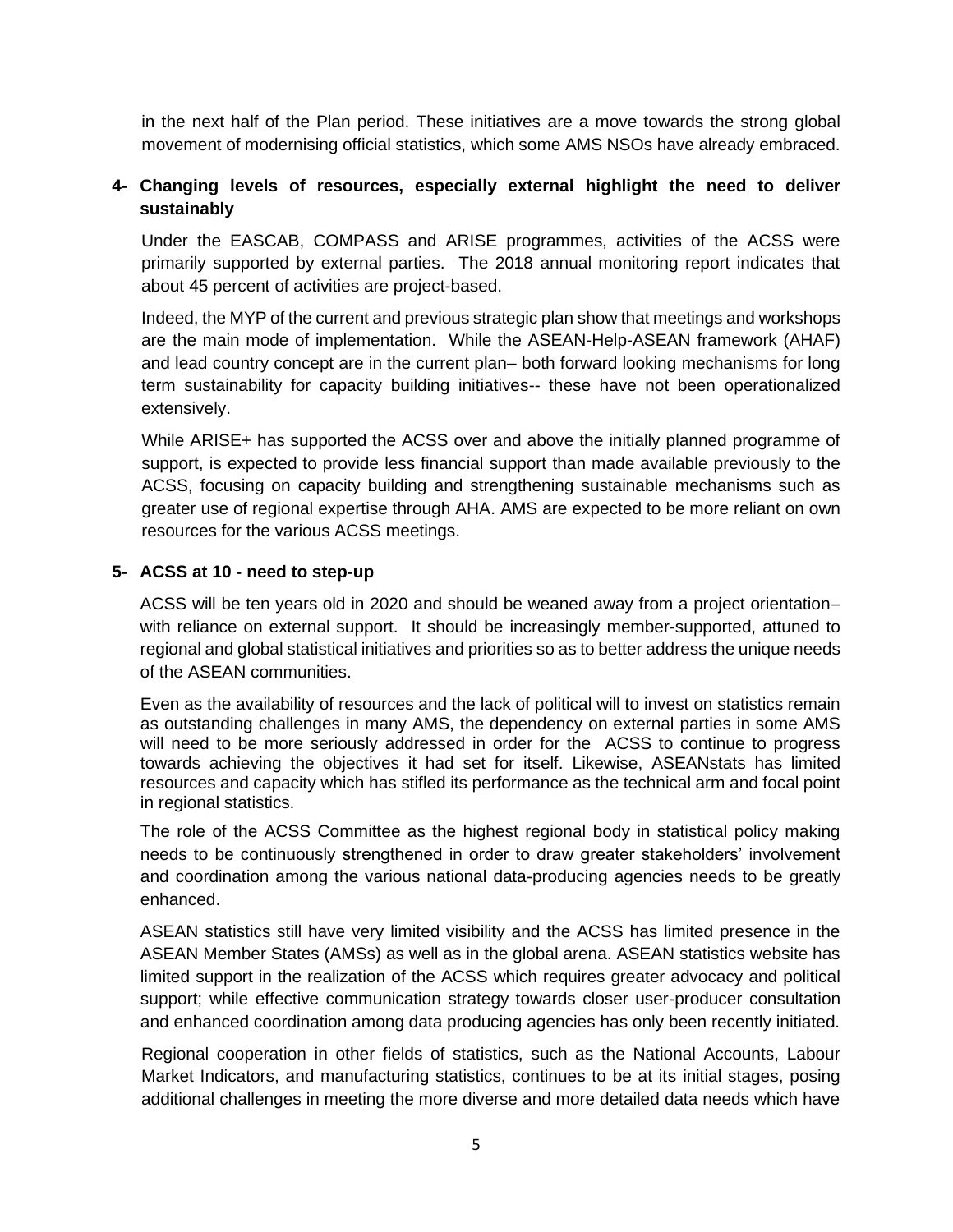emerged in line with the deepening of ASEAN integration and the increasing ASEAN initiatives on monitoring of regional integration;

The AC Vision 2025 and the AEC/ASCC/APSC 2025 Blueprints, the formulation of the ASEAN Framework for Equitable Economic Development (AFEED), the statistical programmes in the Asia and the Pacific region, the Agenda 2020, and the Data Revolution add up to the challenges during the 2021-2025 planning horizon which will entail greater commitment from the ACSS agenda;

On narrowing development gaps, more efforts need to be exerted and the ASEAN-help-ASEAN scheme needs to be further promoted. Diversity in statistical development amongst the AMS remains.

#### **6- Other continuing challenges from the RSDS 2016-2025:**

- (a) Partnership between and among the ACSS Committee, the ASEAN bodies, and the ASEAN Member States, and ASEAN Secretariat stipulated in the ASEAN Framework of Cooperation in Statistics 2010-2015 needs to be built up;
- (b) In some AMS, the role of the national statistical office (NSO) as the national focal point and coordinator of the development, harmonization, and provision of national statistics to the ASEAN Secretariat has yet to be recognized and promoted, while in others, its visibility definitely needs to be established. Greater involvement of the data producing agencies in the national statistical system remains a challenge in some AMS;
- (c) Data quality assessment and monitoring has improved in recent years, but more efforts are needed to advance the development of measures to assess the ACSS Code of Practice;
- (d) The National Strategy for the Development of Statistics and the ACSS Strategic Plan, need to be aligned, and resources to be secured;
- (e) Dissemination of ASEAN statistics is still limited and available mainly in printed publication; efforts to develop an effective dissemination strategy have begun but needs to be further developed; advance release calendar for dissemination of ASEAN statistics has not been uniformly available across all AMS and statistical domains; while access to an integrated ASEAN statistics database and implementation of confidentiality measures in aggregated data sharing need to be strengthened;

## **D. The Purpose of the Strategic Plan 2021-2025**

The ACSS Strategic Plan 2021-2025 retains the original purpose of the ACSS Strategic Plan 2016-2025 to provide the framework for effective facilitation, coordination, production, harmonisation, dissemination and communication of ASEAN statistics.

The strategies shall lay down priorities concerning the needs for information in support of the ASEAN Community building and integration monitoring, as well as sustaining the capacity building needs of the AMSs, while also contributing to the statistical development at the global and regional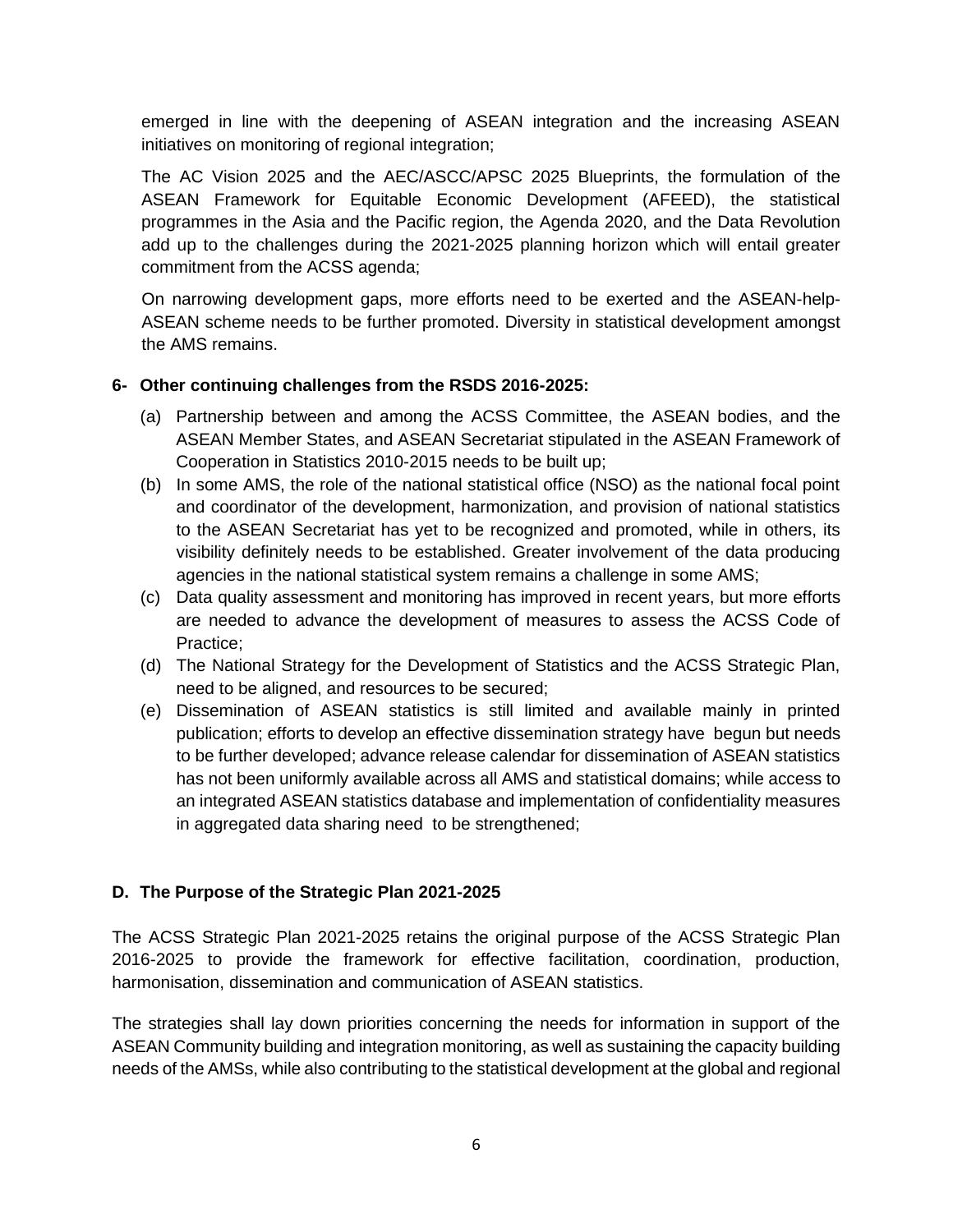level. Those needs shall be weighed against the resources needed at the regional and national level to provide the required statistics and also against the response burden and associated costs.

The main purpose of the ACSS Strategic Plan 2021-2025 is not only to strengthen the mechanisms and system established through the implementation of the RSDS during the first half of the planning period, but to more aggressively pursue statistical initiatives for sustainable development and improved flow of statistical information, better satisfaction of statistical information needs, and sustainable capacity building in the AMS.

## **E. Broad Strategies/ Major Components and Major Thrusts for 2016-2025**

#### *Broad Strategies/ Major Components*

The following broad strategies from the 2016-2025 RSDS remain:

- Institutional strengthening, enhancement of ACSS and its sustainability
- Improvement of the response to greater ASEAN data needs
- Enhancement of dissemination, communication, visibility, and use of ASEAN statistics
- Catching up and narrowing development gap

#### *Major Thrusts*

The major thrusts underlying the first broad strategy on 'Institutional strengthening and enhancement of ACSS and its sustainability' relates to the objectives of:

- 1. Advancing commitment to ACSS work programmes among the ACSS members
- 2. Developing stronger partnerships among users and producers of ASEAN statistics
- 3. Effective implementation and Enhancing monitoring of the ACSS work programmes
- 4. Strengthening ASEANstats
	- 5. Strengthening partnerships within the framework of promoting global statistical agenda

The major thrusts underlying the second broad strategy on 'Improvement of the response to greater ASEAN data needs' are as follows:

- 1. Strengthening methodology for improved availability, timeliness and comparability of key statistics for ASEAN Integration: IMTS, FDIS/IIS, SITS, SNA statistics, SDG Indicators and other pertinent ASEAN statistical indicators
- 2. Improving availability of timely and comparable statistics in support of emerging major ASEAN integration monitoring initiatives under the AEC
- 3. Improving response to initiatives under the ASCC and APSC pillars as well as global initiatives on statistics
- 4. Assessment of quality (including accessibility, timeliness and comparability) of key ASEAN statistics
- 5. Use of administrative records/other data sources for official statistics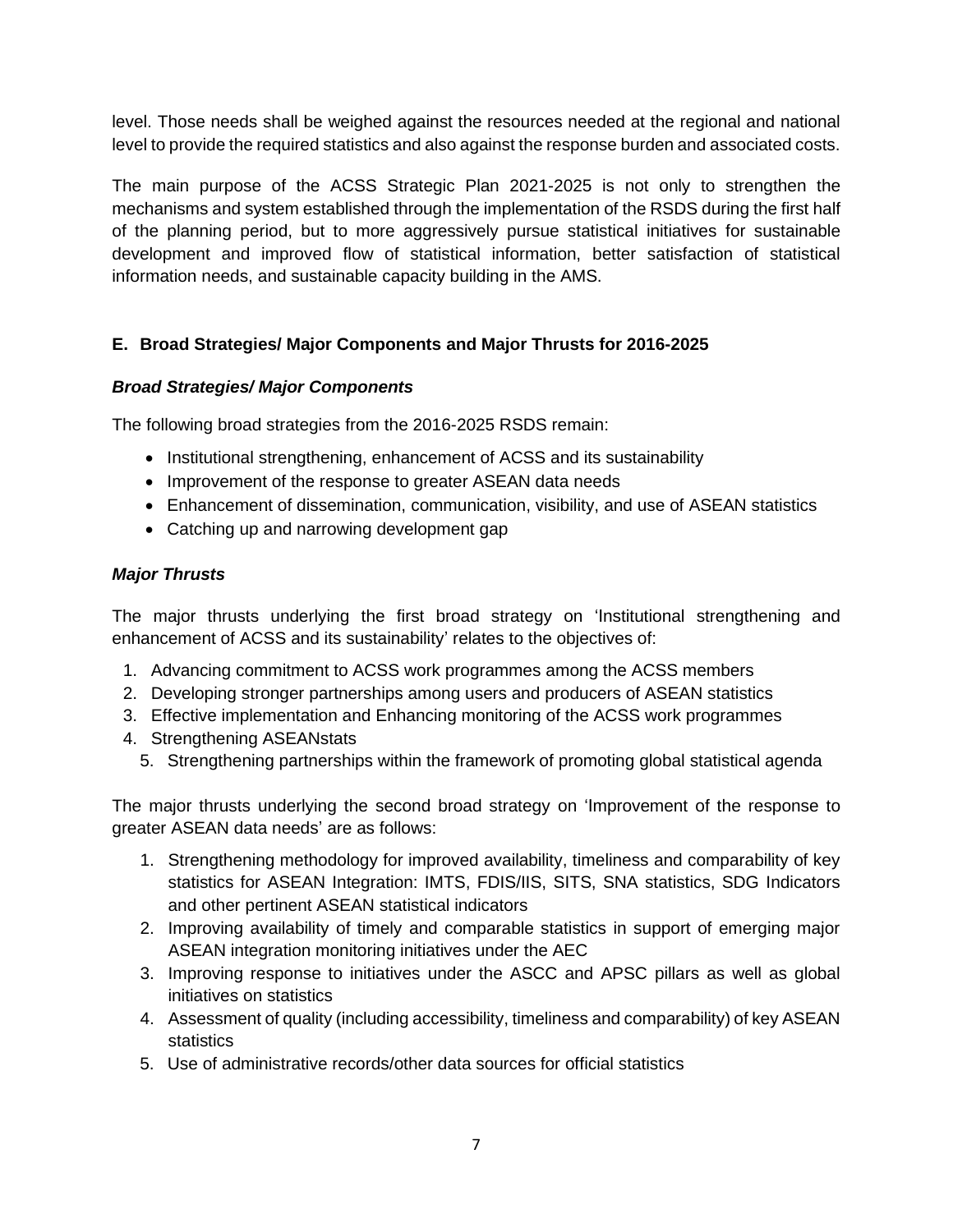In line with the third broad strategy on 'Enhancement of dissemination, communication, visibility, and use of ASEAN statistics', the regional cooperation in statistics should be driven by the following purposes:

- 1. Enhancing IT, database and data sharing technology
- 2. Enhancing data dissemination through improvements of ASEAN statistics databases and websites
- 3. Enhancing data dissemination through improvements of ASEAN statistical reports/ publications
- 4. Enhancing communication, statistical literacy and visibility of ASEAN statistics

The major thrusts of the fourth broad strategy on 'Catching up and narrowing development gap' include:

- 1. Improving ICT support for CLMV for ACSS initiatives
- 2. Ensuring continuous provision of capacity building programs in CLMV
- 3. Promoting ASEAN-help-ASEAN cooperation

#### **F. Statement of Vision and Missions**

As with the broad strategies, the Vision, Mission, and Values and Principles of the ACSS for 2021- 2025 have been retained from 2016-2025.

#### **Vision 2021-2025:**

"A responsive ASEAN Community Statistical System providing high quality statistics"

#### **Mission for 2021-2025:**

"The ASEAN Community Statistical System will provide relevant, timely and comparable ASEAN statistics in support of evidence-based policy and decision making and enhance the statistical capacity of the Member States and ASEAN Secretariat".

#### **Values and Principles:**

- 
- 2. Commitment to quality 6. Teamwork
- 3. Professionalism 7. Accountability
- 
- 1. Relevance 5. Forward Looking
	-
	-
- 4. Integrity 8. Cost Effectiveness
- **G. The Detailed Strategies of the ACSS Strategic Plan 2021-2025 and its Monitoring and Evaluation Framework** (as presented in the matrices)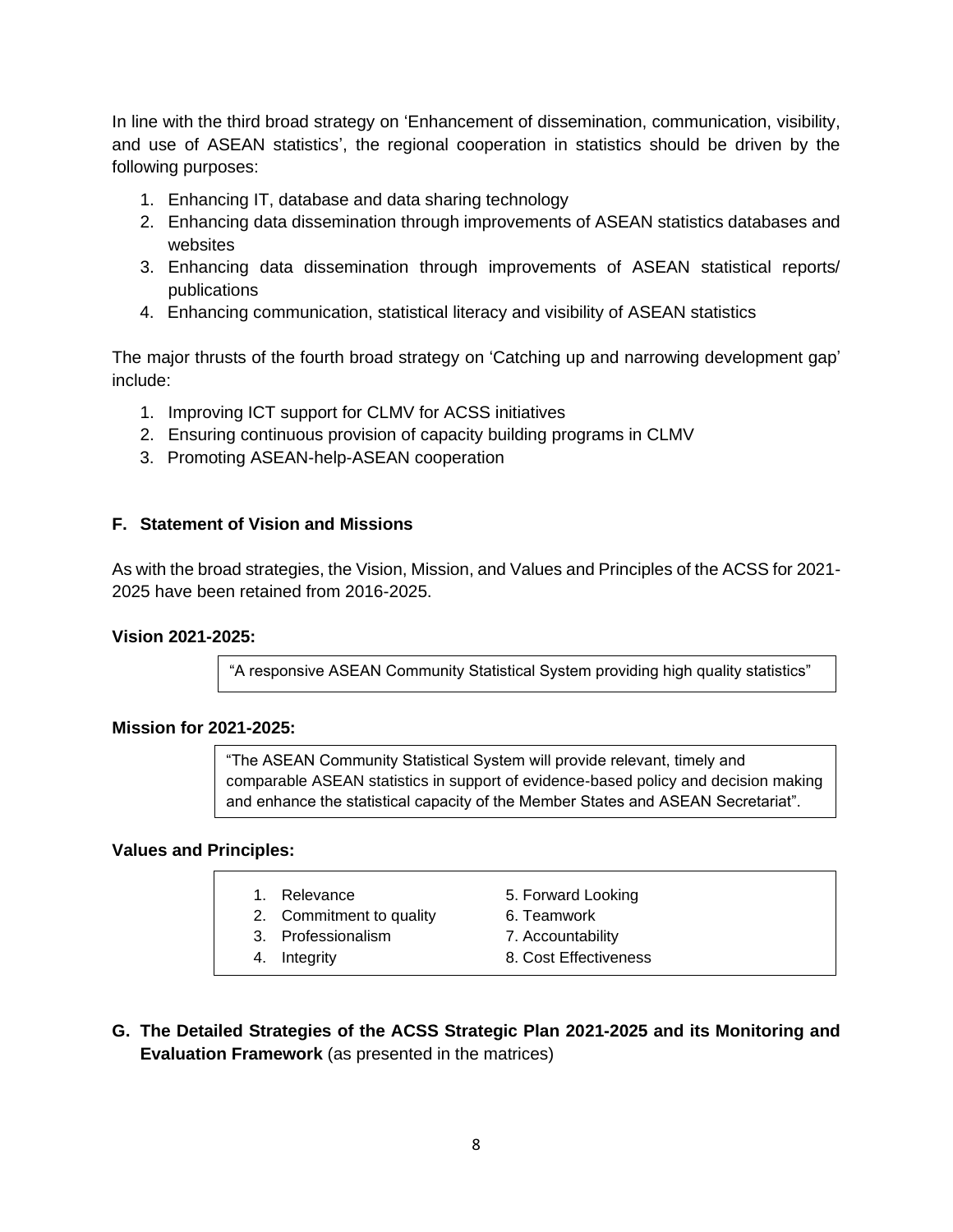| No.          | <b>Detailed Strategies</b>                                                                                                                                                                                                                                                                                                                                             | <b>Key Outputs / Deliverables</b>                                                                                                                                                                                                                                                                      | <b>Time Frame</b> |
|--------------|------------------------------------------------------------------------------------------------------------------------------------------------------------------------------------------------------------------------------------------------------------------------------------------------------------------------------------------------------------------------|--------------------------------------------------------------------------------------------------------------------------------------------------------------------------------------------------------------------------------------------------------------------------------------------------------|-------------------|
| $\mathbf{1}$ | Institutional strengthening, enhancement of ACSS and its sustainability                                                                                                                                                                                                                                                                                                |                                                                                                                                                                                                                                                                                                        |                   |
| $1.1$        | Advancing commitment to ACSS work programmes among the ACSS members                                                                                                                                                                                                                                                                                                    |                                                                                                                                                                                                                                                                                                        |                   |
| A            | <b>Regional Level Implementation</b>                                                                                                                                                                                                                                                                                                                                   |                                                                                                                                                                                                                                                                                                        |                   |
| $1.1$        | 1. Support the development and updating of the<br>National Strategy for the Development of Statistics<br>(NSDS) and AMSs' Annual Work Plan, incorporate<br>major activities of the Regional Strategy for the<br>Development of Statistics (RSDS) i.e., ACSS<br>Strategic Plan and support the process of securing<br>budget for a minimum number of official meetings. | Relevant work programmes of the RSDS are reflected in the NSDS<br>of AMS (RSDS and NSDS of AMS aligned) providing for the<br>participation of the AMS in all regular meetings of the ACSSC,<br>SCPC and ACSS Working Groups [See 1.3B(1) and 4.3A(1)]                                                  | 2021-2025         |
|              | 2. Promote and support the partnership and lead<br>country approach in the implementation of the major<br>activities/programmes under selected working groups                                                                                                                                                                                                          | 1. Continue to implement the lead country approach for major areas of<br>the ACSS work plan                                                                                                                                                                                                            | 2021-2025         |
|              |                                                                                                                                                                                                                                                                                                                                                                        | 2. Partnership scheme implemented among AMS for major areas of<br>the ACSS work plan including but not limited to SNA, IMTS, SITS,<br>FDIS/IIS, SDGs, Dissemination & Communication, and use of<br>administrative data and big data for official statistics as agreed<br>upon by the participating AMS | 2021-2025         |
|              | 3. Implement new modalities of ACSS work                                                                                                                                                                                                                                                                                                                               | Report on the Cost-benefit analysis of virtual conferencing (versus<br>face-to-face) meetings, online modalities for training, webinars and<br>related use of IT are prepared and approaches found to be cost-<br>effective are implemented                                                            | 2021-2025         |
| B            | <b>National Level Implementation</b>                                                                                                                                                                                                                                                                                                                                   |                                                                                                                                                                                                                                                                                                        |                   |
| 1.1          | 1. Support the development of the NSDS and AMSs'<br>Annual Work Plan, incorporate major activities of the                                                                                                                                                                                                                                                              | NSDSs of AMS are aligned and updated with the RSDS 2021-2025<br>and with the RSDS 2026-2035 (for AMS updating their NSDS<br>around the time that the RSDS 2026-2035 is being prepared),                                                                                                                | 2021-2025         |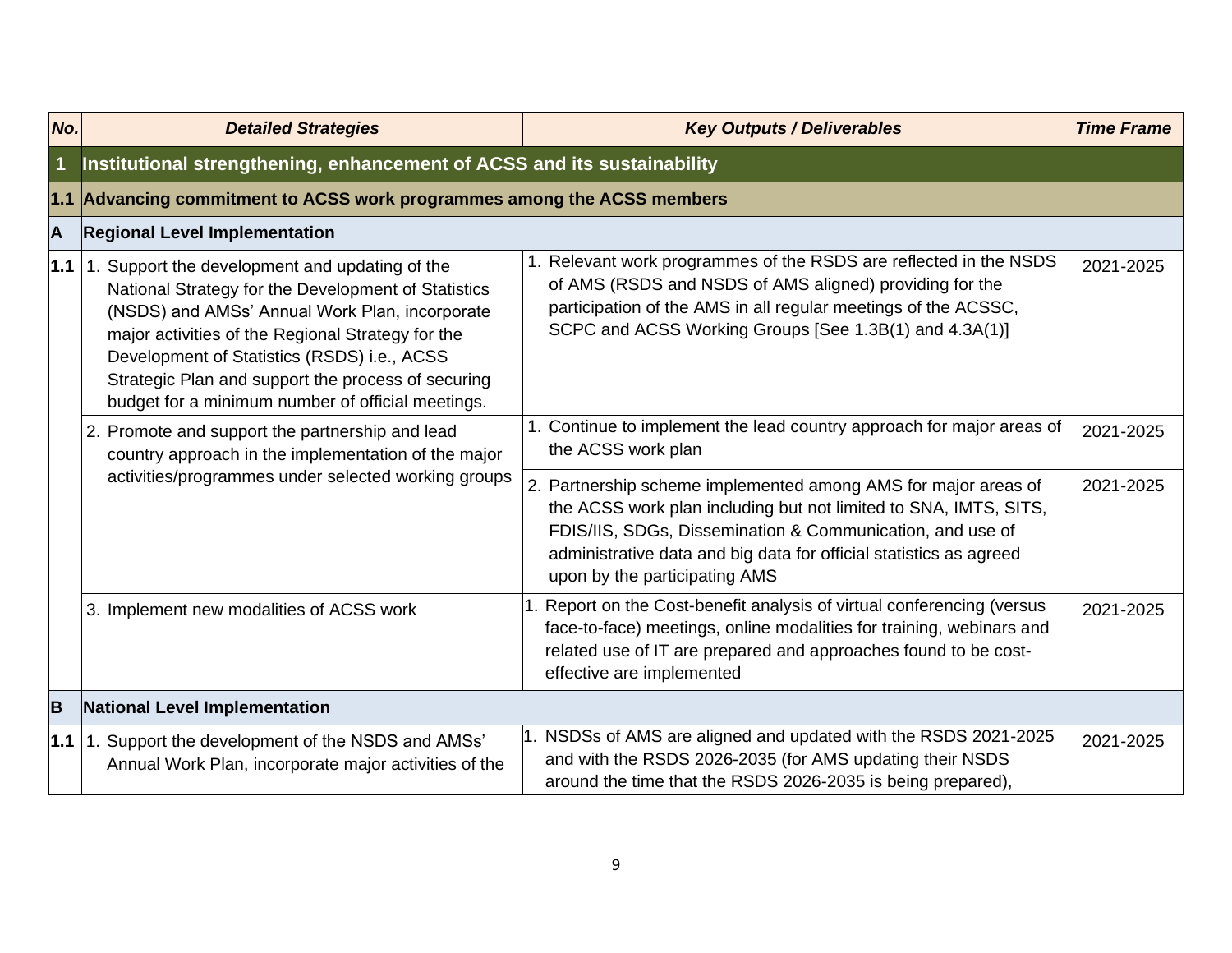| No. | <b>Detailed Strategies</b>                                                                                                                                      | <b>Key Outputs / Deliverables</b>                                                                                                                                                                                                                                                      | <b>Time Frame</b> |
|-----|-----------------------------------------------------------------------------------------------------------------------------------------------------------------|----------------------------------------------------------------------------------------------------------------------------------------------------------------------------------------------------------------------------------------------------------------------------------------|-------------------|
|     | RSDS and support the process of securing budget for<br>minimum number of official meetings.                                                                     | including the preparation of the required budget for the NSDS of<br><b>AMS</b>                                                                                                                                                                                                         |                   |
|     |                                                                                                                                                                 | 2. AMS fund their own participation in all regular meetings of the<br>ACSS Committee, SCPC and ACSS Working Groups                                                                                                                                                                     | 2021-2025         |
|     |                                                                                                                                                                 | 3. The chairing AMS hosts the ACSS Committee meeting and at least<br>one of the SCPC meetings                                                                                                                                                                                          | 2021-2025         |
|     | 2. Promote and support the partnership and lead country<br>approaches in the implementation of the major<br>activities/programmes under selected working groups | AMS commit to be lead country/partner and support its<br>implementation in major areas of the ACSS work plan including but<br>not limited to SNA, IMTS, SITS, FDIS/IIS, SDGs, Dissemination &<br>Communication, and use of administrative data and big data for<br>official statistics | 2021-2025         |
|     | 3. Implement new modalities of ACSS work                                                                                                                        | Participation by AMSs in the implementation of virtual conferencing/<br>online seminars/ webinars                                                                                                                                                                                      | 2021-2025         |
|     | 1.2 Developing stronger partnerships among users and producers of ASEAN statistics                                                                              |                                                                                                                                                                                                                                                                                        |                   |
| A   | <b>Regional Level Implementation</b>                                                                                                                            |                                                                                                                                                                                                                                                                                        |                   |
|     | 1.2 1. Promote closer coordination between ACSS and users<br>at the regional level (ASEANstats provides assistance,<br>materials, facilitation, etc.).          | 1. Concept paper on periodic user consultations at the regional level<br>developed, focusing on users of ASEAN statistics from ASEAN<br>Sectoral Bodies and considering the Data Request Protocol                                                                                      | 2021              |
|     |                                                                                                                                                                 | 2. User-producer engagement with relevant divisions in charge of<br>ASEC sectoral bodies is implemented, as necessary                                                                                                                                                                  | 2021-2025         |
|     |                                                                                                                                                                 | 3. Yearly monitoring report on the online ASEANstats User<br>Satisfaction Survey is published on the ASEANstats website                                                                                                                                                                | 2021-2025         |
|     | 2. Promote closer coordination among data producers in<br>AMS, with focus on data sources for the ASI-CT                                                        | Regional workshops on statistical coordination among data<br>producers within AMS are conducted, with focus on data sources<br>for the ASI-CT                                                                                                                                          | 2021, 2024        |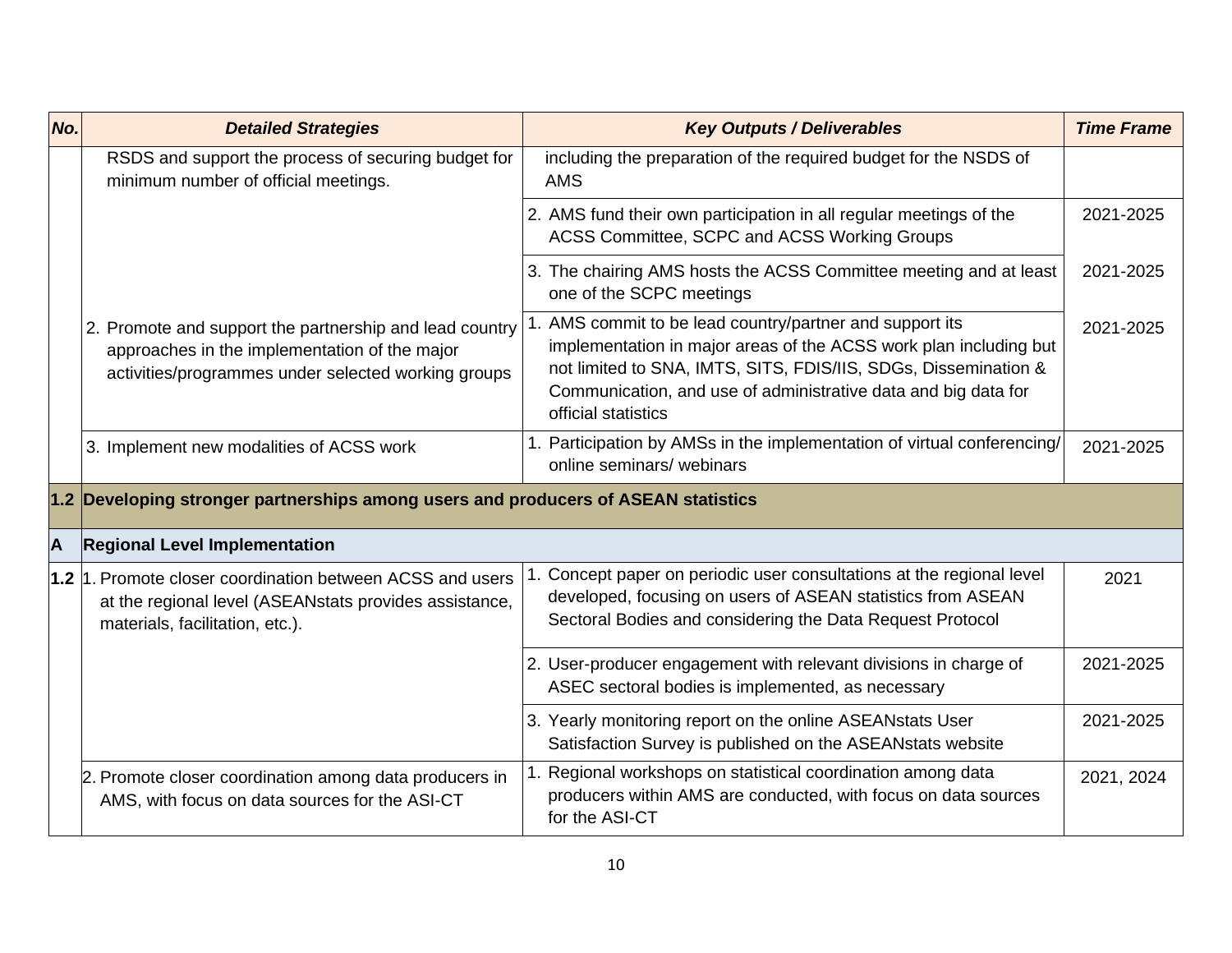| No.   | <b>Detailed Strategies</b>                                                                                                                                                                                                                                                         | <b>Key Outputs / Deliverables</b>                                                                                                                                                                            | <b>Time Frame</b> |
|-------|------------------------------------------------------------------------------------------------------------------------------------------------------------------------------------------------------------------------------------------------------------------------------------|--------------------------------------------------------------------------------------------------------------------------------------------------------------------------------------------------------------|-------------------|
|       | 3. Continue enhancing the visibility, credibility, and<br>support for the ACSS among the ASEAN bodies<br>through high-level forum, seminars, and advocacy<br>activities (at both high-level and working level ASEAN<br>bodies) to reduce dependence of project-based<br>activities | 1. Concept paper on a high-level regional advocacy forum (HLAF) is<br>developed                                                                                                                              | 2021-2025         |
|       |                                                                                                                                                                                                                                                                                    | 2. A high-level forum is organised once every four-five years to consult<br>users on their statistical requirements (involving ASEAN bodies,<br>development partners, and concerned data producing agencies) | 2024/2025         |
|       |                                                                                                                                                                                                                                                                                    | 3. Chair and/or Vice Chair of the ACSSC attends/ makes presentations<br>in ASEAN-wide coordination/ consultative meetings (such as the<br>Committee of the Whole (COW), SEOM, SOC-COM, MPAC, etc)            | 2021-2025         |
|       |                                                                                                                                                                                                                                                                                    | 4. World Statistics/ASEAN Day is celebrated in ASEC with statistical<br>forums/ publications                                                                                                                 | 2021-2025         |
| B     | National Level Implementation                                                                                                                                                                                                                                                      |                                                                                                                                                                                                              |                   |
| $1.2$ | Promote closer coordination between data producing<br>agencies and users at the national level (ASEANstats<br>provides assistance, materials, facilitation, etc.).                                                                                                                 | User consultation sessions is conducted at least once a year in the<br><b>AMS</b>                                                                                                                            | 2021-2025         |
|       | 2. Promote closer coordination among data producing<br>agencies. (ASEANstats provides assistance,<br>materials, facilitation, etc.).                                                                                                                                               | Simple/at least non-formal coordination mechanisms among data<br>producing agencies is in place in the AMS                                                                                                   | 2021-2025         |
|       |                                                                                                                                                                                                                                                                                    | AMS participate in regional workshops on statistical coordination<br>among data producers and share country experiences                                                                                      | 2021, 2024        |
|       |                                                                                                                                                                                                                                                                                    | 3. NSO proactively coordinates/acts as NSS focal point on data<br>provision by the AMS to ASEANstats/international organizations                                                                             | 2021-2025         |
|       |                                                                                                                                                                                                                                                                                    | 4. Inter-Agency consultation/ coordination mechanism, MoU, etc. is<br>established at the national level in the AMS                                                                                           | 2021-2025         |
|       | 3. Continue enhancing the visibility, credibility, and<br>budgetary support for the NSS/NSO of AMS to<br>reduce dependence on project-based activities                                                                                                                             | 1. ASEAN and World/National Statistics Day celebrated or observed in<br>AMS with the participation of key stakeholders, particularly the                                                                     | 2021-2025         |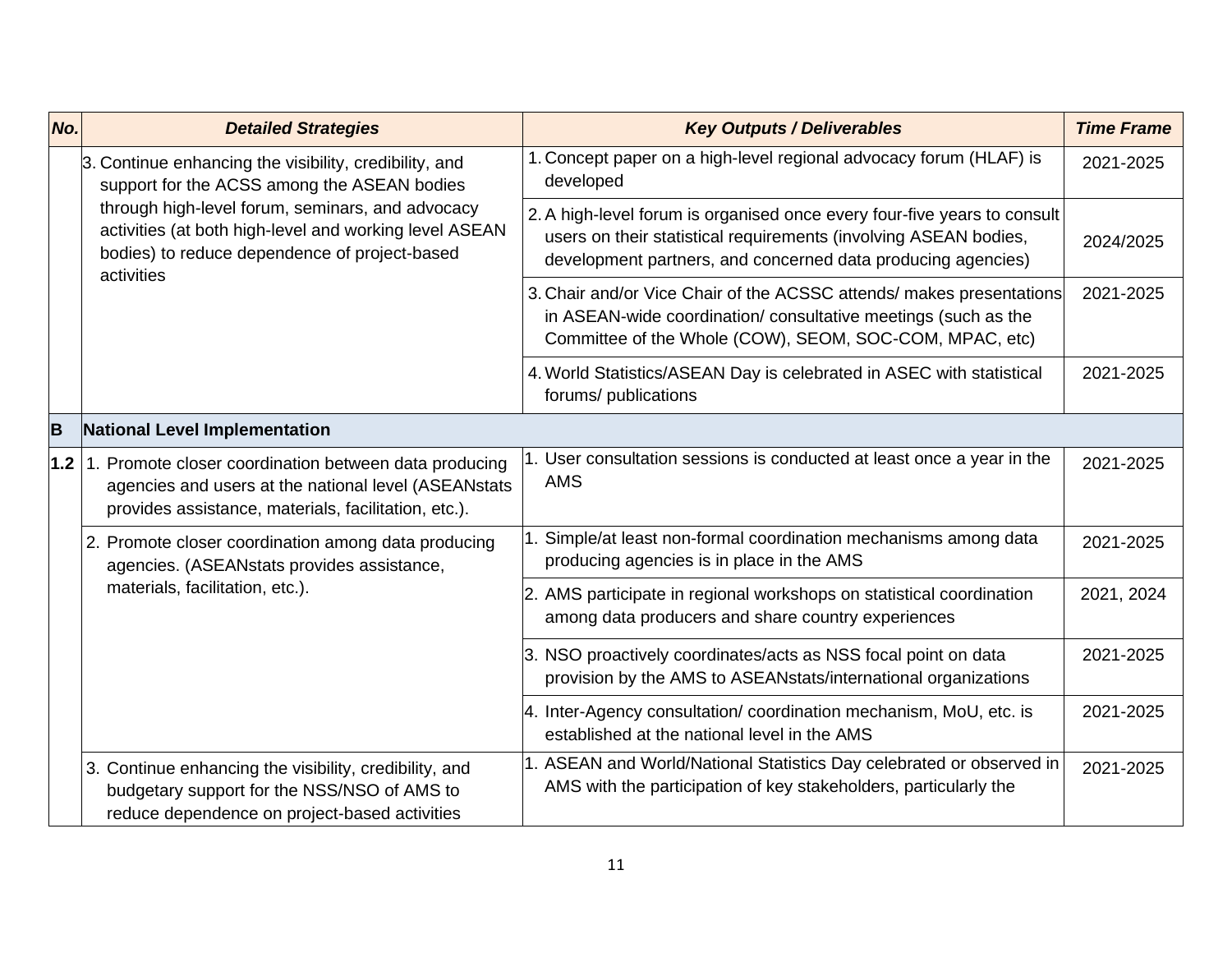| No.              | <b>Detailed Strategies</b>                                                                            | <b>Key Outputs / Deliverables</b>                                                                                                                                                                                                                                                                                                                                                          | <b>Time Frame</b> |
|------------------|-------------------------------------------------------------------------------------------------------|--------------------------------------------------------------------------------------------------------------------------------------------------------------------------------------------------------------------------------------------------------------------------------------------------------------------------------------------------------------------------------------------|-------------------|
|                  |                                                                                                       | budget/finance and planning ministries as well as members of<br>legislative bodies and the media. where appropriate                                                                                                                                                                                                                                                                        |                   |
|                  |                                                                                                       | 2. ASEAN Forums with the participation of key stakeholders to discuss<br>relevant issues on the development, production and dissemination<br>of official statistics                                                                                                                                                                                                                        | 2021-2025         |
|                  | 1.3 Effective implementation and Enhancing monitoring of the ACSS work programmes                     |                                                                                                                                                                                                                                                                                                                                                                                            |                   |
| $\blacktriangle$ | <b>Regional Level Implementation</b>                                                                  |                                                                                                                                                                                                                                                                                                                                                                                            |                   |
| 1.3              | 1. Develop, update, implement, and monitor the ACSS<br>Strategic Plan, Multi-Year Plan (MYP) and AWPs |                                                                                                                                                                                                                                                                                                                                                                                            |                   |
|                  |                                                                                                       | 1. ACSS MYP/AWP 2021-2025 activities are implemented and<br>monitored in accordance with the M&E Framework                                                                                                                                                                                                                                                                                 | 2021-2025         |
|                  |                                                                                                       | 2. The existing M&E system for the strategic plan is reviewed and<br>revised to include targets for the KPIs, variances between the<br>targets and actual performance and recommendations to help<br>improve plan implementation (current color-coded monitoring<br>reports focus on status reporting) and to be able to better measure<br>progress towards the objectives set in the plan | 2021              |
|                  |                                                                                                       | 3. MYPs 2021-2025 of WGs (IMTS, FDIS/IIS, SITS, SNA, SDGI) are<br>prepared, implemented, and monitored                                                                                                                                                                                                                                                                                     | 2020-2021         |
|                  |                                                                                                       | 4. ACSS AWPs for the following year finalized and Indicative ACSS<br>AWPs for the year following next are developed                                                                                                                                                                                                                                                                        | 2021-2025         |
|                  |                                                                                                       | 5. The Broad Framework for the Sustainable Development of ASEAN<br>Statistics is reviewed/updated every three years to include new/AC-<br>relevant priorities, including those articulated in the AC Vision 2025,<br>the AEC, ASCC, and APSC Blueprints 2025, the UN Statistical<br>Commission sessions, the UNESCAP COS meetings, the Cape                                                | 2022, 2025        |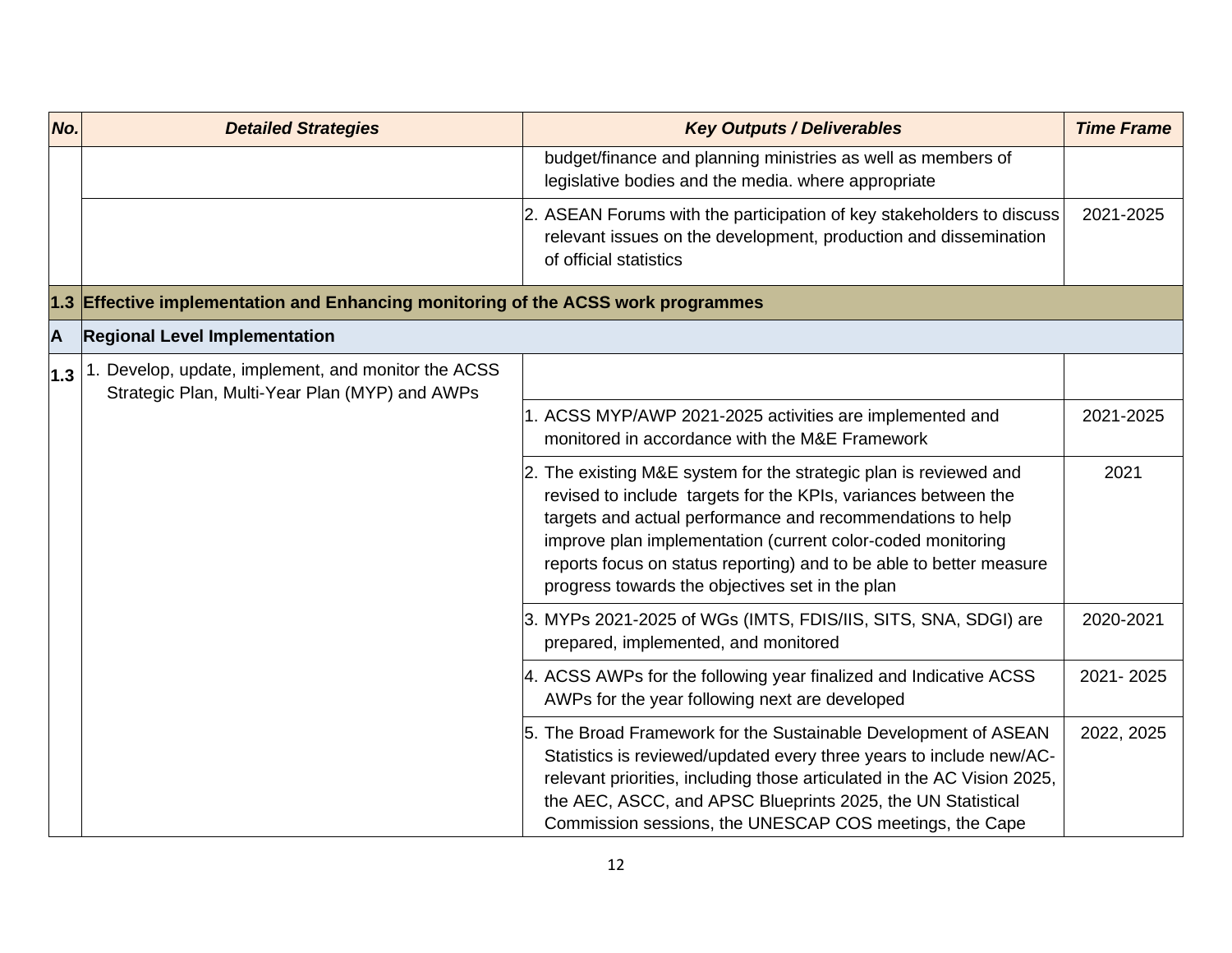| No. | <b>Detailed Strategies</b>                                                                                                                                        | <b>Key Outputs / Deliverables</b>                                                                                                                                                                                                                                          | <b>Time Frame</b> |
|-----|-------------------------------------------------------------------------------------------------------------------------------------------------------------------|----------------------------------------------------------------------------------------------------------------------------------------------------------------------------------------------------------------------------------------------------------------------------|-------------------|
|     |                                                                                                                                                                   | Town Global Action Plan for Sustainable Development Data etc.,<br>and to highlight the importance of consultation and advocacy<br>mechanisms, and the critical role of international organizations as<br>statistical development partners                                  |                   |
|     |                                                                                                                                                                   | 6. End-of-Term monitoring of the RSDS 2021-2025 conducted and<br>presented to the ACSSC                                                                                                                                                                                    | 2025-2026         |
|     |                                                                                                                                                                   | 7. The ACSS Strategic Plan 2026-2035 with M&E frameworks, the<br>ACSS AWP 2026 and the indicative ACSS WP for 2027 are<br>prepared and approved by the ACSSC                                                                                                               | 2024-2025         |
|     | 2. Monitor AMS and ASEANstats in implementing the                                                                                                                 | 1. CoP assessment mechanism reviewed and revised as necessary                                                                                                                                                                                                              | 2023-2025         |
|     | Code of Practice (CoP) and quality of their production<br>(ASEANstats facilitates CoP assessment,<br>conceptualization of the Peer Review, and its pilot<br>test) | 2. CoP self-assessment implemented and reported to ACSSC                                                                                                                                                                                                                   | 2021-2025         |
|     |                                                                                                                                                                   | 3. Peer Review mechanism is reviewed and expanded/revised if<br>necessary and to be further discussed at WG level for specific<br>subject matter domains                                                                                                                   | 2021-2022         |
|     |                                                                                                                                                                   | 4. Revised/updated Peer Review mechanism planned/ implemented<br>for interested AMS                                                                                                                                                                                        | 2021-2025         |
| B   | National Level Implementation                                                                                                                                     |                                                                                                                                                                                                                                                                            |                   |
| 1.3 | 1. Develop, update, implement, and monitor the ACSS<br>Strategic Plan, Multi-Year Plan (MYP) and AWPs                                                             | 1. Relevant work programs in the updated RSDS, ACSS MYP and<br>AWP are reflected/incorporated in the NSDS, providing for the<br>participation of the AMS in all regular meetings of the ACSSC,<br>SCPC and ACSS Working Groups, implemented and monitored<br>[See 1.1A(1)] | 2021-2025         |
|     | 2. Monitor AMS in implementing the CoP and quality of                                                                                                             | 1. CoP self-assessment implemented in all the AMS                                                                                                                                                                                                                          | 2021-2025         |
|     | their production                                                                                                                                                  | 2. Peer Review mechanism is reviewed and expanded/ revised, if<br>necessary                                                                                                                                                                                                | 2021-2022         |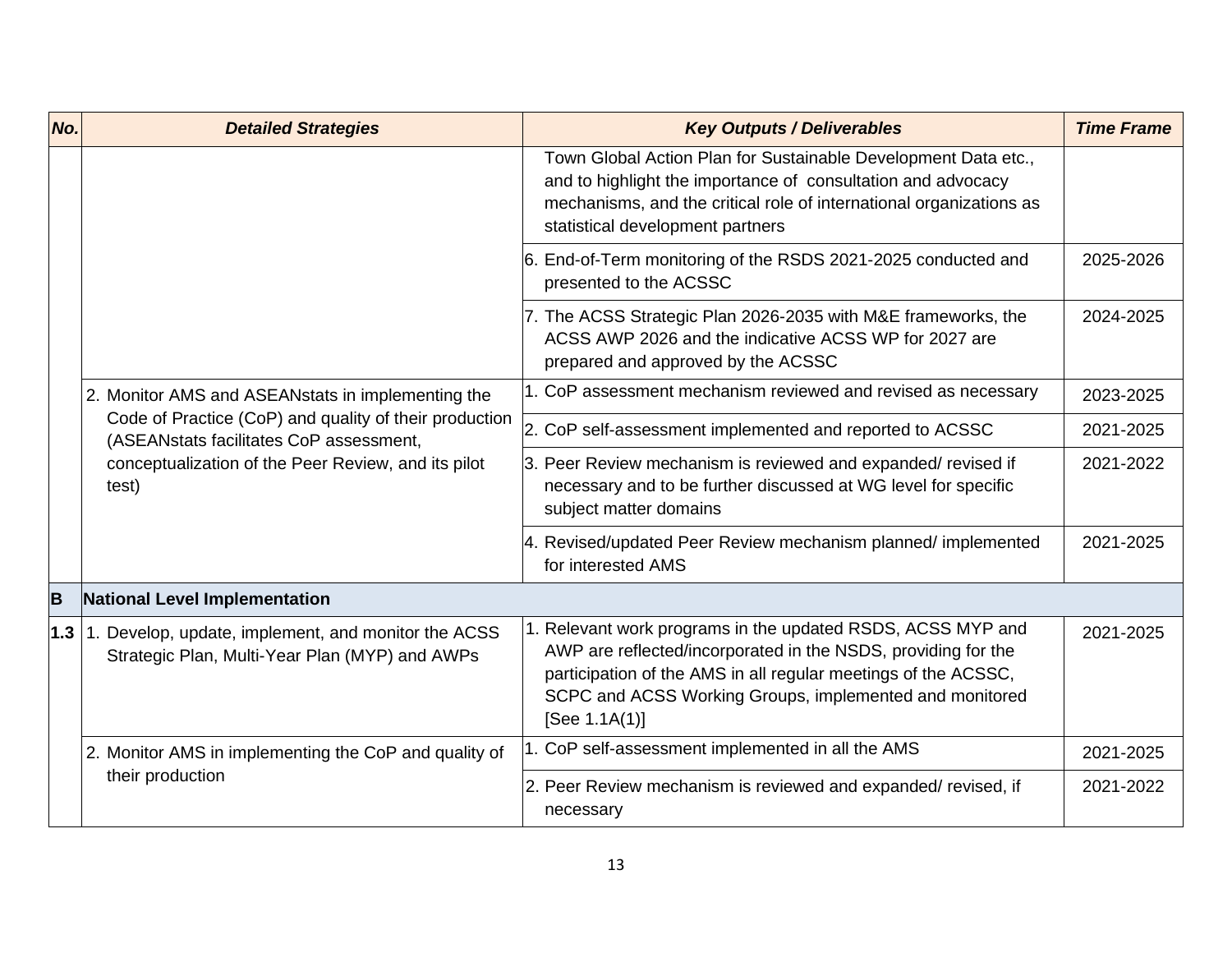| No. | <b>Detailed Strategies</b>                                                                                                                                                                                                                                 | <b>Key Outputs / Deliverables</b>                                                                                                                                                                                                                                                                                                                                                                                                                                                                  | <b>Time Frame</b> |
|-----|------------------------------------------------------------------------------------------------------------------------------------------------------------------------------------------------------------------------------------------------------------|----------------------------------------------------------------------------------------------------------------------------------------------------------------------------------------------------------------------------------------------------------------------------------------------------------------------------------------------------------------------------------------------------------------------------------------------------------------------------------------------------|-------------------|
|     |                                                                                                                                                                                                                                                            | 3. Peer Review implemented for interested AMS                                                                                                                                                                                                                                                                                                                                                                                                                                                      | 2021-2025         |
|     | 1.4 Strengthening ASEANstats                                                                                                                                                                                                                               |                                                                                                                                                                                                                                                                                                                                                                                                                                                                                                    |                   |
| A   | <b>Regional Level Implementation</b>                                                                                                                                                                                                                       |                                                                                                                                                                                                                                                                                                                                                                                                                                                                                                    |                   |
| 1.4 | 1. Strengthen ASEANstats mechanisms to pursue<br>statistical initiatives                                                                                                                                                                                   | 1. The ASEANstats AWP/MYP is developed                                                                                                                                                                                                                                                                                                                                                                                                                                                             | 2020-2022         |
|     | 2. Strengthen ASEANstats statistical expertise,<br>coordinating, planning and monitoring, and IT know-<br>how, through training, participation in international/                                                                                           | ASEANstats staff members attend/ participate in seminars/ training/<br>workshops at least one of which is a major international<br>seminar/workshop every two years                                                                                                                                                                                                                                                                                                                                | 2021-2025         |
|     | regional training/seminar/conferences touching on<br>concerns like the use of big data for official statistics,<br>the evolving data ecosystem at the onset of the 4th<br>Industrial Revolution, measures of progress of<br>societies beyond the GDP, etc. | The human resource/staff development plan for ASEANstats is<br>implemented focusing on enhancing / strengthening capability of<br>ASEANstats staff based on skill gaps identified (e.g., IT,<br>coordination, planning and monitoring, specific areas of statistics<br>including emerging concerns such as the use of big data for official<br>statistics, the evolving data ecosystem at the onset of the 4th<br>Industrial Revolution, measures of progress of societies beyond the<br>GDP etc.) | 2021-2025         |
|     | 1.5 Strengthening partnerships within the framework of promoting global statistical agenda                                                                                                                                                                 |                                                                                                                                                                                                                                                                                                                                                                                                                                                                                                    |                   |
| A   | <b>Regional Level Implementation</b>                                                                                                                                                                                                                       |                                                                                                                                                                                                                                                                                                                                                                                                                                                                                                    |                   |
| 1.5 | 1. Establish visibility and credibility of ASEANstats in<br>international statistical forums such as the UNSC,<br>UNESCAP COS, Expert Groups, Forums on                                                                                                    | 1. ASEANstats regularly attends and makes presentations sharing the<br>ACSS' response to global/ regional agenda in the UNESCAP<br><b>Committee on Statistics meeting</b>                                                                                                                                                                                                                                                                                                                          | 2021-2025         |
|     | Emerging Concerns like Big Data/Open Data, etc                                                                                                                                                                                                             | 2. ASEANstats attends the UN Statistical Commission meeting at least<br>once every two years and makes occasional presentations sharing<br>the ACSS' response to global agenda                                                                                                                                                                                                                                                                                                                     | 2021-2025         |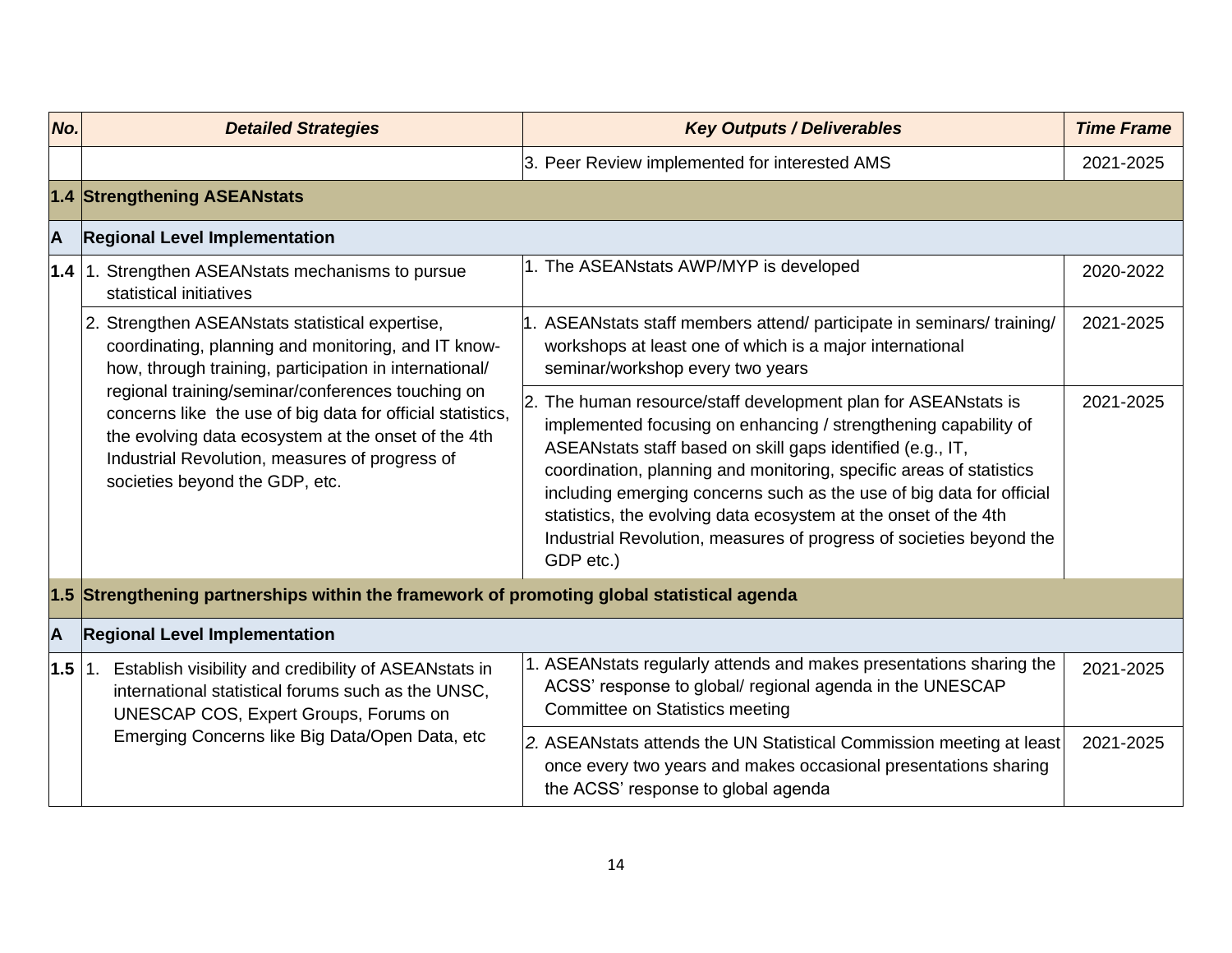| No. | <b>Detailed Strategies</b>                                                                                                                                                                                | <b>Key Outputs / Deliverables</b>                                                                                                                                                 | <b>Time Frame</b>                               |
|-----|-----------------------------------------------------------------------------------------------------------------------------------------------------------------------------------------------------------|-----------------------------------------------------------------------------------------------------------------------------------------------------------------------------------|-------------------------------------------------|
|     |                                                                                                                                                                                                           | 3. ASEANstats attends/makes paper presentation sharing the ACSS'<br>response to global/regional agenda in at least one other<br>global/regional statistical forum during the year | 2021-2025                                       |
|     | Promote sharing of information/cascading of<br>2.<br>international/regional/national events within the<br>ACSS/ASEAN Community and of ACSS' response to<br>relevant global agendas with ACSS stakeholders | Important/relevant decisions/ recommendations in international/<br>regional/national events attended by ACSSC/ASEANstats shared<br>within the ASEC/ACSSC                          | 2021-2025                                       |
|     |                                                                                                                                                                                                           | 2. ACSS' response to relevant global agendas and other<br>ACSS/ASEAN Community concerns are discussed at ACSS<br>Committee, documented and shared with ACSS stakeholders          | 2021-2025                                       |
|     | 3. Strengthen partnership in addressing the training                                                                                                                                                      | Established strategic partnership with relevant statistical training                                                                                                              | 2021-2025                                       |
|     | needs of the ACSS                                                                                                                                                                                         | institutes for the training of ACSS statistical officers                                                                                                                          | Contingent on<br>strengthening<br>of ASEANstats |
| B   | National Level Implementation                                                                                                                                                                             |                                                                                                                                                                                   |                                                 |
| 1.5 | 1. Establish visibility and credibility of ASEANstats in<br>international statistical forums such as the UNSC,                                                                                            | 1. AMS regularly/always attends and makes presentations in the<br><b>UNESCAP Committee on Statistics meeting</b>                                                                  | 2021-2025                                       |
|     | UNESCAP COS, Expert Groups, Forums on Emerging<br>Concerns like Big Data/Open Data, etc                                                                                                                   | 2. AMS attends the UN Statistical Commission meeting at least once<br>every two years and makes occasional presentations                                                          | 2021-2025                                       |
|     | 2. Promote sharing of information/cascading of<br>international/regional/national events within the<br><b>ACSS/ASEAN Community</b>                                                                        | 1. Important/relevant decisions/ recommendations in international/<br>regional events cascaded to/ attended by AMS statisticians shared<br>and disseminated within the NSS        | 2021-2025                                       |
|     |                                                                                                                                                                                                           | 2. AMS provides quality and timely data support to the SDGs and other<br>global statistical agenda                                                                                | 2021-2025                                       |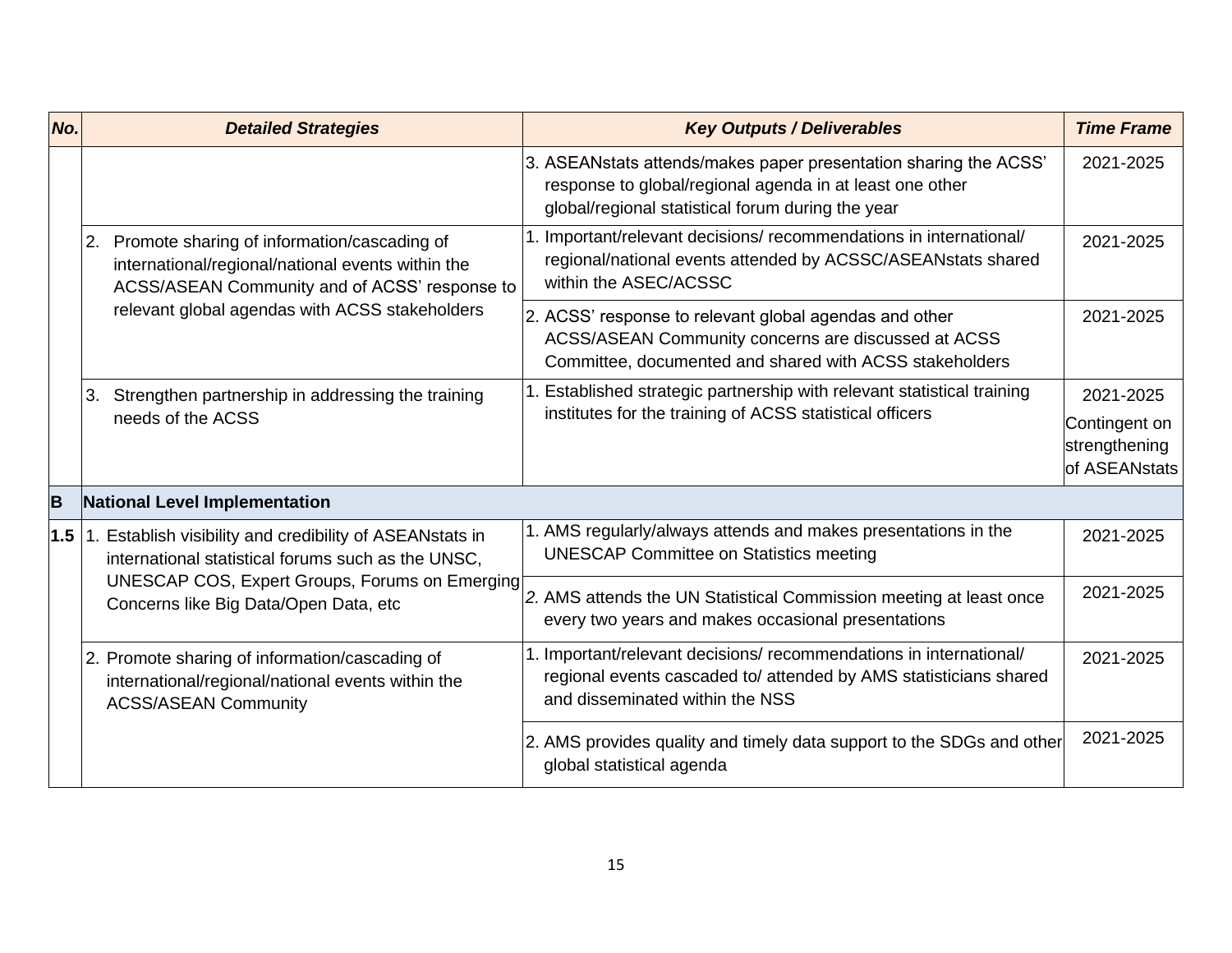| No.            | <b>Detailed Strategies</b>                                                                                                                                                                                                                                       | <b>Key Outputs / Deliverables</b>                                                                                                                                                                                                                                                                                                                         | <b>Time Frame</b> |
|----------------|------------------------------------------------------------------------------------------------------------------------------------------------------------------------------------------------------------------------------------------------------------------|-----------------------------------------------------------------------------------------------------------------------------------------------------------------------------------------------------------------------------------------------------------------------------------------------------------------------------------------------------------|-------------------|
|                | 3. Strengthen partnership in addressing the training<br>needs of the ACSS                                                                                                                                                                                        | Strategic inter-agencies partnership within the AMS is developed for<br>the training of statisticians in the AMS                                                                                                                                                                                                                                          | 2023-2025         |
|                | 4. Collaborate with development partners to assist AMS                                                                                                                                                                                                           | AMS participates in regional workshop                                                                                                                                                                                                                                                                                                                     | 2022              |
|                | in obtaining the necessary government budgetary<br>support for statistics                                                                                                                                                                                        | 2. National advocacy plan for greater budgetary support for the<br>NSS/NSO is formulated and implemented by the AMS                                                                                                                                                                                                                                       | 2021-2025         |
| $\overline{2}$ | Improvement of the response to greater ASEAN data needs                                                                                                                                                                                                          |                                                                                                                                                                                                                                                                                                                                                           |                   |
|                | <b>FDIS/IIS, SITS, SNA statistics, SDG Indicators</b>                                                                                                                                                                                                            | 2.1 Strengthening methodology for improved availability, timeliness and comparability of key statistics for ASEAN Integration: IMTS,                                                                                                                                                                                                                      |                   |
| A              | <b>Regional Level Implementation</b>                                                                                                                                                                                                                             |                                                                                                                                                                                                                                                                                                                                                           |                   |
| 2.1            | 1. Define areas of further improvement/ Roadmap<br>under the IMTS, FDIS/IIS, SITS, SNA statistics, SDG<br>Indicators                                                                                                                                             | 1. Workshops/meetings/study visits conducted and ASEANstats/<br>SCPC/ Relevant WGs participated in international/ regional<br>seminars                                                                                                                                                                                                                    | 2021-2025         |
|                |                                                                                                                                                                                                                                                                  | 2. Roadmap/areas of improvement defined by the relevant WGs                                                                                                                                                                                                                                                                                               | 2021-2025         |
|                |                                                                                                                                                                                                                                                                  | 3. Methodological improvements recommended/approved by the<br>relevant WGs/ACSSC and implemented by ASEANstats/AMS                                                                                                                                                                                                                                        | 2021-2025         |
|                |                                                                                                                                                                                                                                                                  | 4. ASEAN Statistical Indicators (ASI) list/framework is enhanced, as<br>necessary, e.g. based on user needs survey, the mandate/Data<br>Request Protocol from the respective ASEAN bodies and the<br><b>BFSDAS</b>                                                                                                                                        | 2021-2025         |
|                | 2. Support ASEANstats in the formulation and<br>implementation of major regional<br>framework/guidelines for harmonisation, collection,<br>aggregation, and dissemination of ASEAN statistics<br>on IMTS, SITS, FDIS/IIS, SNA, as well as ASEAN<br>priority SDGs | 1. Technical assistance needed by ASEANstats towards the<br>formulation of key regional framework/guidelines for harmonisation,<br>collection, aggregation, and dissemination of ASEAN statistics on<br>IMTS, SITS, FDIS/IIS, SNA, as well as ASEAN priority SDGs<br>including the formulation of the AC Vision 2025 Statistical<br>Framework is provided | 2021-2025         |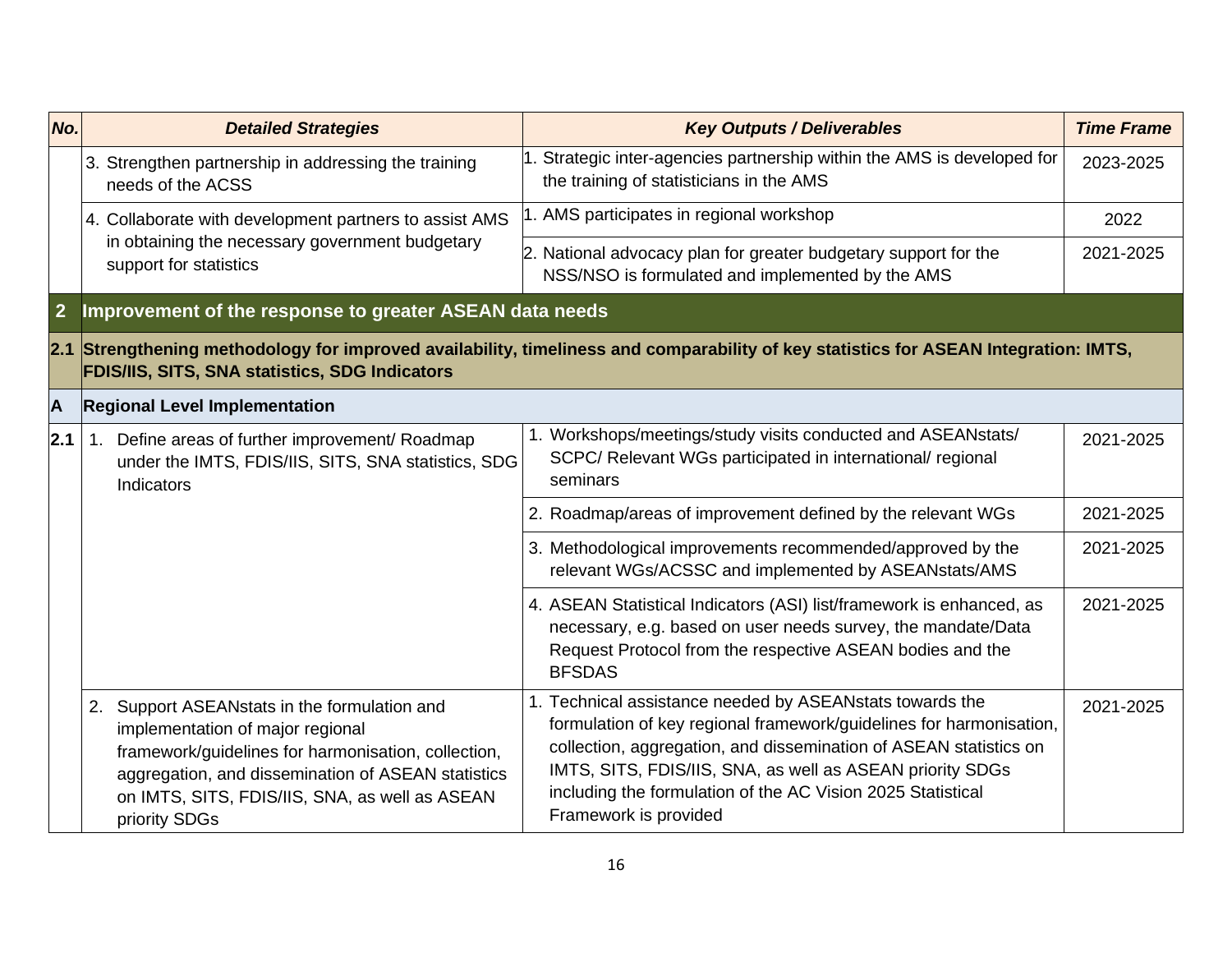| No. | <b>Detailed Strategies</b>                                                                                                                                                                                          | <b>Key Outputs / Deliverables</b>                                                                                                                                                                                                                                                                                                                                                                                                                                                               | <b>Time Frame</b>                                            |
|-----|---------------------------------------------------------------------------------------------------------------------------------------------------------------------------------------------------------------------|-------------------------------------------------------------------------------------------------------------------------------------------------------------------------------------------------------------------------------------------------------------------------------------------------------------------------------------------------------------------------------------------------------------------------------------------------------------------------------------------------|--------------------------------------------------------------|
|     |                                                                                                                                                                                                                     | 2. Recommendations on key regional framework/ guidelines agreed at<br>the respective ACSS working groups and new/expanded data<br>template/ data transmission framework defined                                                                                                                                                                                                                                                                                                                 | 2021-2025                                                    |
|     |                                                                                                                                                                                                                     | 3. Timely and comparable data on IMTS, SITS, FDIS/IIS, SNA, as<br>well as SDGs indicators are made available through the ASI-CT,<br>ASEANstats website, and ASEANstats publications                                                                                                                                                                                                                                                                                                             | 2021-2025                                                    |
|     | Promote the implementation of international standards<br>Β.<br>and good practices; and enhance availability,<br>timeliness and comparability of key ASEAN integration<br>and ASEAN Community Vision 2025 statistics | Key ASEAN integration and AC Vision 2025 statistics are available<br>in accordance with the Advance Release Calendar and in<br>compliance with internationally agreed frameworks, concepts and<br>standards                                                                                                                                                                                                                                                                                     | 2021-2025<br>Contingent on<br>strengthening<br>of ASEANstats |
|     |                                                                                                                                                                                                                     | 2. Metadata and documentation on methodologies of key ASEAN<br>integration and ASEAN Community Vision 2025 statistics are<br>updated and improved                                                                                                                                                                                                                                                                                                                                               | 2021-2025                                                    |
|     |                                                                                                                                                                                                                     | 3. Statistical Capacity Building <sup>6</sup> activities such as Regional Meetings<br>and workshops, training and technical assistance for improved<br>data collection, production, and quality assurance of key ASEAN<br>integration and ASEAN Community Vision 2025 statistics as well<br>as for addressing emerging concerns in the changing statistical<br>landscape such as Big Data/Open data and new measurement<br>fields like the Digital economy and Ocean economy are<br>implemented | 2021-2025                                                    |
|     |                                                                                                                                                                                                                     | 4. ACSS Open Data Implementation Framework/ACSS Open Data<br>Index implemented through self-assessment based on official<br>statistics available on the ASEAN Statistics portal and websites of<br>AMS NSOs.                                                                                                                                                                                                                                                                                    | 2021-2025                                                    |

<sup>&</sup>lt;sup>6</sup> SDG Target 17.19, says, "By 2030, build on existing initiatives to develop measurements of progress on sustainable development that complement gross domestic product, and support statistical capacity building in developing countries"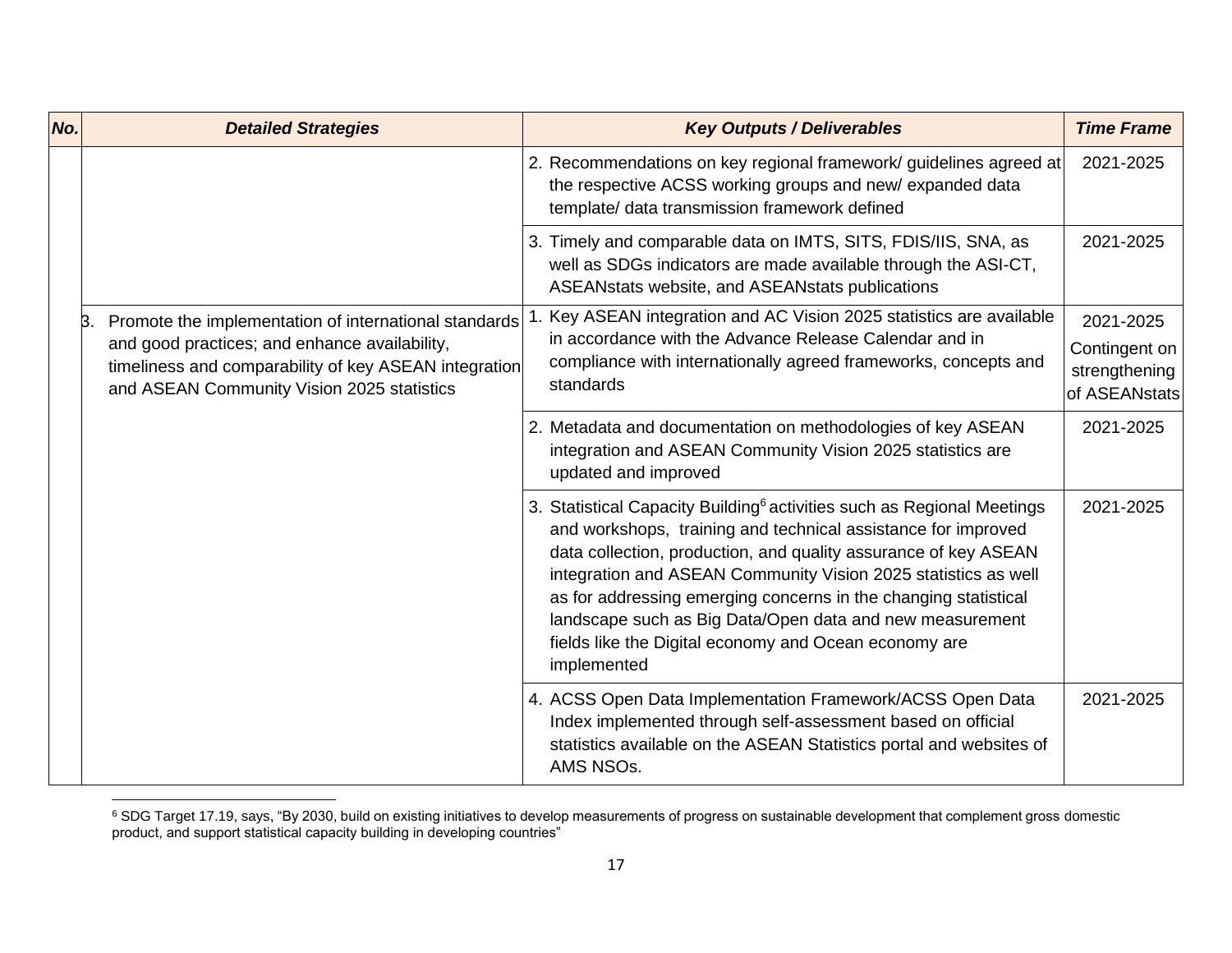| No. | <b>Detailed Strategies</b>                                                                                                                                                                                                                                              | <b>Key Outputs / Deliverables</b>                                                                                                                                                                                                                          | <b>Time Frame</b>                                                  |
|-----|-------------------------------------------------------------------------------------------------------------------------------------------------------------------------------------------------------------------------------------------------------------------------|------------------------------------------------------------------------------------------------------------------------------------------------------------------------------------------------------------------------------------------------------------|--------------------------------------------------------------------|
|     |                                                                                                                                                                                                                                                                         | 5. Concept note on big data for enhancing ACSS official statistics as<br>endorsed by ACSS10 is implemented by AMS                                                                                                                                          | 2021-2025                                                          |
| B   | National Level Implementation                                                                                                                                                                                                                                           |                                                                                                                                                                                                                                                            |                                                                    |
| 2.1 | 1. Define areas of further improvement/ Roadmap under<br>the IMTS, FDIS/IIS, SITS, SNA statistics, and SDG<br>Indicators                                                                                                                                                | 1. AMS participated in international/ regional seminars to gain<br>insights/knowledge towards enhancing the roadmap/ identification<br>of areas of improvements, milestones on IMTS, SITS, FDIS/IIS,<br>SDG and SNA statistics development                 | 2021-2025                                                          |
|     |                                                                                                                                                                                                                                                                         | 2. Inputs/course of action requested/ required by ASEANstats/WGs<br>provided/ implemented by AMS in accordance with the<br>ASEANstats/WGs timeline and the approved roadmap/<br>methodological improvements                                                | 2021-2025                                                          |
|     | 2. Support ASEANstats in the formulation and<br>implementation of major regional<br>framework/guidelines for harmonisation, collection,<br>aggregation, and dissemination of ASEAN statistics on<br>IMTS, SITS, FDIS/IIS, SNA, as well as ASEAN priority<br><b>SDGs</b> | 1. Inputs/course of action requested/ required by ASEANstats/WGs<br>provided by AMS in accordance with the agreed/approved major<br>regional framework/ guidelines including the provision of data to<br>populate the AC Vision 2025 Statistical Framework | 2021-2025                                                          |
|     | 3. Promote the implementation of international standards<br>and good practices; and enhance availability,<br>timeliness and comparability of key ASEAN integration<br>and ASEAN Community Vision 2025 statistics                                                        | Provision of key ASEAN integration and ASEAN Community<br>1.<br>Vision 2025 statistics in compliance with internationally agreed<br>frameworks, concepts and standards and in accordance with the<br>Advance Release Calendar of the AMS                   | 2021-2025<br>(Contingent on<br>strengthened<br><b>NSSs of AMS)</b> |
|     |                                                                                                                                                                                                                                                                         | 2. Metadata and methodological documentation of key ASEAN<br>integration and ASEAN Community Vision 2025 statistics updated<br>and improved and disseminated in the AMS                                                                                    | 2021-2025                                                          |
|     |                                                                                                                                                                                                                                                                         | 3. Participation of AMS in statistical capacity building activities such<br>as workshops, training and technical assistance for improved data                                                                                                              | 2021-2025                                                          |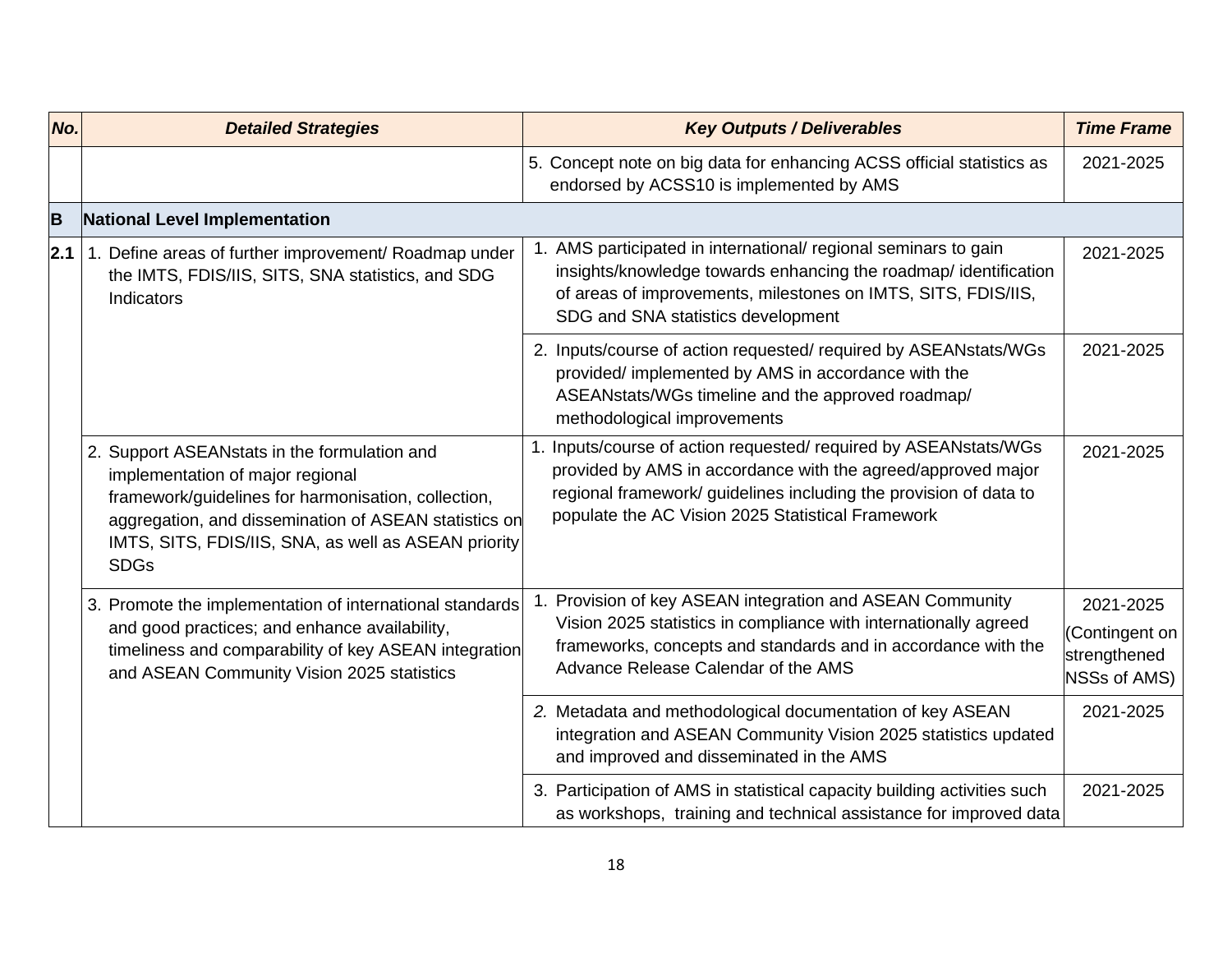| No.                     | <b>Detailed Strategies</b>                                                                                                                                                                                                                 | <b>Key Outputs / Deliverables</b>                                                                                                                                                                                                         | <b>Time Frame</b>                                                   |
|-------------------------|--------------------------------------------------------------------------------------------------------------------------------------------------------------------------------------------------------------------------------------------|-------------------------------------------------------------------------------------------------------------------------------------------------------------------------------------------------------------------------------------------|---------------------------------------------------------------------|
|                         |                                                                                                                                                                                                                                            | collection, production, and quality assurance as well as for<br>addressing emerging concerns in the changing statistical<br>landscape such as Big Data/Open data and new measurement<br>fields like the Digital economy and Ocean economy |                                                                     |
|                         |                                                                                                                                                                                                                                            | 4. ACSS Open Data Implementation Framework/ACSS Open Data<br>Index implemented through self-assessment based on official<br>statistics available on websites of the AMS NSOs                                                              | 2021-2025                                                           |
|                         |                                                                                                                                                                                                                                            | 5. Concept note on big data for enhancing ACSS official statistics as<br>endorsed by ACSS10 is implemented by AMS                                                                                                                         | 2021-2025                                                           |
|                         | the AEC                                                                                                                                                                                                                                    | 2.2 Improving availability of timely and comparable statistics in support of emerging major ASEAN integration monitoring initiatives under                                                                                                |                                                                     |
| $\overline{\mathsf{A}}$ | <b>Regional Level Implementation</b>                                                                                                                                                                                                       |                                                                                                                                                                                                                                           |                                                                     |
|                         | 2.2 <sup>1</sup> . Define the mandate, framework and mechanism of the<br>new data/indicators needed in support of emerging<br>major ASEAN integration monitoring initiatives under<br>the AEC, such as the ASEAN integration monitoring    | Requests for new data through ACSS Protocol for New Data<br>Request are discussed in the SCPC and surfaced to the ACSSC<br>for consideration                                                                                              | 2021-2025<br>(Contingent on<br>a strengthened<br><b>ASEANstats)</b> |
|                         | report, monitoring of the implementation of the Master<br>Plan of ASEAN Connectivity, AFEED, the SME SAP<br>2016-2025, and other emerging ASEAN data needs<br>emanating from the ASEAN Community Vision 2025<br>and the AEC 2025 Blueprint | 2. New statistics/indicators are prioritized and included in the ASI-CT,                                                                                                                                                                  | 2021-2025<br>(Contingent on<br>a strengthened<br>ASEANstats)        |
|                         |                                                                                                                                                                                                                                            | 3. Regional workshops on MSMEs, informal sector, gender<br>disaggregation and other data requirements of the AEC 2025<br>Blueprint are conducted.                                                                                         | 2023-2025                                                           |
|                         |                                                                                                                                                                                                                                            | 1. Regional workshops/meetings conducted                                                                                                                                                                                                  | 2021-2025                                                           |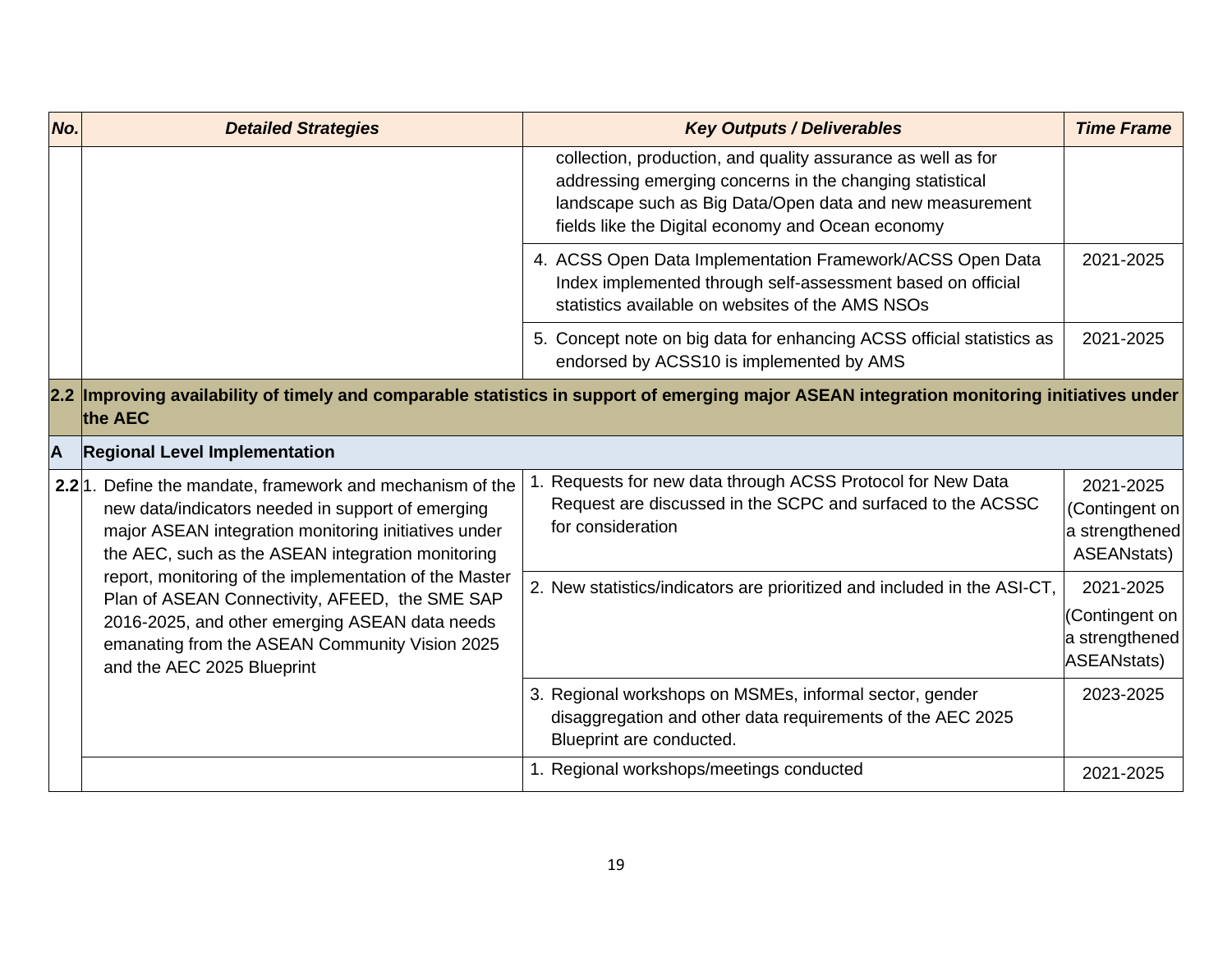| No. | <b>Detailed Strategies</b>                                                                                                                                                                                                                                                                                                                                                                                                                                               | <b>Key Outputs / Deliverables</b>                                                                                                                     | <b>Time Frame</b>                                                   |
|-----|--------------------------------------------------------------------------------------------------------------------------------------------------------------------------------------------------------------------------------------------------------------------------------------------------------------------------------------------------------------------------------------------------------------------------------------------------------------------------|-------------------------------------------------------------------------------------------------------------------------------------------------------|---------------------------------------------------------------------|
|     | Develop instrument, mechanism, and methodology on<br>l2.<br>the new data/indicators needed in support of<br>emerging major ASEAN integration monitoring<br>initiatives under the AEC, such as the ASEAN                                                                                                                                                                                                                                                                  | 2. Templates for the compilation/ transmission of the new data/<br>indicators developed                                                               | 2021-2025<br>(Contingent on<br>a strengthened<br><b>ASEANstats)</b> |
|     | integration monitoring report, monitoring of the<br>implementation of the Master Plan of ASEAN<br>Connectivity, AFEED, GOASEAN (tourism), the SME<br>SAP 2016-2025, and other emerging ASEAN data<br>needs emanating from the ASEAN Community Vision                                                                                                                                                                                                                     | 3. Methodology for the compilation of the needed new<br>statistics/indicators approved by the ACSS Committee and<br>metadata developed/updated        | 2021-2025<br>(Contingent on<br>a strengthened<br>ASEANstats)        |
|     | 2025 and the AEC 2025 Blueprint                                                                                                                                                                                                                                                                                                                                                                                                                                          | 4. Mechanisms of data collection for emerging major ASEAN<br>integration initiatives are well-defined/coordinated (e.g., ToR/MoU<br>available)        | 2021-2025<br>(Contingent on<br>a strengthened<br>ASEANstats)        |
| B   | National Level Implementation                                                                                                                                                                                                                                                                                                                                                                                                                                            |                                                                                                                                                       |                                                                     |
| 2.2 | Define the mandate, framework and mechanism of<br>1.<br>the new data/indicators needed in support of<br>emerging major ASEAN integration monitoring<br>initiatives under the AEC, such as the ASEAN<br>integration monitoring report, monitoring of the<br>implementation of the Master Plan of ASEAN<br>Connectivity, AFEED, the SME SAP 2016-2025,<br>and other emerging ASEAN data needs emanating<br>from the ASEAN Vision 2025 and the AEC 2025<br><b>Blueprint</b> | 1. New indicators are provided by AMSs                                                                                                                | 2021-2025<br>(Contingent on<br>strengthened<br>AMS)                 |
|     | 2. Develop instrument, mechanism, and methodology<br>on the new data/indicators needed in support of<br>emerging major ASEAN integration monitoring<br>initiatives under the AEC, such as the ASEAN                                                                                                                                                                                                                                                                      | 1. Instruments/template populated and sent by AMS to ASEANstats<br>in accordance with agreed timelines and the approved<br>methodology and mechanisms | 2021-2025<br>(Contingent on<br>strengthened<br>NSSs of AMS)         |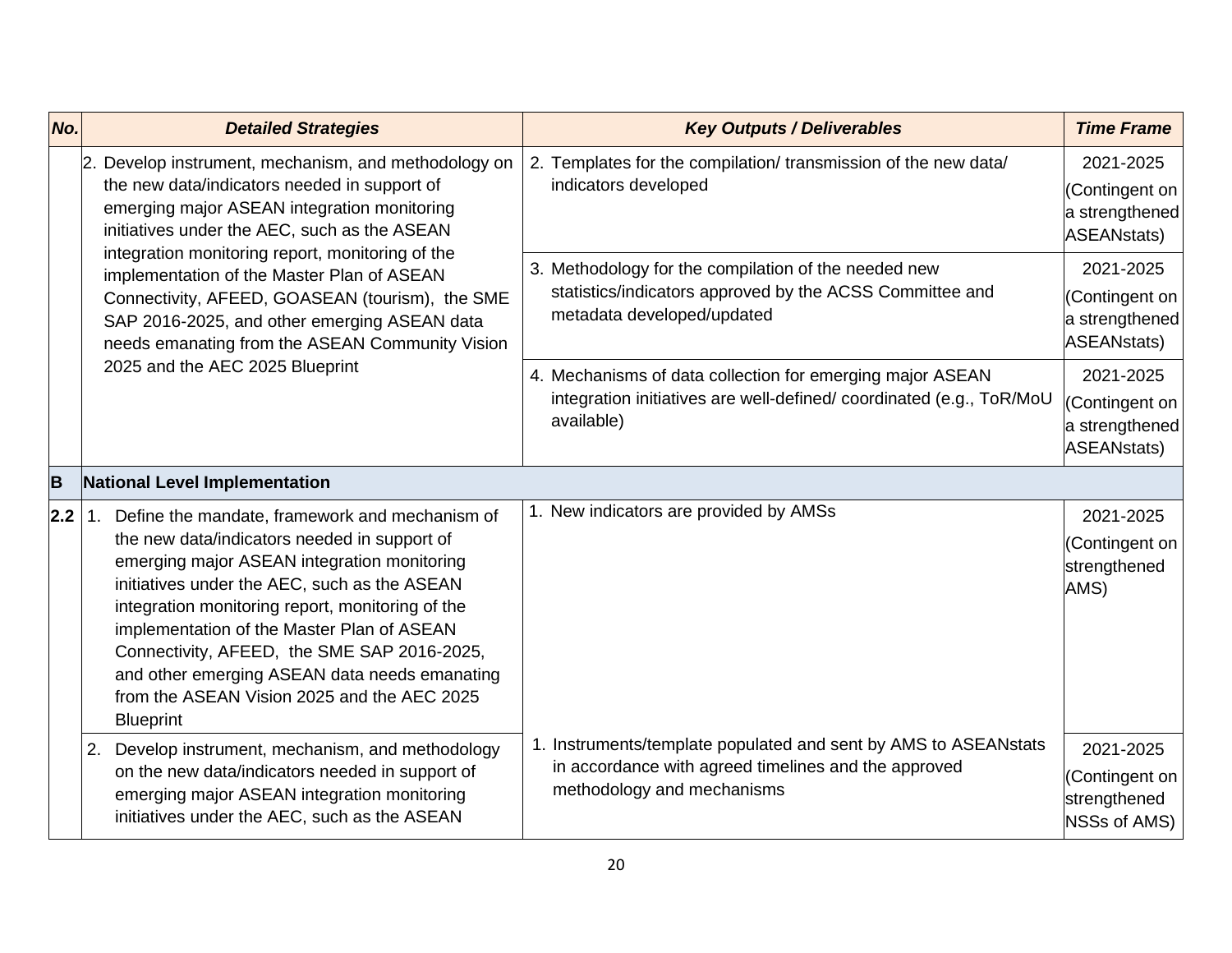| No. | <b>Detailed Strategies</b>                                                                                                                                                                                                                                                                               | <b>Key Outputs / Deliverables</b>                                                                                                                                                                                                                                                                                  | <b>Time Frame</b>                                                   |
|-----|----------------------------------------------------------------------------------------------------------------------------------------------------------------------------------------------------------------------------------------------------------------------------------------------------------|--------------------------------------------------------------------------------------------------------------------------------------------------------------------------------------------------------------------------------------------------------------------------------------------------------------------|---------------------------------------------------------------------|
|     | integration monitoring report, monitoring the<br>implementation of the Master Plan of ASEAN<br>Connectivity, AFEED, GOASEAN (tourism), the SME<br>SAP 2016-2025, and other emerging ASEAN data<br>needs emanating from the ASEAN Community Vision<br>2025 and the AEC 2025 Blueprint                     |                                                                                                                                                                                                                                                                                                                    |                                                                     |
|     | 2.3 Improving response to initiatives under the ASCC and APSC pillars as well as global initiatives on statistics                                                                                                                                                                                        |                                                                                                                                                                                                                                                                                                                    |                                                                     |
| A   | <b>Regional Level Implementation</b>                                                                                                                                                                                                                                                                     |                                                                                                                                                                                                                                                                                                                    |                                                                     |
| 2.3 | 1. Support for relevant initiatives on population, labour<br>force, demographic and social statistics and other<br>statistical initiatives as launched by the respective<br>ASEAN Community pillars/ concerned international<br>organisations (ILO, UNESCAP, etc.)<br>2.<br>3.                           | Participation of ASEANstats/concerned ACSS working groups in<br>relevant global initiatives                                                                                                                                                                                                                        | 2021-2025<br>(Contingent on<br>a strengthened<br><b>ASEANstats)</b> |
|     |                                                                                                                                                                                                                                                                                                          | Creation of new WGs with TORs and Work Plans to respond to<br>ASCC/APSC statistical concerns considered/approved by the<br><b>ACSSC</b>                                                                                                                                                                            | 2021-2024<br>(Contingent on<br>a strengthened<br>ASEANstats)        |
|     |                                                                                                                                                                                                                                                                                                          | Regional workshops on migration, health, gender statistics, and<br>other data requirements of the ASCC 2025 and APSC 2025<br>Blueprints conducted in accordance with the Work Plan of the<br>concerned WGs                                                                                                         | 2023-2025<br>(Contingent on<br>a strengthened<br>ASEANstats)        |
|     | 2. Forge/strengthen ACSS Partnerships and cooperation<br>on the SDGs and other ASCC/APSC statistical<br>concerns related to ongoing methodological, data<br>collection and capacity building initiatives with relevant<br>regional and international organizations specially the<br>UNSD and the UNESCAP | Partnerships and cooperation of the ASEANstats on the SDGs and<br>other ASCC/APSC statistical concerns related to ongoing<br>methodological, data collection and capacity building initiatives with<br>relevant regional and international organizations specially the UNSD<br>and the UNESCAP forged/strengthened | 2021-2025                                                           |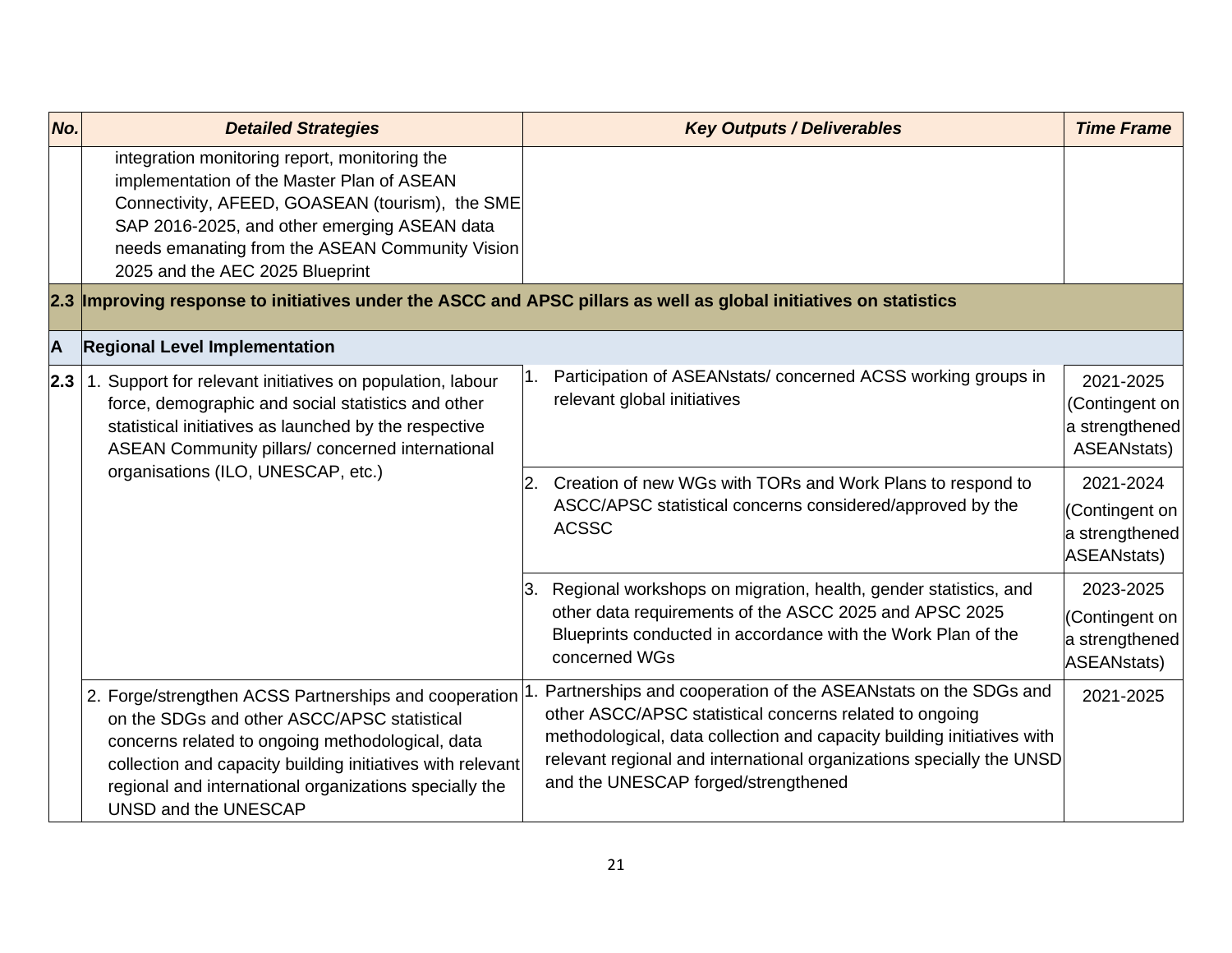| No. | <b>Detailed Strategies</b>                                                                                                                                                                                                                               | <b>Key Outputs / Deliverables</b>                                                                                                                    | <b>Time Frame</b>                                     |
|-----|----------------------------------------------------------------------------------------------------------------------------------------------------------------------------------------------------------------------------------------------------------|------------------------------------------------------------------------------------------------------------------------------------------------------|-------------------------------------------------------|
| B   | National Level Implementation                                                                                                                                                                                                                            |                                                                                                                                                      |                                                       |
| 2.3 | 1. Support for initiatives on population, labour force,<br>demographic and social statistics and other statistical<br>initiatives as launched by the respective ASEAN<br>Community pillars/concerned international<br>organisations (ILO, UNESCAP, etc.) | 1. Data on population, labour force, and demographic and social<br>statistics (such as on education and gender statistics) provided by<br><b>AMS</b> | 2021-2025                                             |
|     | 2. Support for new major initiatives on statistics, such as<br>SDG indicators, migration, health, gender statistics,                                                                                                                                     | 1. Participation of AMS in the ASCC Workshops                                                                                                        | 2021 - 2025                                           |
|     | MSMEs, informal sector, and other data requirements<br>of the ASCC 2025 and APSC 2025 Blueprints                                                                                                                                                         | 2. The national Statistical Framework/ Metadata of new statistical<br>indicators of the AMS developed in accordance with the regional<br>framework   | 2021                                                  |
|     |                                                                                                                                                                                                                                                          | 3. Participation of AMS in WGs responding to ASCC/APSC statistical<br>concerns including the WGSDGI and others that might be created<br>by the ACSSC | 2021-2025                                             |
|     |                                                                                                                                                                                                                                                          |                                                                                                                                                      | (Contingent on<br>strengthened<br><b>NSSs of AMS)</b> |
|     |                                                                                                                                                                                                                                                          | 4. Participation of AMS in regional workshops on migration, health,                                                                                  | 2023-2025                                             |
|     |                                                                                                                                                                                                                                                          | gender statistics, MSMEs, informal sector, and other data<br>requirements of the ASCC 2025 and APSC 2025 Blueprints.                                 | (Contingent on<br>strengthened<br><b>NSSs of AMS)</b> |
|     |                                                                                                                                                                                                                                                          | 5. New/additional Data needed by the ASCC and APSC pillars                                                                                           | 2021-2025                                             |
|     |                                                                                                                                                                                                                                                          | including those for the ASEAN SDG Report are provided by AMS<br>to ASEANstats                                                                        | (Contingent on<br>strengthened<br><b>NSSs of AMS)</b> |
|     | 3. Forge/strengthen AMS Partnerships and cooperation<br>on the SDGs and other ASCC/APSC statistical                                                                                                                                                      | 1. Partnerships and cooperation of the AMS on the SDGs and other<br>ASCC/APSC statistical concerns related to ongoing                                | 2021-2025                                             |
|     | concerns related to ongoing methodological, data<br>collection and capacity building initiatives with relevant                                                                                                                                           | methodological, data collection and capacity building initiatives with                                                                               |                                                       |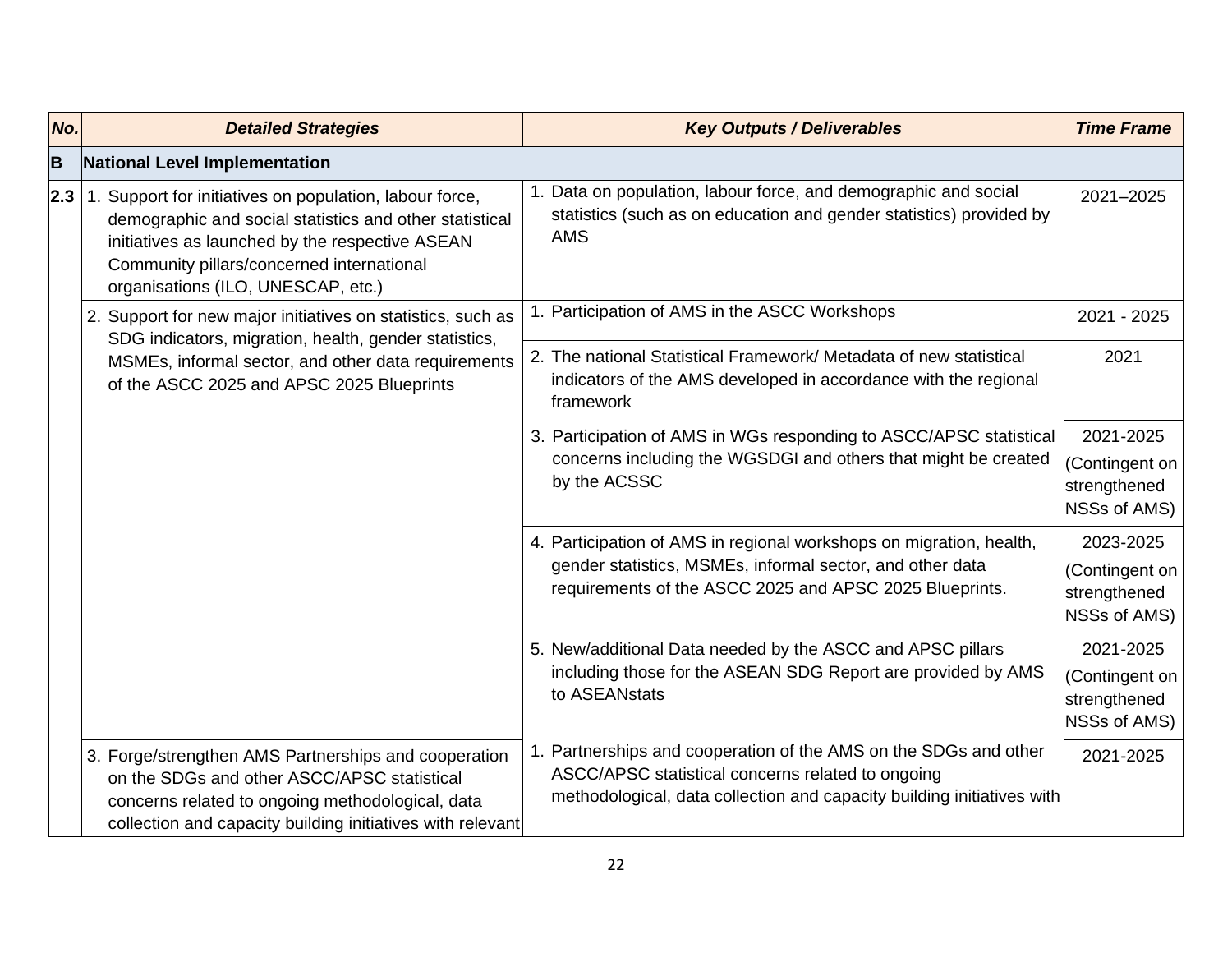| No. | <b>Detailed Strategies</b>                                                                                                                                                             | <b>Key Outputs / Deliverables</b>                                                                                                                                                                        | <b>Time Frame</b> |
|-----|----------------------------------------------------------------------------------------------------------------------------------------------------------------------------------------|----------------------------------------------------------------------------------------------------------------------------------------------------------------------------------------------------------|-------------------|
|     | regional and international organizations specially the<br>UNSD and the UNESCAP building on agreements at<br>the regional level                                                         | relevant regional and international organizations specially the<br>UNSD and the UNESCAP forged/strengthened                                                                                              |                   |
|     | 2.4 Assessment of quality (including accessibility, timeliness and comparability) of key ASEAN statistics                                                                              |                                                                                                                                                                                                          |                   |
| A   | <b>Regional Level Implementation</b>                                                                                                                                                   |                                                                                                                                                                                                          |                   |
| 2.4 | 1. Periodic assessment of quality including accessibility,<br>timeliness, comparability of IMTS, FDIS/IIS, SITS,<br>SNA, SDG statistics using already available M&E tools              | 1. The ASEANstats compiles and reports to the ACSSC every two<br>years the self-assessment by the AMS on the accessibility,<br>timeliness and comparability of IMTS, FDIS/IIS, SITS, SNA and<br>SDG data | 2021-2025         |
| B   | <b>National Level Implementation</b>                                                                                                                                                   |                                                                                                                                                                                                          |                   |
|     | <b>2.4</b>   1. Periodic assessment of quality including accessibility,<br>timeliness, comparability of IMTS, FDIS/IIS, SITS, and<br>SNA statistics using already available M&E tools. | 1. The accessibility, timeliness and comparability of IMTS, FDIS/IIS,<br>SITS, SNA and SDG data are self-assessed by the AMS and<br>reported to ASEANstats every two years                               | 2021-2025         |
|     | 2.5 Use of administrative records/other data sources for official statistics                                                                                                           |                                                                                                                                                                                                          |                   |
| A.  | <b>Regional level implementation</b>                                                                                                                                                   |                                                                                                                                                                                                          |                   |
| 2.5 | 1. Support regional workshops on the use of<br>administrative data/ big data for official statistics                                                                                   | 1. Regional workshops on the use of administrative records are<br>conducted and country experiences shared                                                                                               | 2022, 2025        |
|     |                                                                                                                                                                                        | 2. Regional workshops on the use of big data in official statistics are<br>conducted                                                                                                                     | 2021, 2024        |
| B.  | National level implementation                                                                                                                                                          |                                                                                                                                                                                                          |                   |
|     | $2.5$   1. Use of administrative records in data compilation                                                                                                                           | 1. Administrative records are increasingly being used by AMS in the<br>compilation of official statistics                                                                                                | 2021-2025         |
|     |                                                                                                                                                                                        | 2. Participation of AMS in regional workshops on the use of<br>administrative records and big data for official statistics                                                                               | 2021-2025         |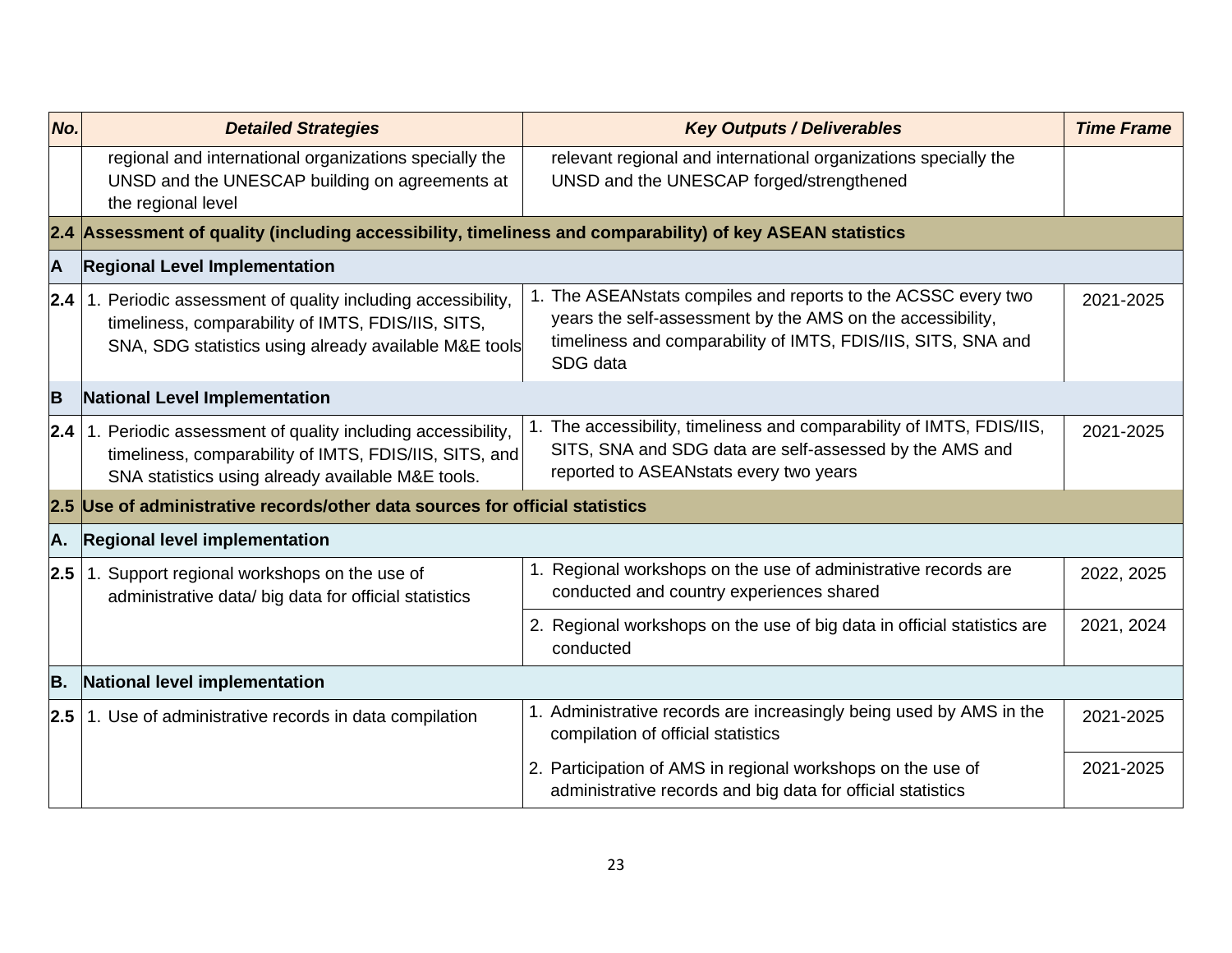| No.        | <b>Detailed Strategies</b>                                                                                                                                                                                   | <b>Key Outputs / Deliverables</b>                                                                                                                                                                                                                                                                                                                     | <b>Time Frame</b> |
|------------|--------------------------------------------------------------------------------------------------------------------------------------------------------------------------------------------------------------|-------------------------------------------------------------------------------------------------------------------------------------------------------------------------------------------------------------------------------------------------------------------------------------------------------------------------------------------------------|-------------------|
| 3          | Enhancement of dissemination, communication, visibility, and use of ASEAN statistics                                                                                                                         |                                                                                                                                                                                                                                                                                                                                                       |                   |
|            | 3.1 Enhancing IT, database and data sharing technology                                                                                                                                                       |                                                                                                                                                                                                                                                                                                                                                       |                   |
| A          | <b>Regional Level Implementation</b>                                                                                                                                                                         |                                                                                                                                                                                                                                                                                                                                                       |                   |
| $3.1 \mid$ | 1. Continuously improve the overall architecture of<br>ASEAN statistics database with clear separation<br>between production database and dissemination<br>database                                          | 1. The overall ASEAN statistics database architecture is well-defined<br>and improved to cater to the needs of various ASEAN statistics<br>users                                                                                                                                                                                                      | 2021-2025         |
|            | 2. Strengthen, consolidate, and integrate databases on<br><b>ASEAN statistics</b>                                                                                                                            | 1. WGs recommended updates/new templates/ instruments on the<br>ASI-CT based on emerging needs and priorities for ASEAN<br>statistics emanating from the AC Vision 2025, the<br>AEC/ASCC/APSC Blueprints, the requests from ASEAN bodies<br>made thru the Data Request Protocol, and the Users' Survey for<br>approval by the ACSSC through the WGDSA | 2021-2025         |
|            |                                                                                                                                                                                                              | 2. The recommended updates/new templates/instruments are<br>discussed by the WGDSA and acted upon/approved by the ACSSC                                                                                                                                                                                                                               | 2021-2025         |
|            |                                                                                                                                                                                                              | 3. The ACSSC-approved new templates/instruments are developed<br>and incorporated in the ASI-CT to facilitate integration into ASEAN<br>statistics databases                                                                                                                                                                                          | 2021-2025         |
|            |                                                                                                                                                                                                              | 4. The ASEAN integrated statistical database in place supported with<br>appropriate technology to protect the security and integrity of<br>ASEAN statistical databases and archives                                                                                                                                                                   | 2021-2025         |
|            | 3. Support the Implementation of the data submission<br>monitoring visualization tool as developed by<br>ASEAN stats to enhance the data communication<br>between ASEANstats and AMS, to further improve the | 1. On-the-job training is provided to CLMV and data submission<br>monitoring evaluation tool is implemented and made accessible to<br>relevant AMS NSO officers                                                                                                                                                                                       | $2021 - 2025$     |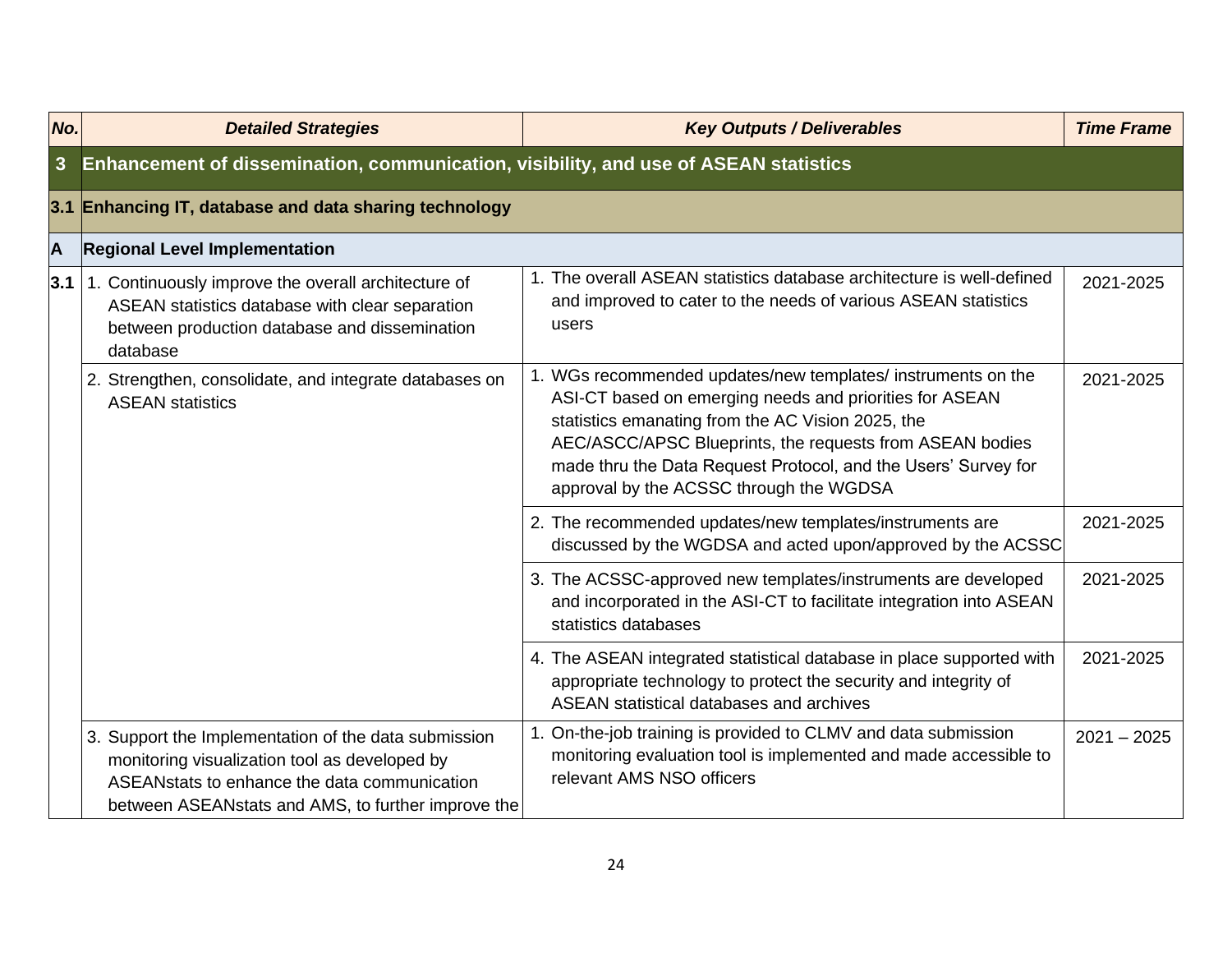| No. | <b>Detailed Strategies</b>                                                                                                                                                                                                                                                          | <b>Key Outputs / Deliverables</b>                                                                                                                         | <b>Time Frame</b> |
|-----|-------------------------------------------------------------------------------------------------------------------------------------------------------------------------------------------------------------------------------------------------------------------------------------|-----------------------------------------------------------------------------------------------------------------------------------------------------------|-------------------|
|     | AMS submitted data, and to help graphically analyse<br>the AMS data                                                                                                                                                                                                                 |                                                                                                                                                           |                   |
|     | 4.                                                                                                                                                                                                                                                                                  | 1. Regional Workshops conducted to promote implementation of best<br>practices on data sharing in the ACSS                                                | $2021 - 2025$     |
|     |                                                                                                                                                                                                                                                                                     | 2. Data sharing and submission in the ACSS facilitated with<br>appropriate technology and security measures                                               | $2021 - 2025$     |
|     |                                                                                                                                                                                                                                                                                     | 3. Improved implementation of the Data Transmission Framework<br>(DTF) and Data Transfer Protocol (DTP)                                                   | 2021-2025         |
| B   | National Level Implementation                                                                                                                                                                                                                                                       |                                                                                                                                                           |                   |
| 3.1 | 1. Continuously improve the overall architecture of<br>ASEAN statistics database with clear separation<br>between production database and dissemination<br>database                                                                                                                 | 1. Participation of AMS in workshops/meetings of relevant WGs                                                                                             | 2021-2025         |
|     | 2. Strengthen, consolidate, and integrate databases on<br><b>ASEAN statistics</b>                                                                                                                                                                                                   | 1. Participation of AMS in regional workshops/meetings of the<br>relevant WGs/ACSSC                                                                       | 2021-2025         |
|     |                                                                                                                                                                                                                                                                                     | 2. ASEAN statistics consolidated template in the AMS is updated<br>based on the expanded ASI to facilitate integration into ASEAN<br>statistics databases | 2021-2025         |
|     |                                                                                                                                                                                                                                                                                     | 3. AMS is able to submit the updated ASI-CT to ASEANstats in<br>accordance with the DTT                                                                   | 2021-2025         |
|     | 3. Support the Implementation of the data submission<br>monitoring visualization tool as developed by<br>ASEAN stats to enhance the data communication<br>between ASEANstats and AMS, to further improve the<br>AMS submitted data, and to help graphically analyse<br>the AMS data | 1. On-the-job training is provided to CLMV and relevant NSO officers<br>of AMS are able to access the data submission monitoring<br>evaluation tool       | 2021-2025         |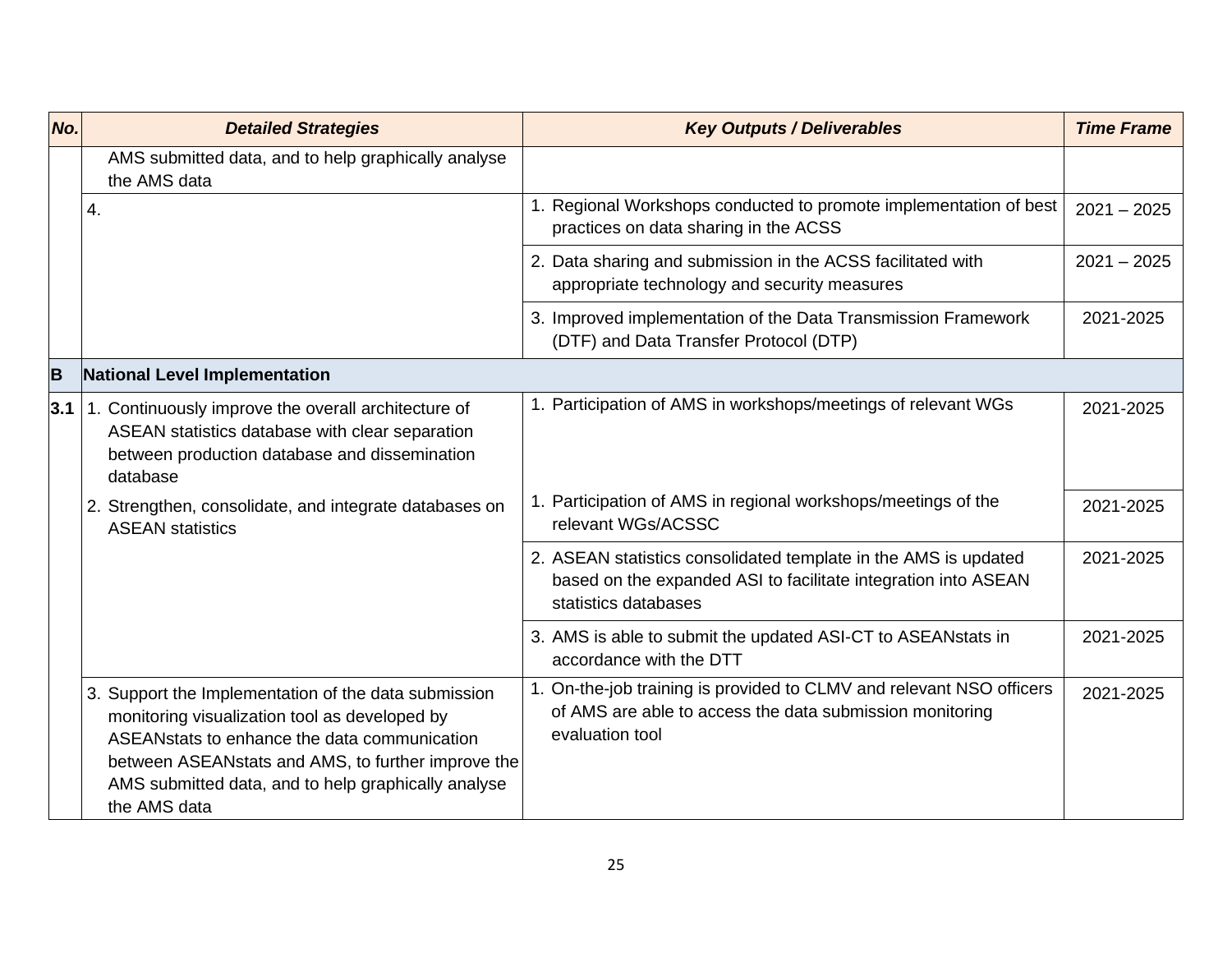| No. | <b>Detailed Strategies</b>                                                                                                                           | <b>Key Outputs / Deliverables</b>                                                                                                                                                   | <b>Time Frame</b> |
|-----|------------------------------------------------------------------------------------------------------------------------------------------------------|-------------------------------------------------------------------------------------------------------------------------------------------------------------------------------------|-------------------|
|     | 4. Enhance data sharing mechanism and practice,<br>allowing further standardization of statistical<br>processes, analytics, and applications         | 1. AMS participate in Regional Workshops to promote implementation<br>of best practices on data sharing in the ACSS                                                                 | $2021 - 2025$     |
|     |                                                                                                                                                      | 2. AMS share and submit data to ASEANstats with appropriate<br>technology and security measures                                                                                     | $2021 - 2025$     |
|     |                                                                                                                                                      | 3. The Data Transmission Framework (DTF) and Data Transfer<br>Protocol (DTP) are implemented by the AMS                                                                             | 2021-2025         |
|     | 3.2 Enhancing data dissemination through improvements of ASEAN statistics databases and websites                                                     |                                                                                                                                                                                     |                   |
| A   | <b>Regional Level Implementation</b>                                                                                                                 |                                                                                                                                                                                     |                   |
| 3.2 | 1. Enhance statistics dissemination to facilitate<br>accessibility and visibility, through improved                                                  | 1. ASEANstats website is improved and populated with more data<br>and information                                                                                                   | 2021 - 2025       |
|     | webpages/websites                                                                                                                                    | 2. Dissemination of data by ASEANstats is carried out using<br>appropriate technology and media as well as employing a web-<br>based dissemination system                           | 2021-2025         |
|     | 2. Enhance the policies/guidelines on data sharing,<br>confidentiality and dissemination and communication<br>of statistics and their implementation | 1. Policies on advance release calendar and data revisions are<br>available for all major statistical domains collected from AMS and<br>disseminated through the ASEANstats website | 2021-2025)        |
|     |                                                                                                                                                      | 2. ASEANstats Advance Release Calendar is followed.                                                                                                                                 | 2021-2025         |
|     |                                                                                                                                                      | 3. Dissemination is carried out in compliance with the advanced<br>release calendar revision policies and the ACSS policies on data<br>sharing, confidentiality and dissemination   | 2021 - 2025       |
|     | 3. Update and expand availability of key ASEAN<br>integration statistics including those in support of the                                           | 1. Databases of IMTS, FDIS/IIS, SITS, SNA, as well as SDG<br>indicators are updated and expanded                                                                                    | 2021-2025         |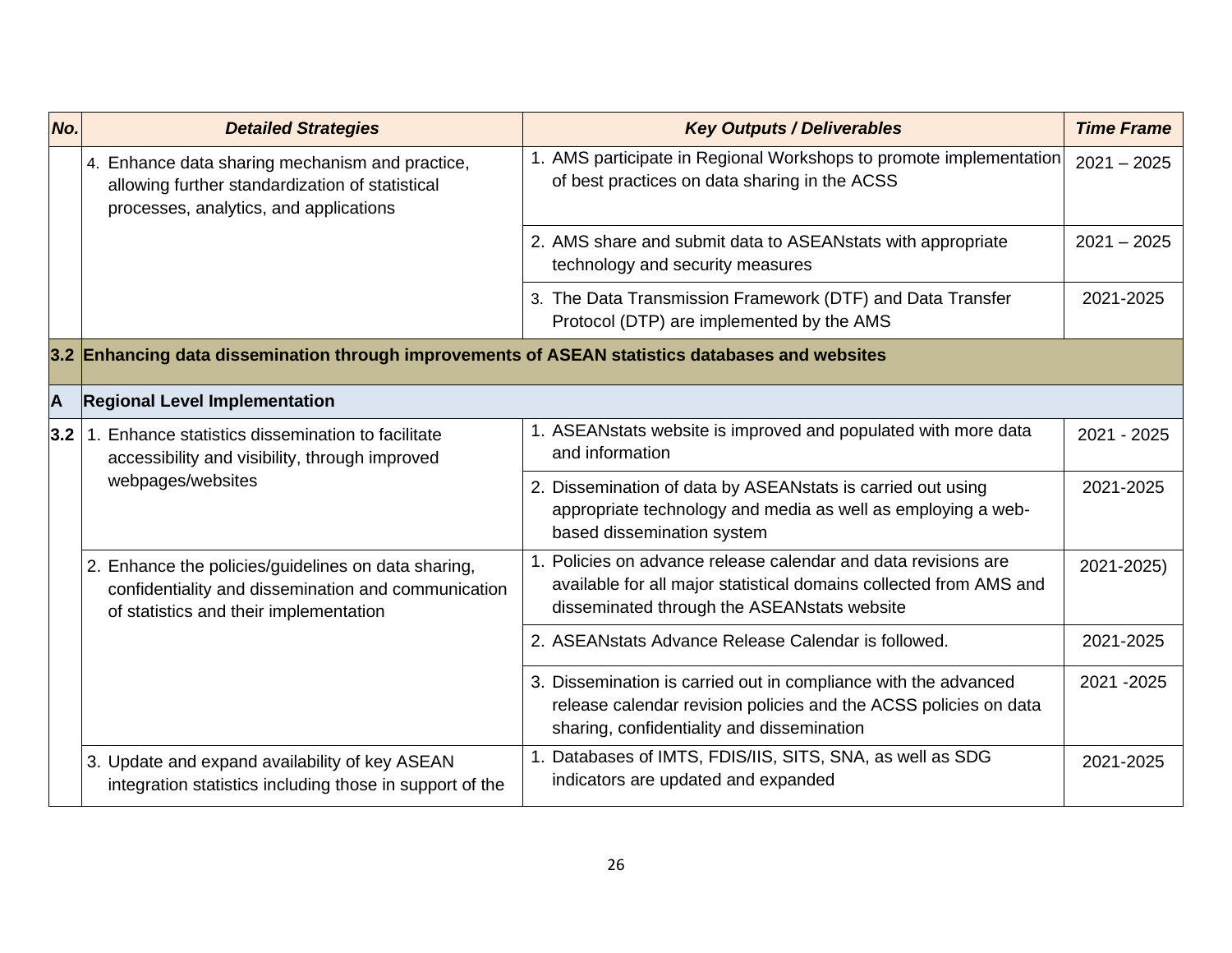| No. | <b>Detailed Strategies</b>                                                                                                                                        | <b>Key Outputs / Deliverables</b>                                                                                                                                                     | <b>Time Frame</b>                                          |
|-----|-------------------------------------------------------------------------------------------------------------------------------------------------------------------|---------------------------------------------------------------------------------------------------------------------------------------------------------------------------------------|------------------------------------------------------------|
|     | AC Vision 2025, and the AEC/ASCC/ APSC 2025<br>Blueprints as well as priority statistics7 on IMTS,<br>FDIS/IIS, SITS, SNA, and SDGs in ASEAN statistics           | 2. Statistical support to the AC Vision 2025, and the<br>AEC/ASCC/APSC 2025 Blueprints is included in the ASEAN<br>integrated statistical database                                    | 2021-2025                                                  |
|     | database                                                                                                                                                          | 3. Databases on the newly defined statistics/indicators in the ASI,<br>including National Accounts and the SDGs, in accordance with the<br>BFSDAS version 2 are available and updated | 2021-2025                                                  |
|     |                                                                                                                                                                   | 4. Improved generation of and accessibility to more detailed and<br>aggregated data                                                                                                   | 2021-2025                                                  |
| B   | National Level Implementation                                                                                                                                     |                                                                                                                                                                                       |                                                            |
| 3.2 | Enhance statistics dissemination to facilitate<br>accessibility and visibility, through improved<br>webpages/websites                                             | 1. Where applicable, ASEAN statistics webpage in AMS websites is<br>improved and populated with more data and information                                                             | 2021-2025<br>(Contingent on<br>strengthened<br>NSS of AMS) |
|     |                                                                                                                                                                   | 2. Dissemination of data in AMS is carried out using appropriate<br>technology and media as well as employing a web-based<br>dissemination system                                     | 2021-2025                                                  |
|     | 2. Enhance the policies/guidelines on data sharing,<br>confidentiality and dissemination and communication<br>of major statistics domain and their implementation | AMS advance release calendar and policies on data revisions<br>available for all major statistical domains and disseminated through<br>the websites                                   | 2021-2025                                                  |

<sup>&</sup>lt;sup>7</sup> The agenda for the 51<sup>st</sup> session of the UNSC covered the following statistical domains: Demographic and social statistics (Demographic statistics, Disability statistics, Gender statistics, Refugee statistics, Civil registration and vital statistics, and Ageing-related statistics and age-disaggregated data); Economic statistics (National accounts, Agricultural and rural statistics, Energy statistics, International trade and economic globalization statistics, Service statistics, Information and communications technology statistics, Tourism statistics, International comparison programme, Transformative agenda for official statistics, and Short-term economic indicators); and Natural resources and environment statistics (Environment statistics, and Environmental-economic accounting)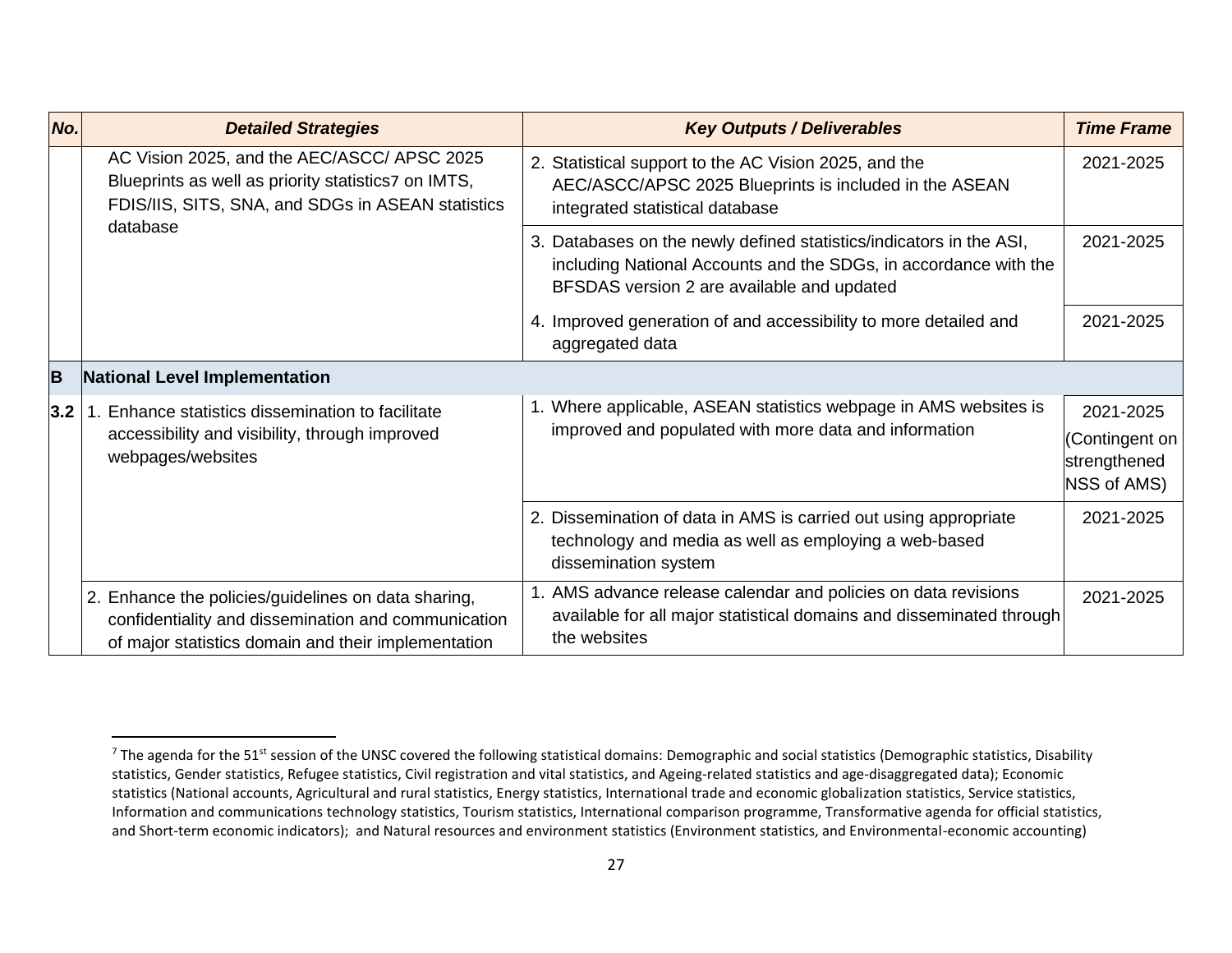| No.                     | <b>Detailed Strategies</b>                                                                                                                                                                                      | <b>Key Outputs / Deliverables</b>                                                                                                                                                                                         | <b>Time Frame</b>                                          |
|-------------------------|-----------------------------------------------------------------------------------------------------------------------------------------------------------------------------------------------------------------|---------------------------------------------------------------------------------------------------------------------------------------------------------------------------------------------------------------------------|------------------------------------------------------------|
|                         |                                                                                                                                                                                                                 | 2. Dissemination in AMS is carried out in compliance with the<br>advance release calendar revision policies and the policies on data<br>sharing, confidentiality and dissemination                                        | $2021 - 2025$                                              |
|                         | 3. Update and expand availability of key ASEAN<br>integration statistics including those in support of the<br>AC Vision 2025, and the AEC/ASCC/ APSC 2025<br>Blueprints as well as priority statistics on IMTS, | 1. IMTS, FDIS/IIS, SITS, SNA as well as SDG indicators including<br>those in support of the AC Vision 2025, and the AEC/ASCC/ APSC<br>2025 Blueprints are provided by AMS to ASEANstats                                   | 2021-2025<br>Contingent on<br>strengthened<br>NSSs of AMS) |
|                         | FDIS/IIS, SITS, SNA, and SDGs in ASEAN statistics<br>database in the AMS                                                                                                                                        | 2. Improved generation of and accessibility to more detailed but<br>aggregated data                                                                                                                                       | 2021-2025                                                  |
|                         | 3.3 Enhancing data dissemination through improvements of ASEAN statistical reports/publications                                                                                                                 |                                                                                                                                                                                                                           |                                                            |
| $\overline{\mathsf{A}}$ | <b>Regional Level Implementation</b>                                                                                                                                                                            |                                                                                                                                                                                                                           |                                                            |
| 3.3                     | 1. Disseminate ASEAN statistics through the ASEAN<br>Statistical Yearbook, ASEAN Key Figures (AKF), and<br>ASEAN Statistics Leaflet on a regular basis                                                          | 1. The dissemination of ASEAN statistics through the ASEAN<br>Statistical Yearbook, ASEAN Key Figures (AKF), and ASEAN<br>Statistics Leaflet is in accordance with the advance release<br>calendar for these publications | $2021 - 2025$                                              |
|                         | 2. Disseminate IMTS, FDIS/IIS, SITS, SNA statistics,                                                                                                                                                            | 1. Statistics on IMTS, FDIS/IIS, SITS, SNA, are available and                                                                                                                                                             | 2021-2025                                                  |
|                         | SDG Indicators and statistical reports                                                                                                                                                                          | published in the ASEAN website, in accordance with the advance<br>release calendar                                                                                                                                        | (Contingent on<br>a strengthened<br>ASEANstats)            |
|                         |                                                                                                                                                                                                                 | 2. Indicators of SDGs are updated and disseminated annually through<br>the ASEAN website, in accordance with the advance release<br>calendar                                                                              | 2021 - 2025                                                |
|                         |                                                                                                                                                                                                                 | 3. Statistical reports on SDGs are published once every five years, in<br>accordance with the advance release calendar                                                                                                    | 2021-2025                                                  |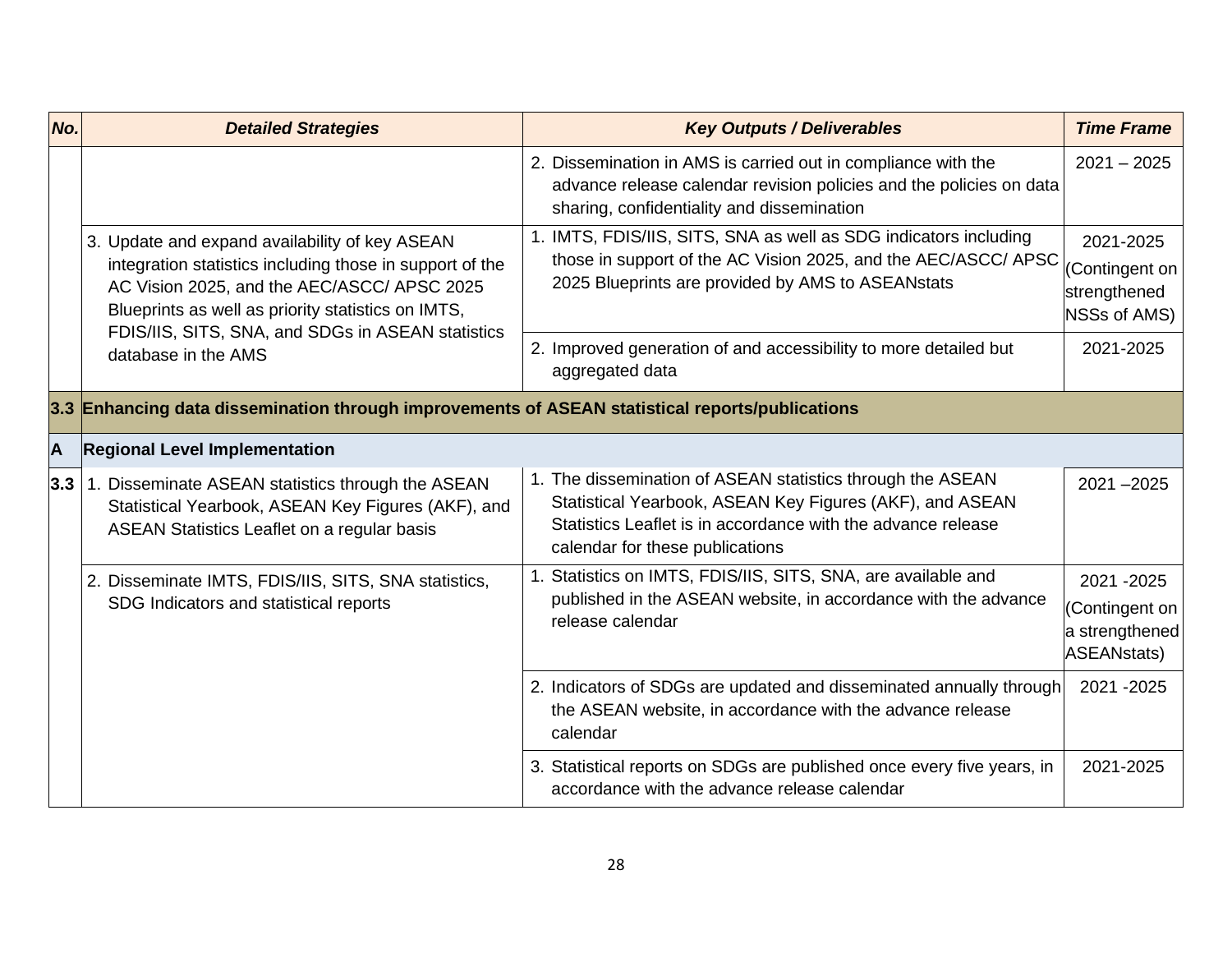| No. | <b>Detailed Strategies</b>                                                                                                                                                                                                | <b>Key Outputs / Deliverables</b>                                                                                                                                                                                                                                                         | <b>Time Frame</b>                                                                                            |
|-----|---------------------------------------------------------------------------------------------------------------------------------------------------------------------------------------------------------------------------|-------------------------------------------------------------------------------------------------------------------------------------------------------------------------------------------------------------------------------------------------------------------------------------------|--------------------------------------------------------------------------------------------------------------|
|     | 3. Disseminate other key ASEAN statistics/indicators<br>relevant to the AC Vision 2025, and the<br>AEC/ASCC/APSC 2025 Blueprints                                                                                          | 1. Other key ASEAN statistics indicators (such as on monitoring<br>ASEAN integration, connectivity, SDG, the AC 2025 Vision, and the<br>AEC/ASCC/ APSC 2025 Blueprints) are updated and issued<br>regularly through the ASEAN website, in accordance with the<br>advance release calendar | 2021-2025<br>(Contingent on<br>a strengthened<br>ASEANstats)                                                 |
|     | 4. Prepare, disseminate, and communicate statistical<br>reports in celebration of the 55th Anniversary of<br>ASEAN in 2022, building on the well-received<br>publications during the 50th Anniversary of ASEAN in<br>2017 | 1. ASEAN@55 publications are disseminated in user-friendly formats                                                                                                                                                                                                                        | 2022-2023<br>(Contingent on<br>a strengthened<br><b>ASEANstats or</b><br>availability of<br>resources)       |
| B   | National Level Implementation                                                                                                                                                                                             |                                                                                                                                                                                                                                                                                           |                                                                                                              |
| 3.3 | 1. Disseminate ASEAN statistics through the ASEAN<br>Statistical Yearbook, ASEAN Key Figures (AKF), and<br>ASEAN Statistics Leaflet on a regular basis                                                                    | 1. AMS undertake required data verification and send data needed by<br>the ASEAN Statistical Yearbook, ASEAN Key Figures (AKF), and<br>ASEAN Statistics Leaflet in accordance with the ASEANstats<br>timeline                                                                             | 2021-2025                                                                                                    |
|     | 2. Disseminate IMTS, FDIS/IIS, SITS, SNA statistics,<br>SDG Indicators and statistical reports                                                                                                                            | 1. AMS undertake required data provision and verification, and in<br>accordance with the ASEANstats timeline                                                                                                                                                                              | $2021 - 2025$                                                                                                |
|     | 3. Disseminate other key ASEAN statistics/indicators<br>relevant to the AC Vision 2025, and the<br>AEC/ASCC/APSC 2025 Blueprints                                                                                          | 1. AMS undertake required data provision and verification, and in<br>accordance with the ASEANstats timeline                                                                                                                                                                              | $2021 - 2025$<br>(Contingent on<br>a strengthened<br><b>ASEANstats</b><br>and<br>strengthened<br>NSS of AMS) |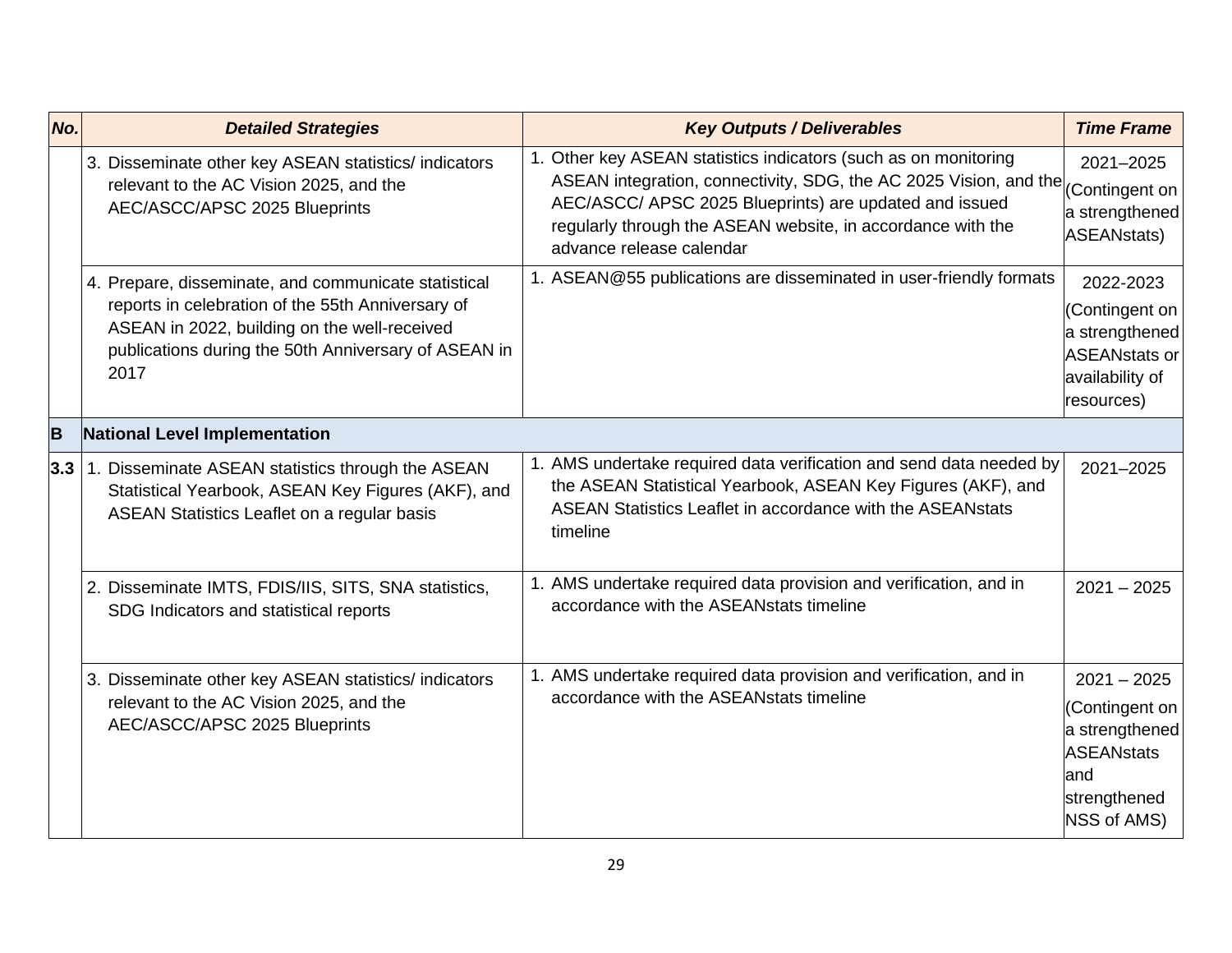| No. | <b>Detailed Strategies</b>                                                                                                                                                                                                                                                                                                                                                                                                                                                             | <b>Key Outputs / Deliverables</b>                                                                                                                                                                                                                                                 | <b>Time Frame</b>                                                                                                                                                                 |
|-----|----------------------------------------------------------------------------------------------------------------------------------------------------------------------------------------------------------------------------------------------------------------------------------------------------------------------------------------------------------------------------------------------------------------------------------------------------------------------------------------|-----------------------------------------------------------------------------------------------------------------------------------------------------------------------------------------------------------------------------------------------------------------------------------|-----------------------------------------------------------------------------------------------------------------------------------------------------------------------------------|
|     | 4. Prepare and disseminate statistical reports in<br>celebration of the 55th Anniversary of ASEAN in 2022,<br>building on the well-received publications during the<br>50th Anniversary of ASEAN in 2017                                                                                                                                                                                                                                                                               | 1. AMS undertake required data provision and verification, and in<br>accordance with the ASEANstats timeline                                                                                                                                                                      | 2022-2023<br>(Contingent on<br>strengthened<br>NSS of AMS)                                                                                                                        |
|     | 3.4 Enhancing communication, statistical literacy and visibility of ASEAN statistics                                                                                                                                                                                                                                                                                                                                                                                                   |                                                                                                                                                                                                                                                                                   |                                                                                                                                                                                   |
| A   | <b>Regional Level Implementation</b>                                                                                                                                                                                                                                                                                                                                                                                                                                                   |                                                                                                                                                                                                                                                                                   |                                                                                                                                                                                   |
|     | 3.4 1. Implement the ACSS Communication Strategy<br>developed by ARISE+ towards greater visibility and<br>statistical literacy of ASEAN statistics (e.g. through<br>regular press releases, issuance of snapshot<br>publications and ASEAN Headlines Statistics, use of<br>infographics and other data dissemination tools, as<br>well as reach-out and statistical awareness raising<br>activities) in order to promote accountability in the<br>support given to strengthen the ACSS | 1. TA provided to support capacity building on communications and<br>engagement through training and sharing of experiences/<br>partnership approach<br>2. Communication Materials such as infographics/videographics are<br>prepared and disseminated on the ASEANstats websites | 2021, 2023<br>(Contingent on<br>a strengthened<br><b>ASEANstats</b><br>2021-2025,<br>specially on<br>ASEAN@55 in<br>2023<br>(Contingent on<br>a strengthened<br><b>ASEANstats</b> |
|     |                                                                                                                                                                                                                                                                                                                                                                                                                                                                                        | 3. Conduct of forums/events for disseminating/communication<br>statistics                                                                                                                                                                                                         | 2021-2025,<br>specially on<br>ASEAN@55 in<br>2023<br>(Contingent on<br>a strengthened<br><b>ASEANstats</b>                                                                        |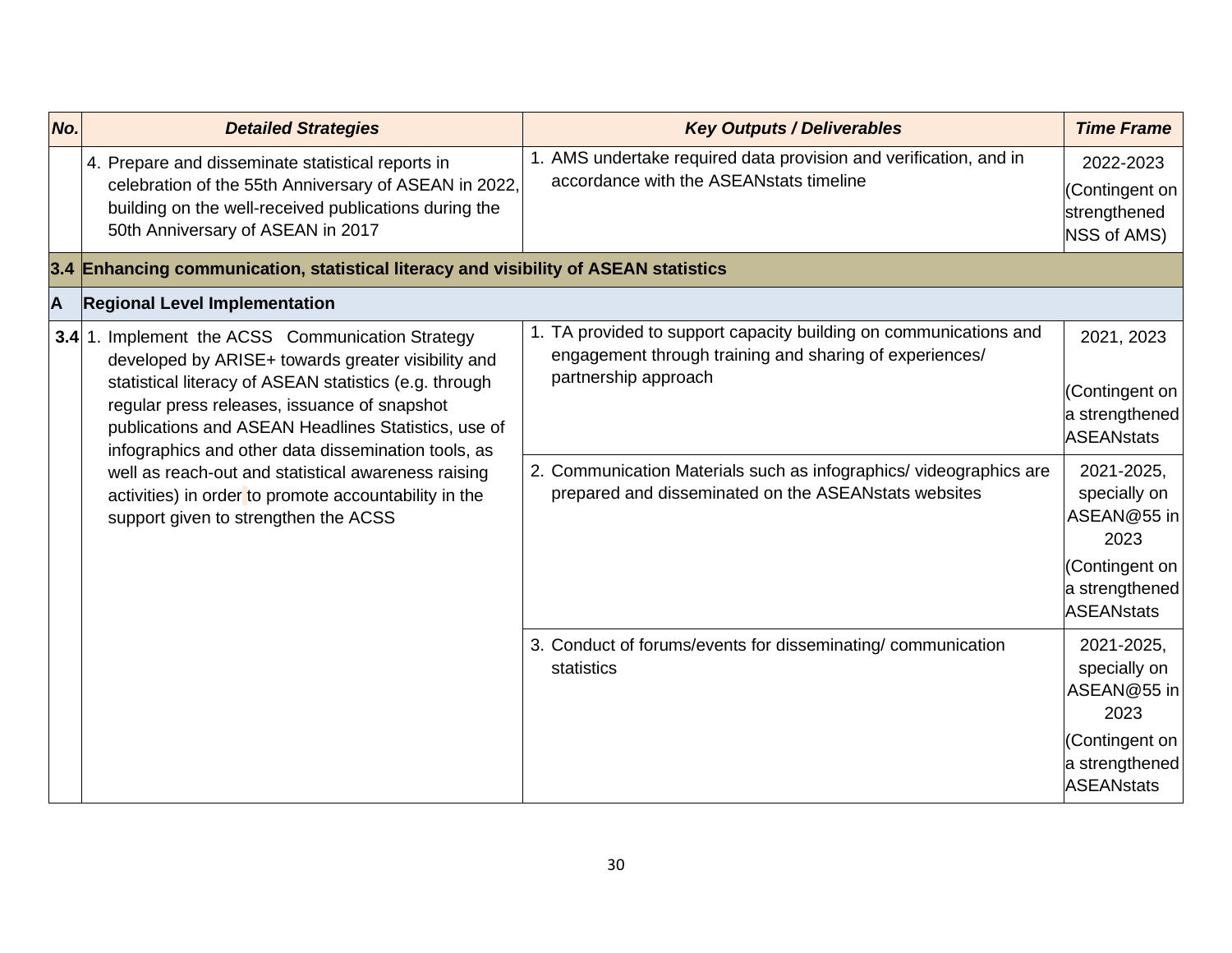| No. | <b>Detailed Strategies</b> | <b>Key Outputs / Deliverables</b>                                                                                                                                               | <b>Time Frame</b> |
|-----|----------------------------|---------------------------------------------------------------------------------------------------------------------------------------------------------------------------------|-------------------|
|     |                            | 4. The following are disseminated in accordance with their Advance<br><b>Release Calendar</b>                                                                                   |                   |
|     |                            | <b>4.1 ASEAN Statistical Yearbook</b>                                                                                                                                           | 2021-2025         |
|     |                            | 4.2 ASEAN Key Figures                                                                                                                                                           | 2021-2025         |
|     |                            | 4.3 ASEAN Statistical Leaflet                                                                                                                                                   | 2021-2025         |
|     |                            | 4.4 ACSS information, Strategic Plan, programmes, standards,<br>guidelines, frameworks and products disseminated among<br>concerned data producing agencies and within the NSOs | 2021-2025         |
|     |                            | 5. Regional training on infographics and other data dissemination<br>tools provided to ACSS statistical officers                                                                | 2021-2025         |
|     |                            | 6. Cascading institutionalized in the ACSS                                                                                                                                      |                   |
|     |                            | 6.1 Concept paper on cascading/echoing of major regional<br>meetings updated, adopted, and implemented                                                                          | 2021-2025         |
|     |                            | 6.2 Cascading practice of major regional meetings (ACSS<br>Committee, SCPC, and major meetings of WGs) in place in<br><b>ASEANstats</b>                                         | 2021-2025         |
|     |                            | 6.3 Regional workshops on cascading conducted to share<br>experiences                                                                                                           | 2024              |
|     |                            | 7. User satisfaction survey implemented every year through<br><b>ASEANstats website</b>                                                                                         | 2021-2025         |
|     |                            | 8. Dissemination and use of Statistical Glossary enhanced:                                                                                                                      |                   |
|     |                            | 7.1 Concept paper on the Statistical Glossary developed/updated                                                                                                                 | 2021-2022         |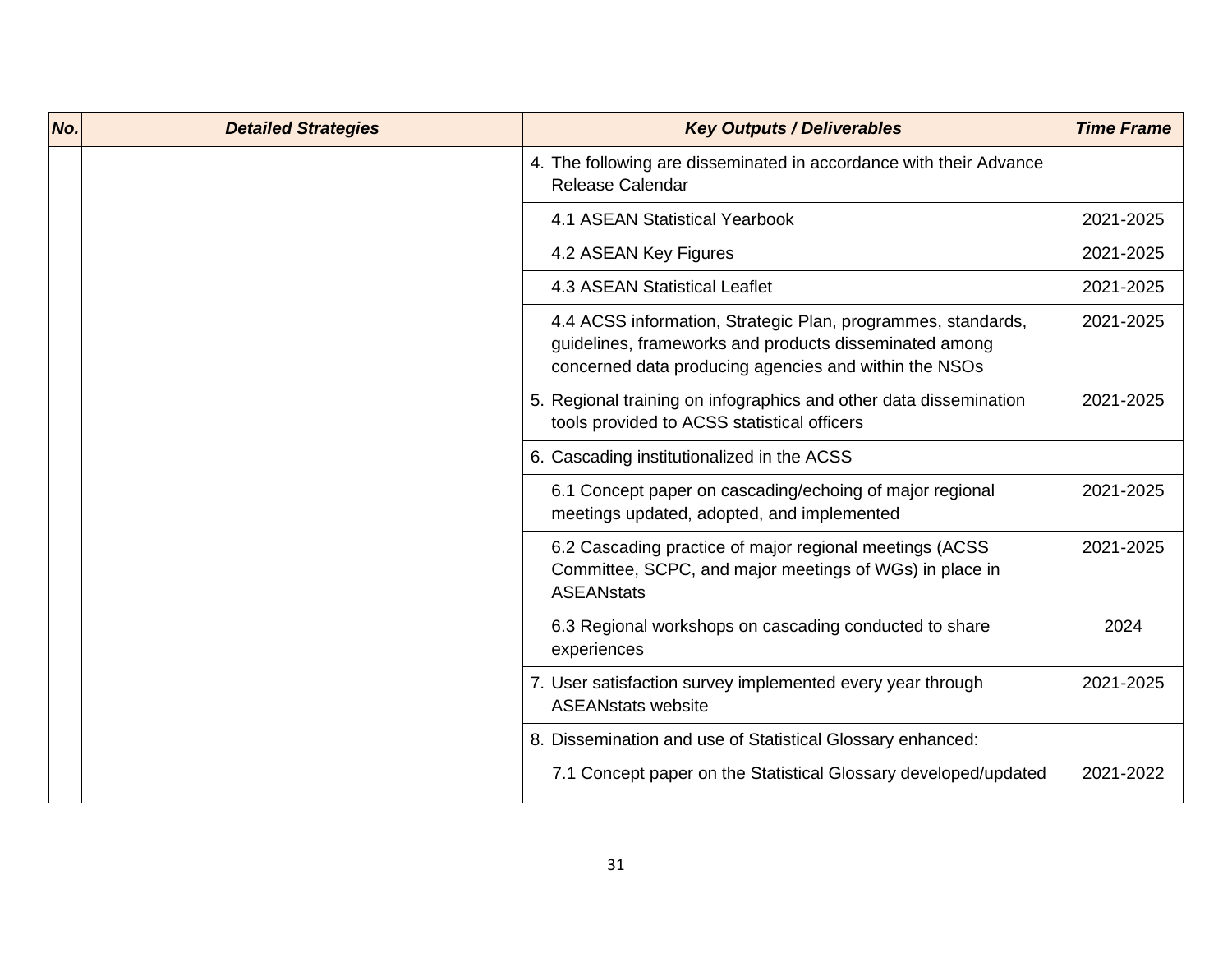| No. | <b>Detailed Strategies</b>                                                                                                                                                                                                                                                                                                                               | <b>Key Outputs / Deliverables</b>                                                                                                                                              | <b>Time Frame</b>                                 |
|-----|----------------------------------------------------------------------------------------------------------------------------------------------------------------------------------------------------------------------------------------------------------------------------------------------------------------------------------------------------------|--------------------------------------------------------------------------------------------------------------------------------------------------------------------------------|---------------------------------------------------|
|     |                                                                                                                                                                                                                                                                                                                                                          | 8.2 Updated Statistical Glossary available and disseminated<br>through the ASEANstats webpage                                                                                  | 2021-2025                                         |
| B   | <b>National Level Implementation</b>                                                                                                                                                                                                                                                                                                                     |                                                                                                                                                                                |                                                   |
| 3.4 | 1. Implement the ACSS Communication Strategy<br>towards greater visibility and statistical literacy of<br>ASEAN statistics (e.g. through regular press releases,<br>issuance of snapshot publications and Headlines<br>Statistics, use of infographics and other data<br>dissemination tools, reach-out and statistical<br>awareness raising activities) | 1. Participation of AMS in capacity building on communications and<br>engagement through training and sharing of experiences/<br>partnership approach                          | 2021, 2023                                        |
|     |                                                                                                                                                                                                                                                                                                                                                          | 2. Communication Materials such as infographics/videographics are<br>prepared and disseminated on the AMS websites                                                             | 2021-2025,<br>specially on<br>ASEAN@55 in<br>2023 |
|     |                                                                                                                                                                                                                                                                                                                                                          |                                                                                                                                                                                | (Contingent on<br>strengthened<br>NSSs of AMS)    |
|     |                                                                                                                                                                                                                                                                                                                                                          | 3. Forums/events for disseminating/communication statistics<br>regularly conducted in the AMS                                                                                  | 2021-2025,<br>specially on<br>ASEAN@55 in<br>2022 |
|     |                                                                                                                                                                                                                                                                                                                                                          |                                                                                                                                                                                | Contingent on<br>strengthened<br>NSSs of AMS)     |
|     |                                                                                                                                                                                                                                                                                                                                                          | 4. Issuance of AMS Press releases                                                                                                                                              | 2021-2025                                         |
|     |                                                                                                                                                                                                                                                                                                                                                          | 5. ACSS information, Strategic Plan, programmes, standards,<br>guidelines, frameworks and products disseminated among<br>concerned data producing agencies and within the NSOs | 2021-2025                                         |
|     |                                                                                                                                                                                                                                                                                                                                                          | 6. Statistical awareness materials are produced and disseminated in<br>the AMS in collaboration with the ASEANstats                                                            | 2021-2025                                         |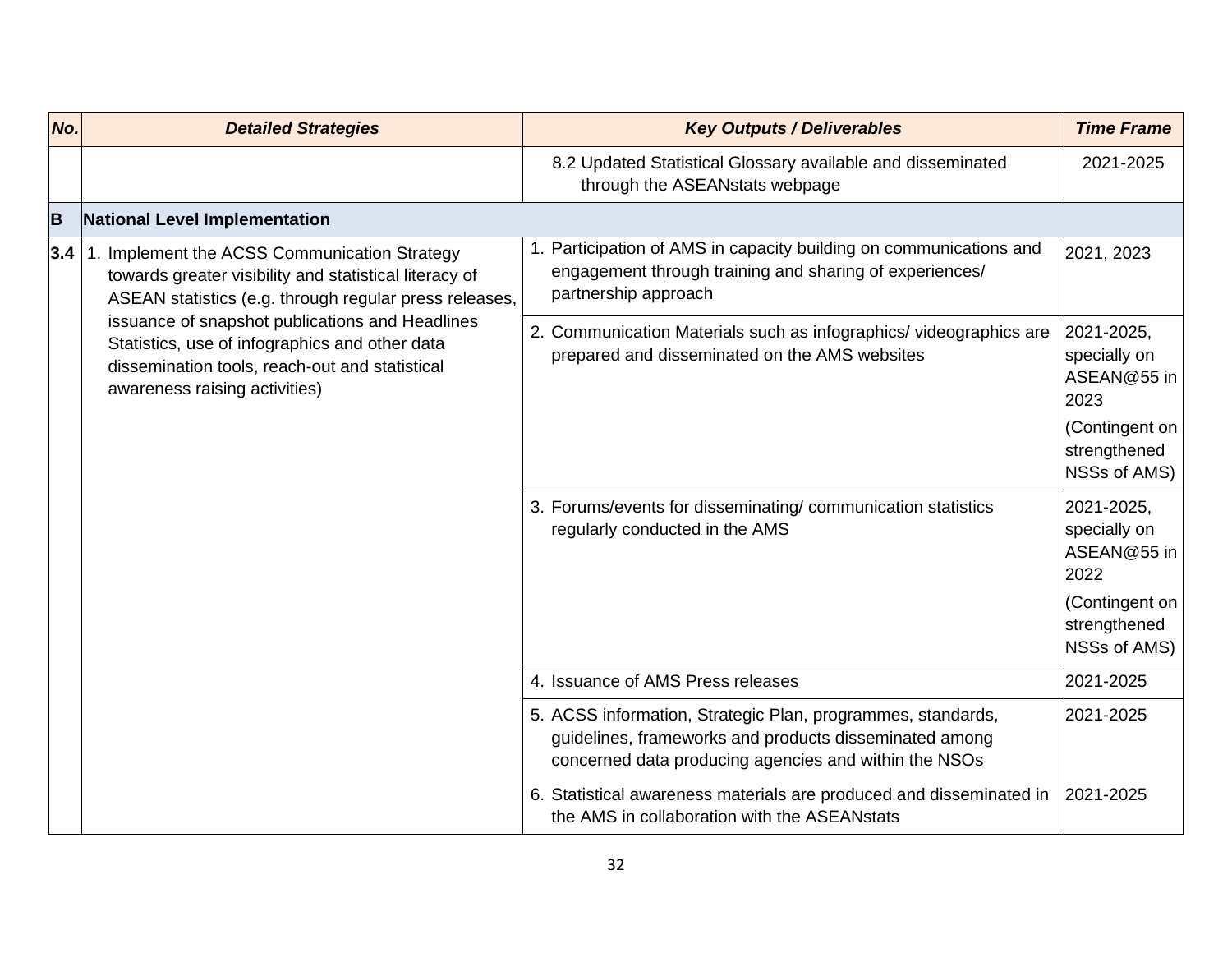| No.            | <b>Detailed Strategies</b>                                                                       | <b>Key Outputs / Deliverables</b>                                                                                                                 | <b>Time Frame</b>                                                             |
|----------------|--------------------------------------------------------------------------------------------------|---------------------------------------------------------------------------------------------------------------------------------------------------|-------------------------------------------------------------------------------|
|                |                                                                                                  |                                                                                                                                                   | (Contingent on<br>a strengthened<br><b>ASEANstats</b><br>(and NSSs of<br>AMS) |
|                |                                                                                                  | 7. Participate in Regional training on infographics and other data<br>dissemination tools                                                         | 2021-2025                                                                     |
|                |                                                                                                  | 8. Cascading institutionalized in the ACSS                                                                                                        |                                                                               |
|                |                                                                                                  | 6.1 Recommendations from the concept paper on<br>cascading/echoing of major regional meetings implemented by<br>the AMS                           | 2021-2025                                                                     |
|                |                                                                                                  | 6.2 Cascading practice of major regional meetings (ACSS<br>Committee, SCPC, and major meetings of WGs) in place in<br><b>AMS</b>                  | 2021-2025                                                                     |
|                |                                                                                                  | 6.3 Participate in Regional workshops on cascading to share<br>experiences                                                                        | 2024                                                                          |
|                |                                                                                                  | 9. Dissemination and use of Statistical Glossary enhanced in the AMS                                                                              | 2021-2025                                                                     |
| $\overline{4}$ | <b>Bridging the Gaps towards Sustainable Development of ASEAN Statistics</b>                     |                                                                                                                                                   |                                                                               |
| 4.1            | <b>Improving ICT support for CLMV for ACSS initiatives</b>                                       |                                                                                                                                                   |                                                                               |
| A              | <b>Regional Level Implementation</b>                                                             |                                                                                                                                                   |                                                                               |
| 4.1            | 1. Assess and improve IT and capacity in support of<br>the data production and dissemination and | 1. ICT hardware, software and related training programs are<br>provided/upgraded, with priority to CLMV and an efficient IT system<br>is in place | 2021-2025                                                                     |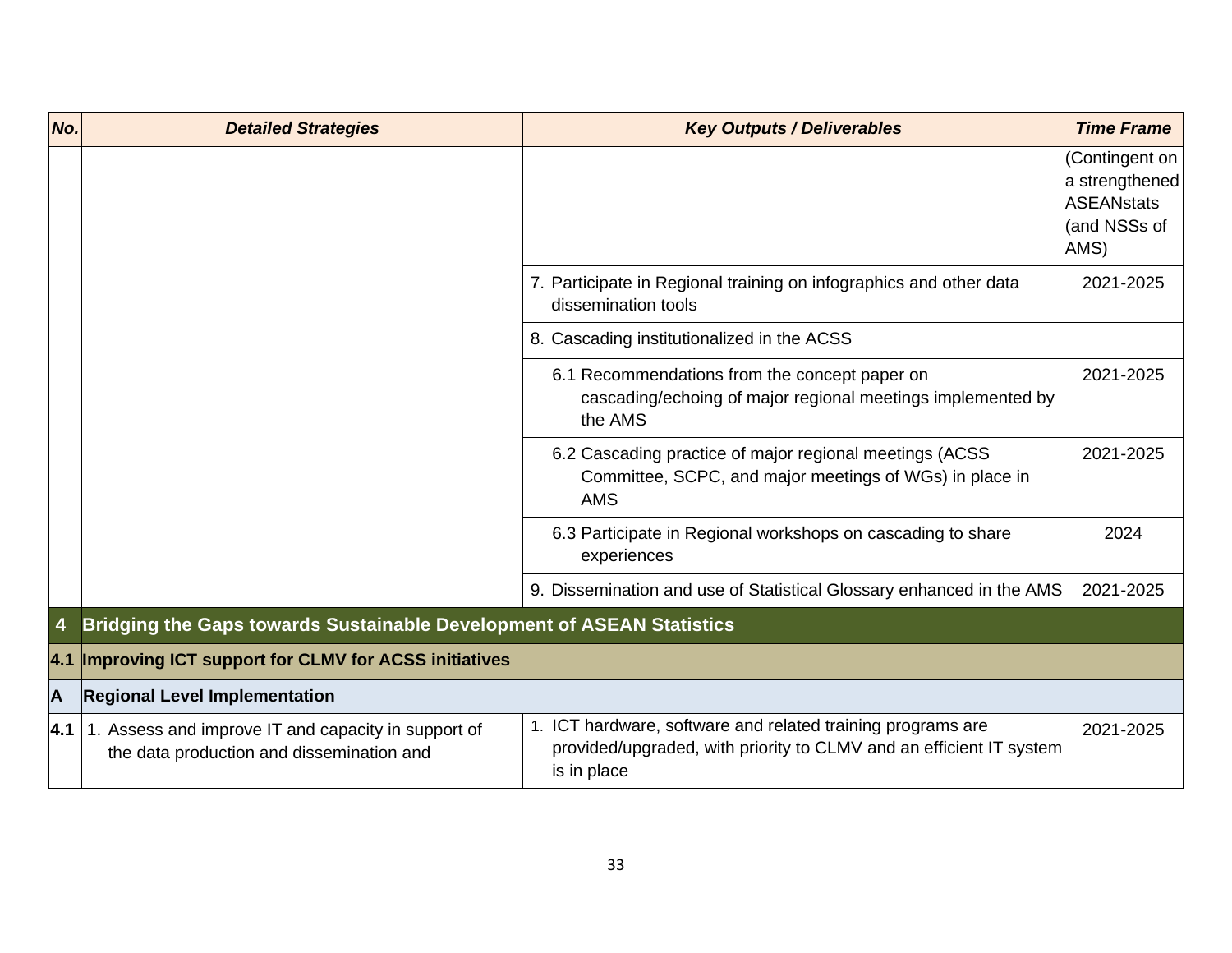| No.               | <b>Detailed Strategies</b>                                                                                                                                                                     | <b>Key Outputs / Deliverables</b>                                                                                                                                                                                       | <b>Time Frame</b> |
|-------------------|------------------------------------------------------------------------------------------------------------------------------------------------------------------------------------------------|-------------------------------------------------------------------------------------------------------------------------------------------------------------------------------------------------------------------------|-------------------|
|                   | communication of IMTS, FDIS/IIS, SITS, SNA<br>statistics, and SDG indicators with priority assistance<br>to CLMV                                                                               | 2. Databases on IMTS, FDIS/IIS, SITS, SNA, and SDGs are improved<br>and coordination mechanism on data collection from the AMS is in<br>place                                                                           | 2021-2025         |
| B                 | National Level Implementation                                                                                                                                                                  |                                                                                                                                                                                                                         |                   |
| $\vert 4.1 \vert$ | 1. Assess and improve IT and capacity in support of<br>the data production and dissemination and<br>communication of IMTS, FDIS/IIS, SITS, SNA<br>statistics, and SDG Indicators with priority | 1. ICT hardware, software and related training programs are<br>provided/upgraded and an efficient IT system is in place in the<br>AMS to support transmission, production & dissemination of<br><b>ASEAN statistics</b> | 2021-2025         |
|                   | assistance to CLMV                                                                                                                                                                             | 2. Databases on IMTS, FDIS/IIS, SITS, SNA, and SDGs are improved<br>at the national level and coordination mechanisms on data<br>collection (from major data-providing government agencies) are in<br>place             | 2021-2025         |
|                   | 4.2 Ensuring continuous provision of capacity building programs in CLMV                                                                                                                        |                                                                                                                                                                                                                         |                   |
| A                 | <b>Regional Level Implementation</b>                                                                                                                                                           |                                                                                                                                                                                                                         |                   |
|                   | 4.2 1. Capacity building on IT and Databases in general to<br><b>CLMV</b>                                                                                                                      | 1. TA/training/workshop specifically on improvement of IT skills and<br>database management implemented in CLMV based on the<br>training needs assessment                                                               | 2021-2025         |
|                   | 2. Provision of long-term training/higher degree courses<br>on statistics and computing skills to CLMV                                                                                         | 1. Training needs for CLMV assessed and a regional training agenda<br>formulated for CLMV in accordance with the results of the training<br>needs assessment                                                            | 2021-2025         |
|                   |                                                                                                                                                                                                | 2. Regional Training agenda is implemented in the CLMV in<br>cooperation with the SIAP/other training institutions in the<br>region/Development Partners                                                                | 2022-2025         |
|                   |                                                                                                                                                                                                | 3. Information on scholarship grants available in AMS on a<br>Government-to-Government basis is circulated among the AMS                                                                                                | 2021-2025         |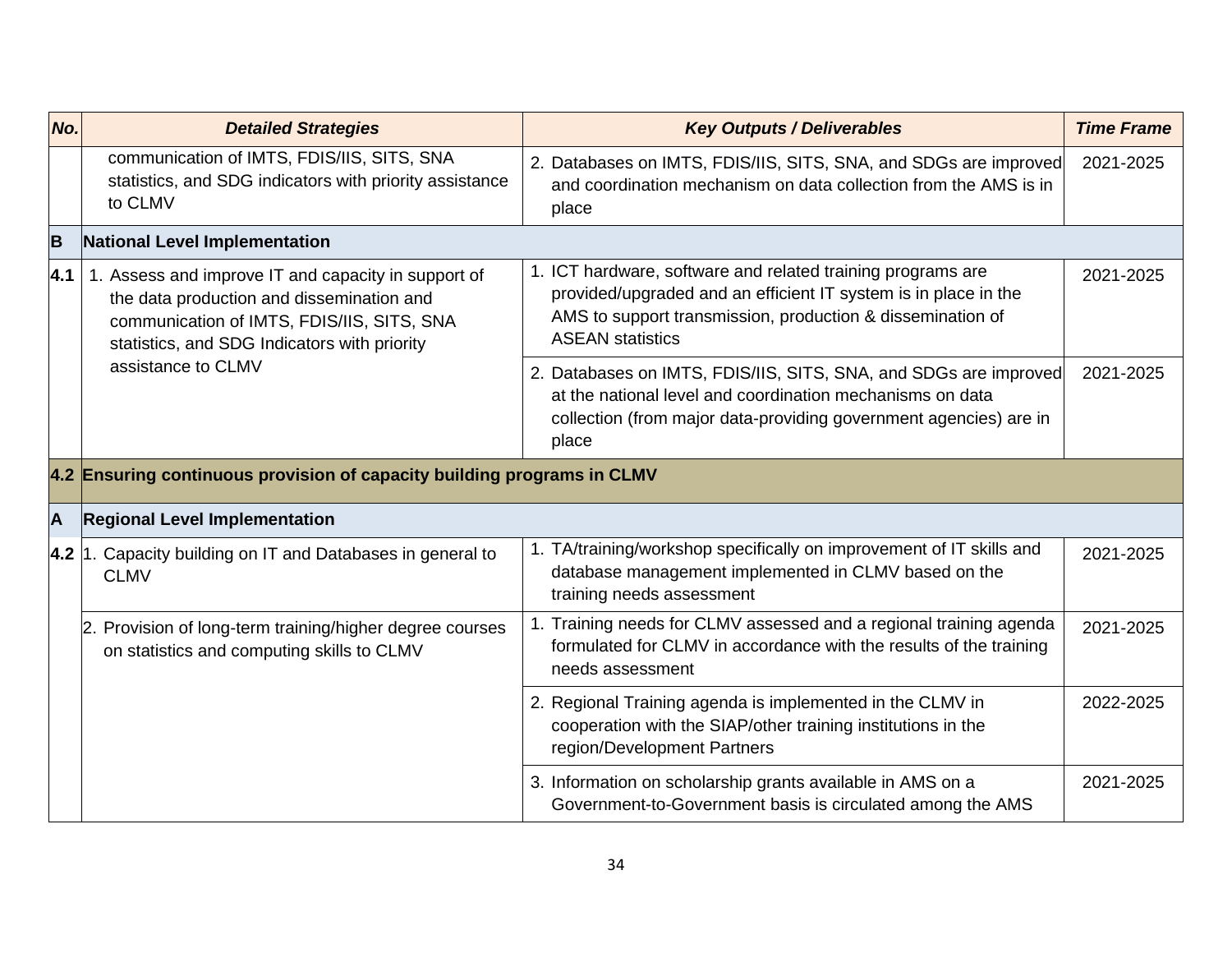| No.                     | <b>Detailed Strategies</b>                                                                                                                                                                                                                        | <b>Key Outputs / Deliverables</b>                                                                                                                                                                                                                                                                    | <b>Time Frame</b> |
|-------------------------|---------------------------------------------------------------------------------------------------------------------------------------------------------------------------------------------------------------------------------------------------|------------------------------------------------------------------------------------------------------------------------------------------------------------------------------------------------------------------------------------------------------------------------------------------------------|-------------------|
|                         | 3. Provision of special TA/capacity building in IMTS,<br>FDIS/IIS, SITS, SNA statistics, SDG Indicators, and<br>data dissemination and communication to CLMV to<br>catch up with other AMS, in accordance with updated<br>capacity building needs | 1. Technical assistance on IMTS, FDIS/IIS, SITS, SNA statistics,<br>SDG Indicators and data dissemination and communication<br>provided to CLMV                                                                                                                                                      | 2021-2025         |
| B                       | <b>National Level Implementation</b>                                                                                                                                                                                                              |                                                                                                                                                                                                                                                                                                      |                   |
| 4.2                     | 1. Capacity building on IT and Databases in general                                                                                                                                                                                               | 1. CLMV participate in training/workshops on improvement of IT skills<br>and database management                                                                                                                                                                                                     | 2021-2025         |
|                         | 2. Provision of long-term training/higher degree courses<br>on statistics and computing skills                                                                                                                                                    | 1. CLMV participate in Training needs assessment and formulation of<br>a Regional Training Agenda for CLMV                                                                                                                                                                                           | $2021 - 2025$     |
|                         |                                                                                                                                                                                                                                                   | 2. CLMV participate in Official Long-term Training/Post graduate<br>degree in Statistics and scholarship program if the results of the<br>training needs assessment and the assessment of the first set of<br>masteral level graduates in statistics under this strategy warrant its<br>continuation | 2021-2025         |
|                         |                                                                                                                                                                                                                                                   | 3. AMS share Information with ASEANstats on scholarship grants<br>available in the AMS on a Government-to-Government basis                                                                                                                                                                           | 2021-2025         |
|                         | 3. Provision of special TA/capacity building in specific<br>subjects of IMTS, FDIS/IIS, SITS, SNA statistics,<br>SDG Indicators, and data dissemination and<br>communication to CLMV to catch up with other AMS                                   | 1. Technical assistance on IMTS, FDIS/IIS, SITS, SNA, SDGs and<br>data dissemination and communication provided to CLMV                                                                                                                                                                              | 2021-2025         |
|                         | 4.3 Promoting ASEAN-help-ASEAN cooperation                                                                                                                                                                                                        |                                                                                                                                                                                                                                                                                                      |                   |
| $\overline{\mathsf{A}}$ | <b>Regional Level Implementation</b>                                                                                                                                                                                                              |                                                                                                                                                                                                                                                                                                      |                   |
| 4.3                     |                                                                                                                                                                                                                                                   | 1. Framework on the ASEAN-help-ASEAN mechanism implemented                                                                                                                                                                                                                                           | 2020-2021         |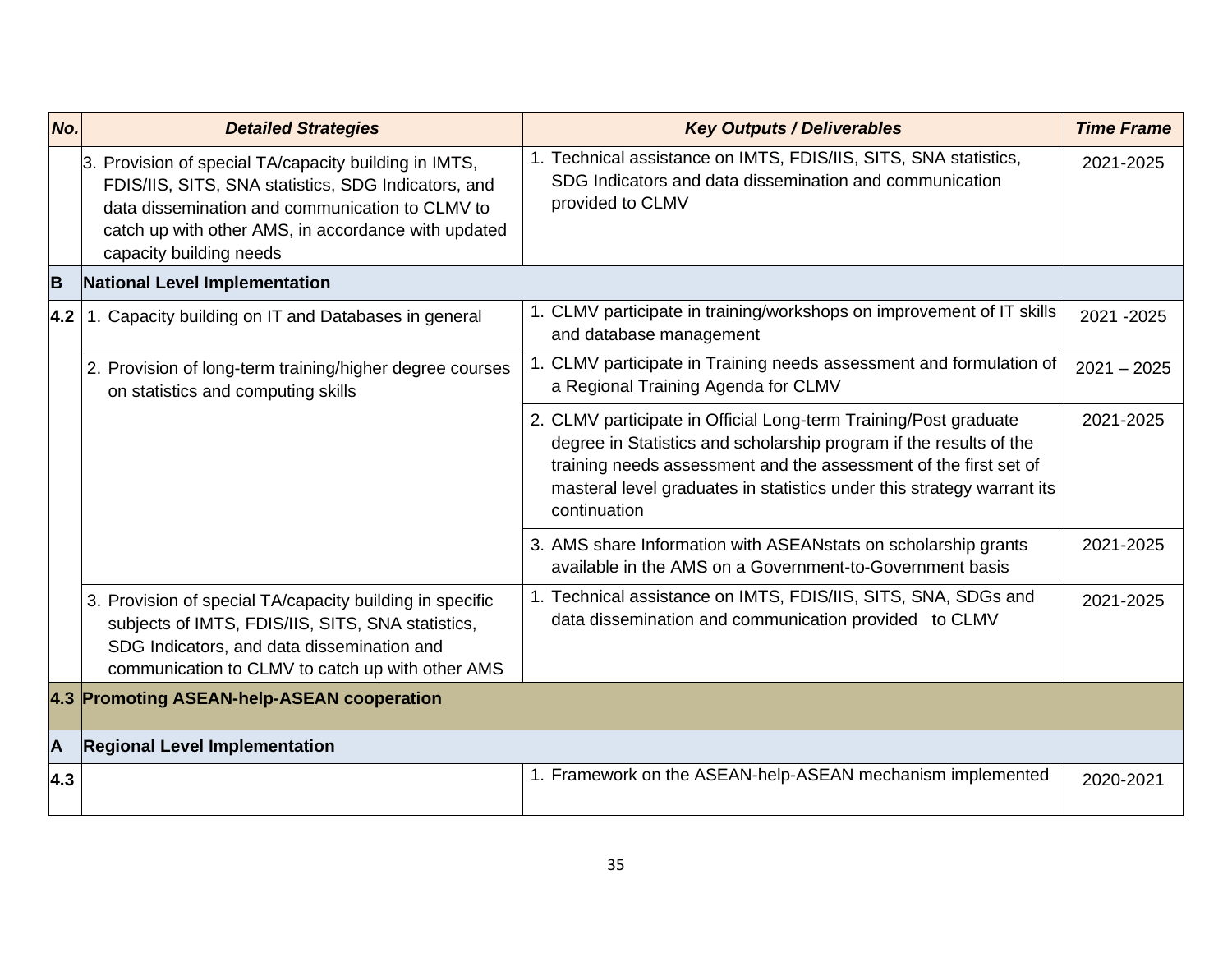| No. | <b>Detailed Strategies</b>                                                                                                             | <b>Key Outputs / Deliverables</b>                                                                                                                                                       | <b>Time Frame</b>                                                      |
|-----|----------------------------------------------------------------------------------------------------------------------------------------|-----------------------------------------------------------------------------------------------------------------------------------------------------------------------------------------|------------------------------------------------------------------------|
|     | 1. Promote activities to facilitate ASEAN-help-ASEAN<br>mechanism to address relevant statistics and working<br>group programme/agenda | 2. Pool/Roster of ASEAN experts on statistics updated every year                                                                                                                        | $2021 - 2025$<br>(Contingent on<br>a strengthened<br><b>ASEANstats</b> |
|     |                                                                                                                                        | 3. CLMV/regional workshops/ on-the-job training conducted and/or<br>partnership schemes are implemented in key areas of statistics and<br>database development including the following: |                                                                        |
|     |                                                                                                                                        | 3.1 Cascading of major ACSS/ASEAN decisions                                                                                                                                             | 2021-2025                                                              |
|     |                                                                                                                                        | 3.2 Monitoring of AWP/NSDS                                                                                                                                                              | 2021-2025                                                              |
|     |                                                                                                                                        | 3.3 Alignment of the RSDS 2021-2025 and the NSDS of AMS [See<br>$1.1A(1)$ ]                                                                                                             | 2021-2025                                                              |
|     |                                                                                                                                        | 3.4 Enhancing visibility and credibility of statistics e.g. conducting<br>statistical advocacy activities such as the celebration of the<br>ASEAN Day, Statistics Day/Week/Month        | 2021-2025                                                              |
|     |                                                                                                                                        | 3.5 Data monitoring and communication/visualization tools                                                                                                                               | 2021-2025                                                              |
|     |                                                                                                                                        | 3.6 SNA statistics                                                                                                                                                                      | 2021-2025                                                              |
| B   | National Level Implementation                                                                                                          |                                                                                                                                                                                         |                                                                        |
| 4.3 | 1. Promote activities to facilitate ASEAN-help-ASEAN<br>mechanism to address relevant statistics and working<br>group programme/agenda | 1. Pool of ASEAN experts on statistics updated, with inputs (list of<br>experts and area of expertise) from the AMS communicated to the<br><b>ASEANstats</b>                            | 2021-2025                                                              |
|     |                                                                                                                                        | 2. Study visits / exchange programmes / internship / partnership<br>schemes among AMS and ASEANstats which the AMS either<br>hosted or benefited from as recipient country              | 2021-2025                                                              |